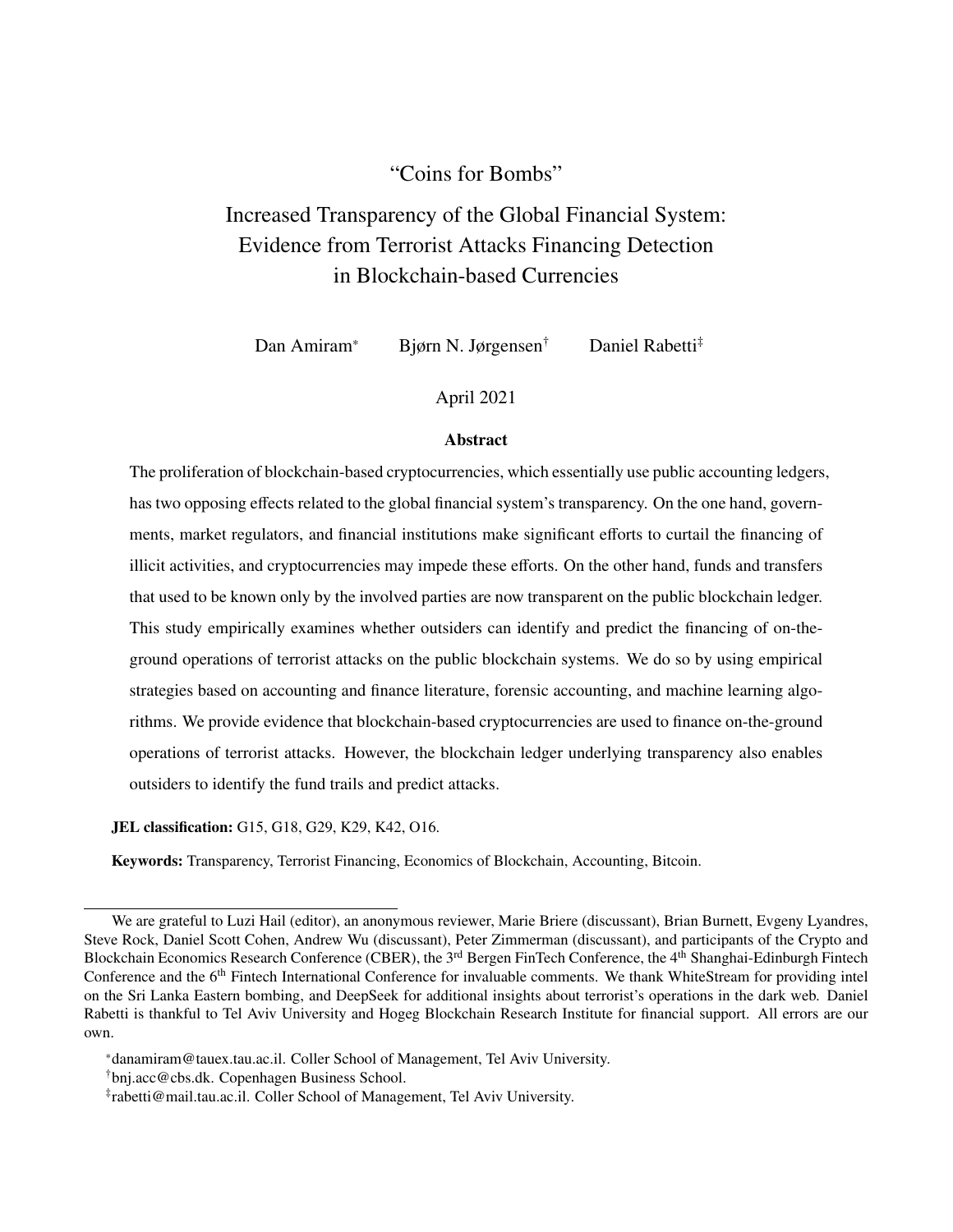The global financial system, responsible for trillions of dollars of funds transferred worldwide annually, is opaque for outsiders who are not part of the specific transaction. Financial institutions involved in the transfer can observe only certain parameters of it, and regulators can usually observe only information related to their jurisdiction. In recent years, there has been significant growth in international money transfers through blockchain-based cryptocurrencies. Blockchain is an accounting technology as it is concerned with the transfer of ownership of assets, and maintaining a ledger of accurate public financial information [\(ICAEW](#page-36-0) [\(2018\)](#page-36-0)). These ledgers record details of transfers, such as the sender's and receiver's wallet addresses, the amount transferred, and the date and time of the transfer. The proliferation of cryptocurrencies has two opposing effects related to the transparency of the international money-transfer system.<sup>1</sup> On the one hand, governments, financial institutions, and financial market regulators invest hundreds of millions of dollars and numerous person-hours in curtailing illegal international financing through the traditional financial system [\(Belasco, Eaglen, Hartig, Jonas, McCord, and Mueller](#page-35-0) [\(2018\)](#page-35-0)). Cryptocurrencies and in particular, Bitcoin, the most popular blockchain-based cryptocurrency, may enable criminals to circumvent these efforts. On the other hand, fund transfers that used to be known only to the involved parties are now transparent to anyone with the technical knowledge of the blockchain system and with the ability to analyze information in public ledgers that record the transfer of ownership of assets and financial information. The increased transparency of transfers can help outsiders identify and predict illicit activities by monitoring abnormal transaction behavior.

This study empirically examines whether outsiders can identify and predict illegal international activities, specifically the financing of on-the-ground operations of large-scale international terrorist attacks, via the public blockchain system.<sup>2</sup> By financing on-the-ground attacks, we mean the financing by the terror organization of the actual operation of the attack, such as paying for explosives and weapons, as opposed to funding the terror organization itself by donation campaigns. This distinction is important because the former has short-term characteristics and requires the use of intense money laundering activities, permitting the analysis of Bitcoin abnormal volume as a proxy for terrorist financing in the vicinity of terrorist

<sup>1</sup>About 4,800 cryptocurrencies are currently listed in more than 300 crypto exchanges across the globe (see [https://](https://coinmarketcap.com/currencies/bitcoin/) [coinmarketcap.com/currencies/bitcoin/](https://coinmarketcap.com/currencies/bitcoin/)).

<sup>&</sup>lt;sup>2</sup>We use the terms "on-the-ground operations of large-scale international terrorist attacks" and just "terrorist attacks" interchangeably in this paper.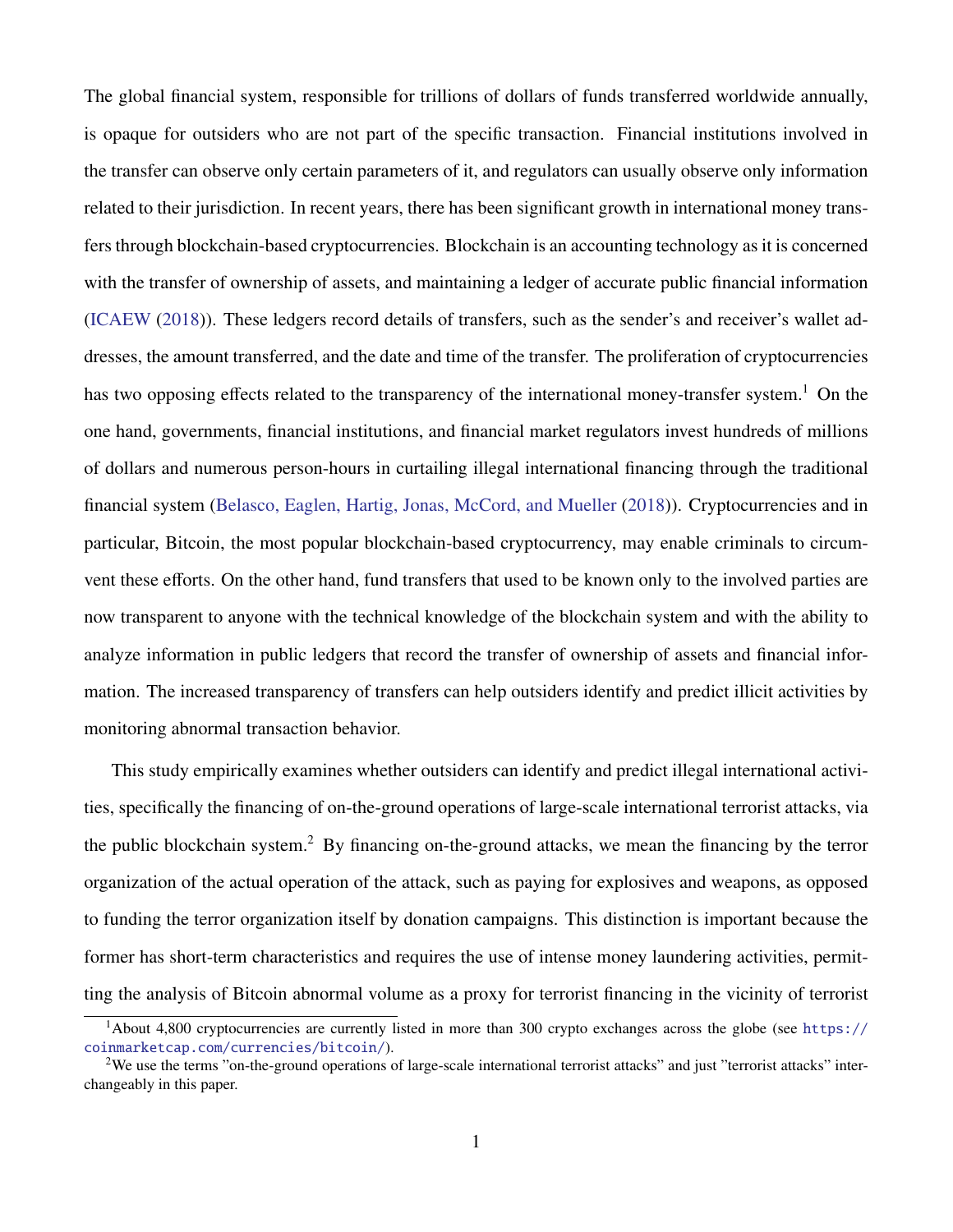attacks. As the data on fund transfers are not publicly available in the traditional global financial system, this is the first time that researchers are able to conduct this type of investigation to the best of our knowledge. We choose terrorist attacks as our setting for illegal financing activities, as terrorist attacks are observable, require meaningful financing and are, jointly with money laundering, activities that the traditional financial system spends significant resources to curtail.

Our study is motivated by several considerations. First and foremost, we, and more generally the literature on transparency and disclosure, are inherently interested in the causes and consequences of the tradeoff between more detailed, privately-disclosed information, and a less detailed but more widelydistributed disclosure which is the tradeoff faced by the terror financier.<sup>3</sup> On the one hand, fund transfers are not in the public domain in the traditional banking system. In the traditional banking system, fund transfers are opaque to outsiders including, to a large extent, regulators. Outsiders that are not part of the banking system cannot observe fund transfers at all. Moreover, even regulators generally depend on the information they receive from banks by law or court rulings to gain insights on transfers. Beyond that, the global regulatory system is fragmented, and regulators can generally follow only parts of the fund trail which are in their jurisdiction. Nevertheless, the global banking system generally has significant know-your-customer (KYC) policies in place, and although challenging, it is generally possible for law enforcement agencies to identify the funds' owner. On the other hand, fund transfers on the chain are in the public domain in the Bitcoin blockchain. Further, unless unique privacy techniques are applied, fund transfers can be traced to wallets. Wallet owners are anonymous (although their activity - fund transfers, is public). Except, some wallet owners reveal their identity willingly or by accident. For instance, we focus on users that are business entities in the chain (e.g., crypto exchange). These users willingly provide wallet addresses to their clients; Thus, it is public information that a specific wallet belongs to a specific user in some cases. With the development of algorithms, such as the one we employ in our study, it is possible to map the same user's address by checking whether a known address co-spent with another address on the chain.<sup>4</sup> At the end of mapping an address, we can account for the proper user balances at a given time and

<sup>&</sup>lt;sup>3</sup>See [Beyer, Cohen, Lys, and Walther](#page-35-1) [\(2010\)](#page-35-1) for a review of some of this literature.

<sup>&</sup>lt;sup>4</sup>By co-spending, we mean that two addresses or more share the same input in one transaction, which indicates that they must belong to the same user. See more details in section 1.1 below.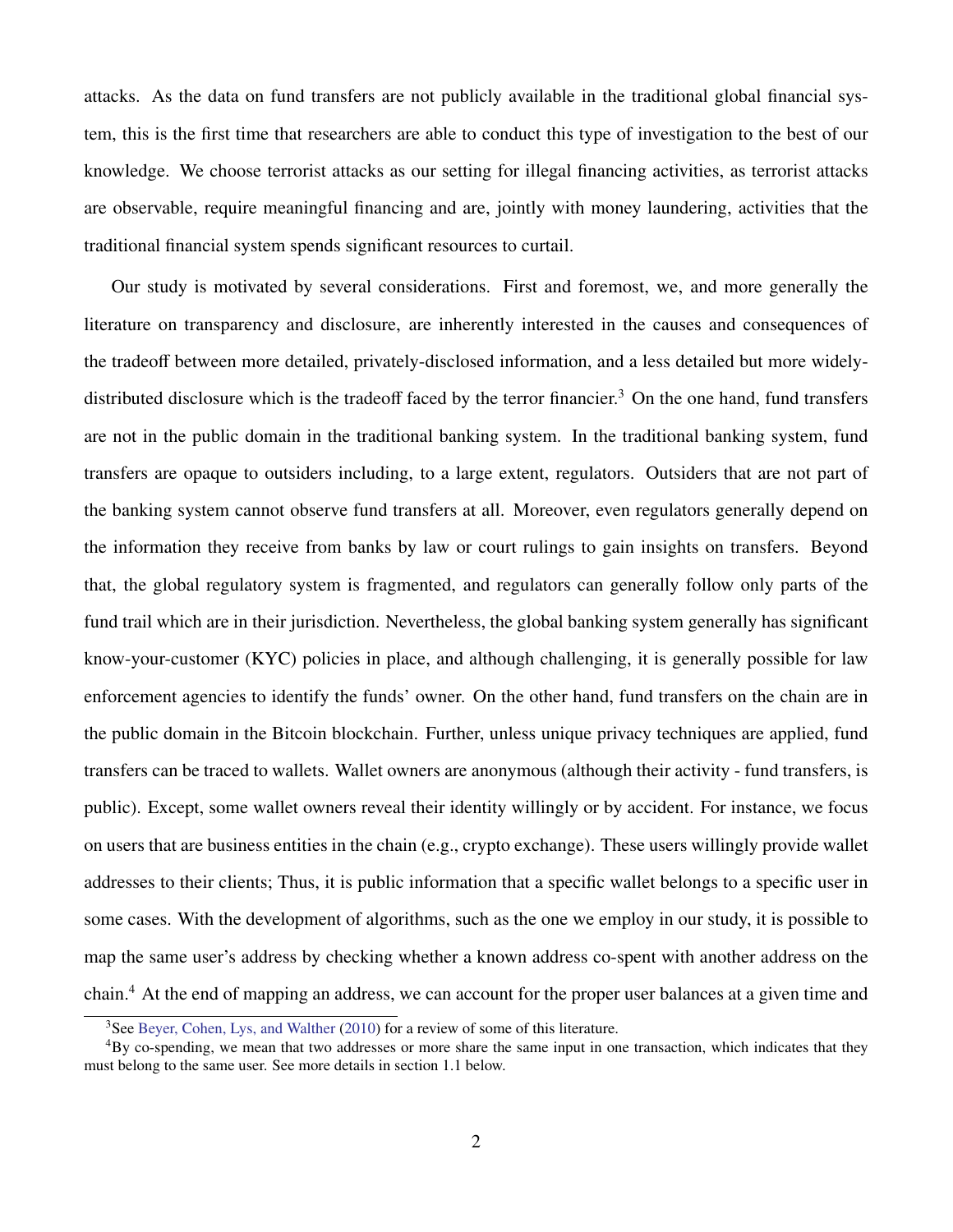the flow of funds throughout time. Moreover, the computer science literature develops refined techniques that allows parties to identify users' IP addresses in some cases (e.g., [Kang, Lee, Ko, Woo, and Hong](#page-36-1) [\(2020\)](#page-36-1)). Because users' identities may be revealed through these techniques, and transactions are public, Bitcoin is considered pseudo-anonymous.

Therefore, the terror financier's decision heavily depends on a disclosure choice. On the one hand, the financier can choose to reveal information to the traditional system and go through the standard KYC procedures and make all require disclosures privately to the financial institution with which they work. Alternatively, the financier can reveal less detailed information by revealing information on the transactions publicly on the blockchain. The financier essentially trades-off disclosing more detailed information privately against disclosing less information publicly, taking into account the costs of each disclosure path, such as the damage to operational secrecy of the attack before it takes place if this disclosure help outsiders detect the attack ahead of time. In this sense, the terror financier problem is similar to the tradeoff between public and bank debt. The borrower needs to reveal much more detailed information to the bank (e.g., business plans and future projections) than in public debt, which requires less detailed information (e.g., [Dhaliwal, Khurana, and Pereira](#page-36-2) [\(2011\)](#page-36-2)); however, public debt reveals information to the public, which carries disclosure costs such as revealing proprietary information to competitors and others.

Second, our study is also motivated by the relative advantage that individuals or teams with blockchain knowledge, and (arguably) accounting expertise, have in analyzing blockchain transactions. The Institute of Chartered Accountants in England and Wales, one of the largest and oldest accounting organizations globally describes blockchain as "*an accounting technology. It is concerned with the transfer of ownership of assets, and maintaining a ledger of accurate financial information. The accounting profession is broadly concerned with the measurement and communication of financial information, and the analysis of said information. Much of the profession is concerned with ascertaining or measuring rights and obligations over property, or planning how to best allocate financial resources. For accountants, using blockchain provides clarity over ownership of assets*" [\(ICAEW](#page-36-0) [\(2018\)](#page-36-0)). Under this conceptual view of blockchain, accounting expertise (broadly speaking) is useful since blockchain can be viewed as an accounting system that maintains a ledger of accurate financial information and provides clarity over ownership of assets. As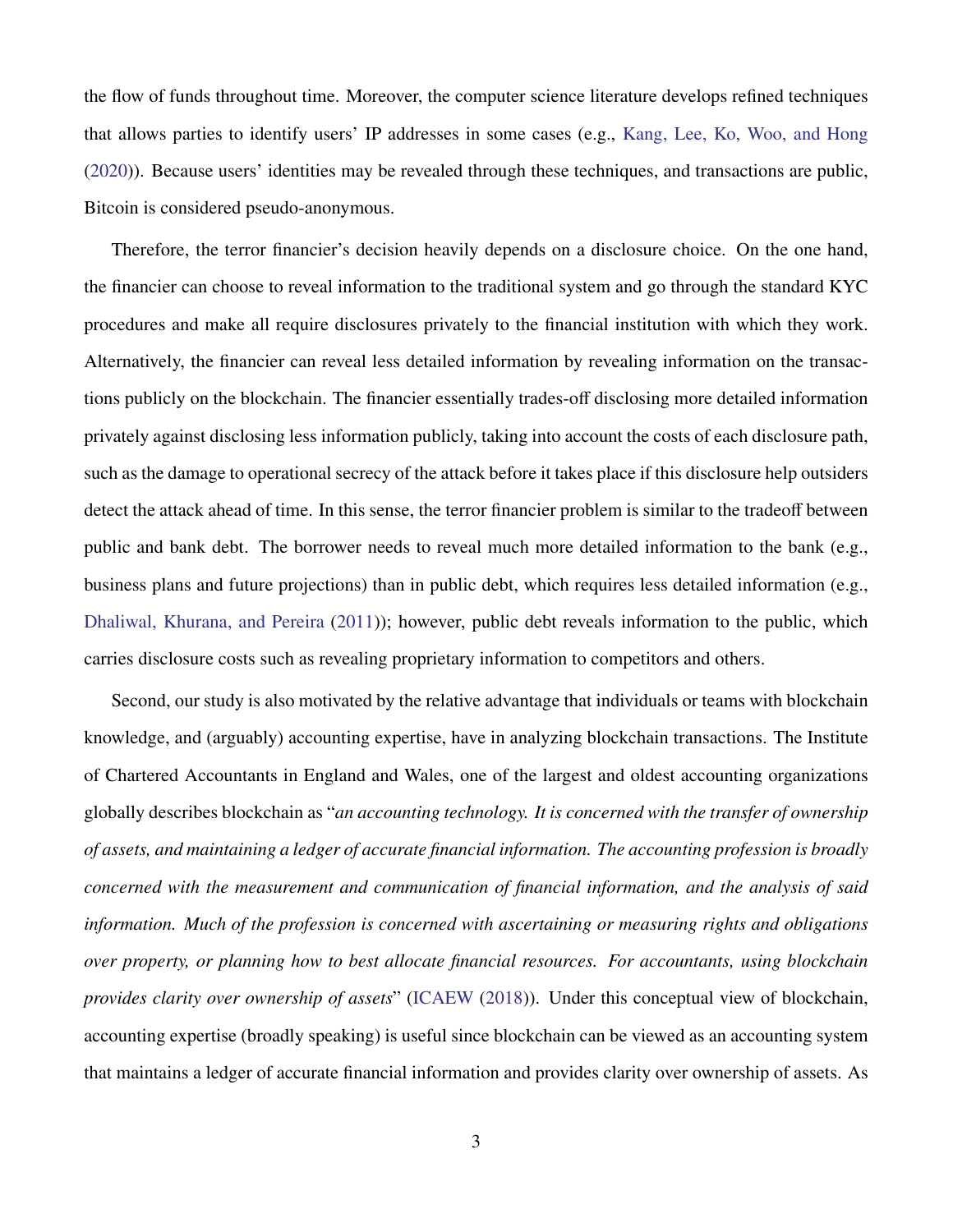such, accountants, and accounting researchers may have an advantage as they are experts in understanding the maintenance of a ledger of accurate financial information that provides clarity over ownership of assets. For example, in this study we use accounting and other forensic tools to exploit blockchain transparency and learn about financing activities that we do not have access to in the traditional financial system.

Third, the ability to detect and predict terrorist attacks can hinder terror activities as it puts at risk the operational security that is required for such attacks to succeed. Providing evidence of terror activities using public information, and the transparency of the public blockchain system, increases the probability for greater scrutiny of these activities by the public, researchers, and regulators to prevent such activities. Moreover, finding evidence of terror financing through the public blockchain system suggests that transparency alone, without specific supporting regulation, is not enough to prevent illicit activities. Providing evidence of international terror financing using cryptocurrencies reveals that the unobservable current efforts to counter those activities in the traditional financial system create real barriers for terror financiers; otherwise, they would have little reason to change the way they operate and create new costly setups.

Lastly, beyond the direct physical and psychological damage they cause, terrorist attacks have substantial adverse effects on stock markets and the macro economy. [Eckstein and Tsiddon](#page-36-3) [\(2004\)](#page-36-3) find that terrorist attacks have short-term impacts on consumption, investment, and net exports. [Abadie and Gardeazabal](#page-35-2) [\(2003\)](#page-35-2) find that, after the outbreak of terrorism in the late 1960s, per capita GDP in the Basque Country, declined about ten percent relative to a synthetic control region without terrorism. Another consequence is that terrorism is associated with redirecting economic activity away from investment and government spending [\(Blomberg, Hess, and Orphanides](#page-35-3) [\(2003\)](#page-35-3)). The impact of terrorism is also observed in financial markets. Studying the effect of attacks in which publicly-traded firms are targets, [Karolyi and Martell](#page-36-4) [\(2011\)](#page-36-4) find a stock price reaction of -0.83% at the vicinity of attacks, which corresponds to an average loss per firm per attack of \$401 million in market capitalization. [Arin, Ciferri, and Spagnolo](#page-35-4) [\(2008\)](#page-35-4) complement this by finding effects on stock market returns and volatility across several equity markets. Given these considerations, our investigation may be useful for accounting and finance researchers, regulators, financial institutions, and other market participants.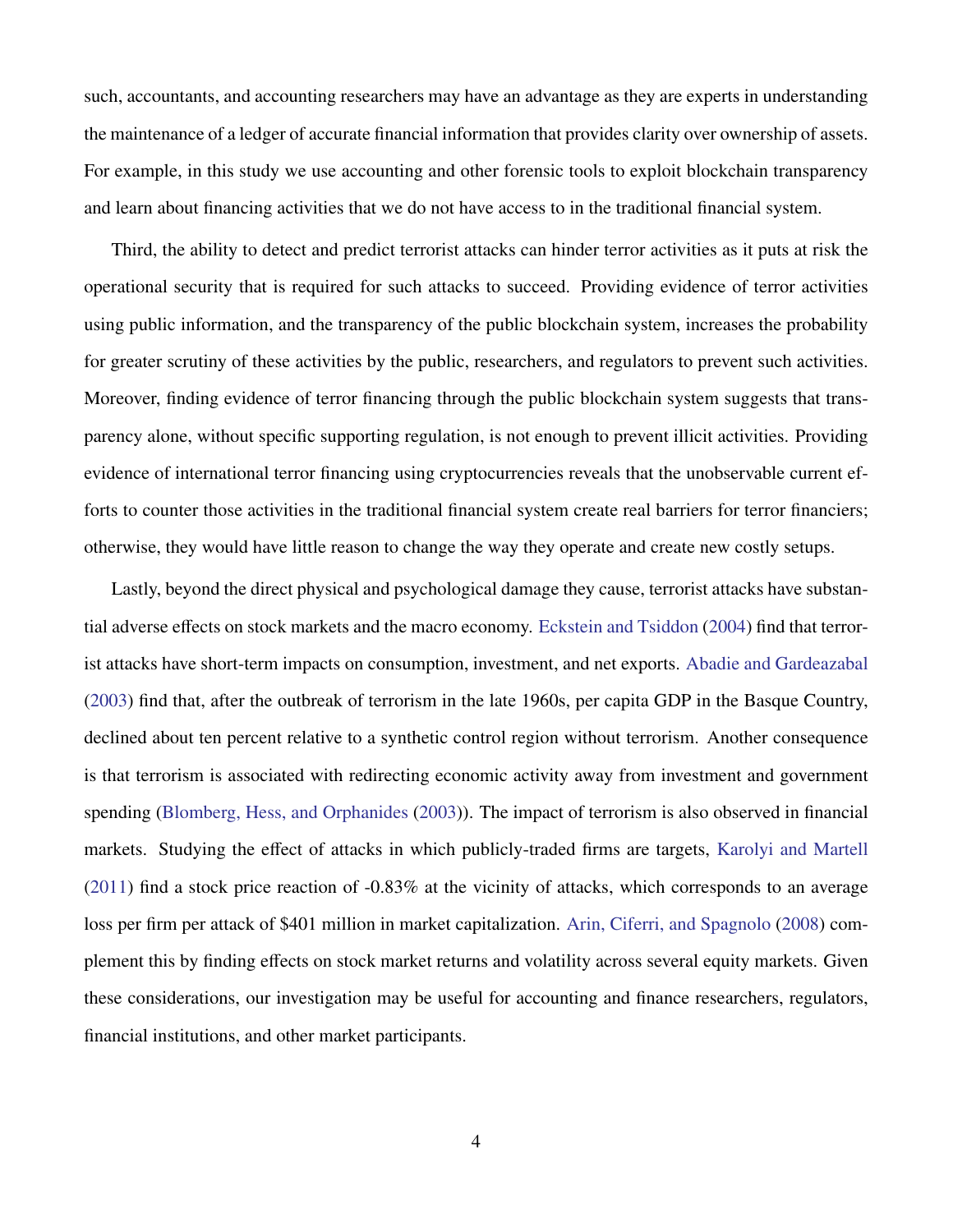We start our investigation by focusing on Bitcoin, as it is the most liquid and used public blockchainbased cryptocurrency.<sup>5</sup> Its features, such as pseudo-anonymity, wide acceptance, and considerable use in dark markets, make it the most likely cryptocurrency candidate for terrorist organizations to finance their activities. While current evidence indicates that terrorist donation campaigns using Bitcoin raise only marginal amounts, there is no evidence we are aware of whether Bitcoin or any other cryptocurrency is used to finance the operations of on-the-ground terrorist attacks.<sup>6</sup> Moreover, as opposed to donation campaigns, there is also no evidence of which we are aware that blockchain's inherent transparency enables the ex-post detection of international terrorist activities, and perhaps more importantly, the ex-ante prediction of attacks.

This lack of evidence may result from the transparent nature of the underlying public blockchain ledger system of cryptocurrencies. Bitcoin transparency can potentially mitigate terrorist incentives to use Bitcoin to finance on-the-ground terror attacks, not only because this transparency can help reveal user-identity in some instances, but mainly because it makes it easier for outsiders (including, but not limited to, counter-terror organization) to ex-ante identify and predict future terror attacks. Abnormal Bitcoin volume patterns and anomalous transactions before a large-scale terror attacks, such as we predict in this study, alone, or together with other red flags, such as chatter in radical groups' websites and private "Humint" or "Sigint" intelligence, can threaten the operational secrecy of a terror attack, which is crucial to its success. As we detail above, it is difficult even for law enforcement agencies, especially in an international setting, to get real-time information about on-the-ground-terror financing from current traditional banking. Therefore, as opposed to donation campaigns, the lack of evidence of financing of

 ${}^{5}$ Bitcoin recently surpassed 1.2 trillion dollars in total market capitalization, has more than 18 million units in circulation and over half a billion transactions since its inception in 2009 (see [Nakamoto](#page-37-0) [\(2008\)](#page-37-0) for detailed description of the Bitcoin protocol).

 $6R$ ecently, the U.S. Department of Justice (DOJ) dismantled the Bitcoin campaigns of three terrorist groups: al Qassam Brigades, al Qaeda, and the Islamic State of Iraq and the Levant (ISIS). The action seized cryptocurrencies in over 300 accounts. Chainalysis, a large blockchain analytics provider, reports that two large donation campaigns from designated terrorist groups were able to raise only negligible amounts ([https://blog.chainalysis.com/reports/cryptocurrency-crime-](https://blog.chainalysis.com/reports/cryptocurrency-crime-2020report)[2020report](https://blog.chainalysis.com/reports/cryptocurrency-crime-2020report)). In arguably the most prominent Bitcoin campaign to date, Hamas's military arm, al Qassam Brigades, used its main webpage, social media channels, and officials to call for donations following an Israeli embargo on external financial aid [\(Katisiri](#page-37-1) [\(2019\)](#page-37-1)). Although social media activists helped publicize the campaign, Hamas's main leaked wallets collected a small amount of donations. Al Qassam's unsuccessful campaign suggests that donations may not be the primary use of cryptocurrencies by terrorist groups. Therefore, studies based on leaked addresses likely underestimate the real size of terrorist crypto financing. These activities neither suggest any ability to detect or prevent on-the-ground terror attack operations, nor indicates whether Bitcoin is used to finance on-the-ground attacks.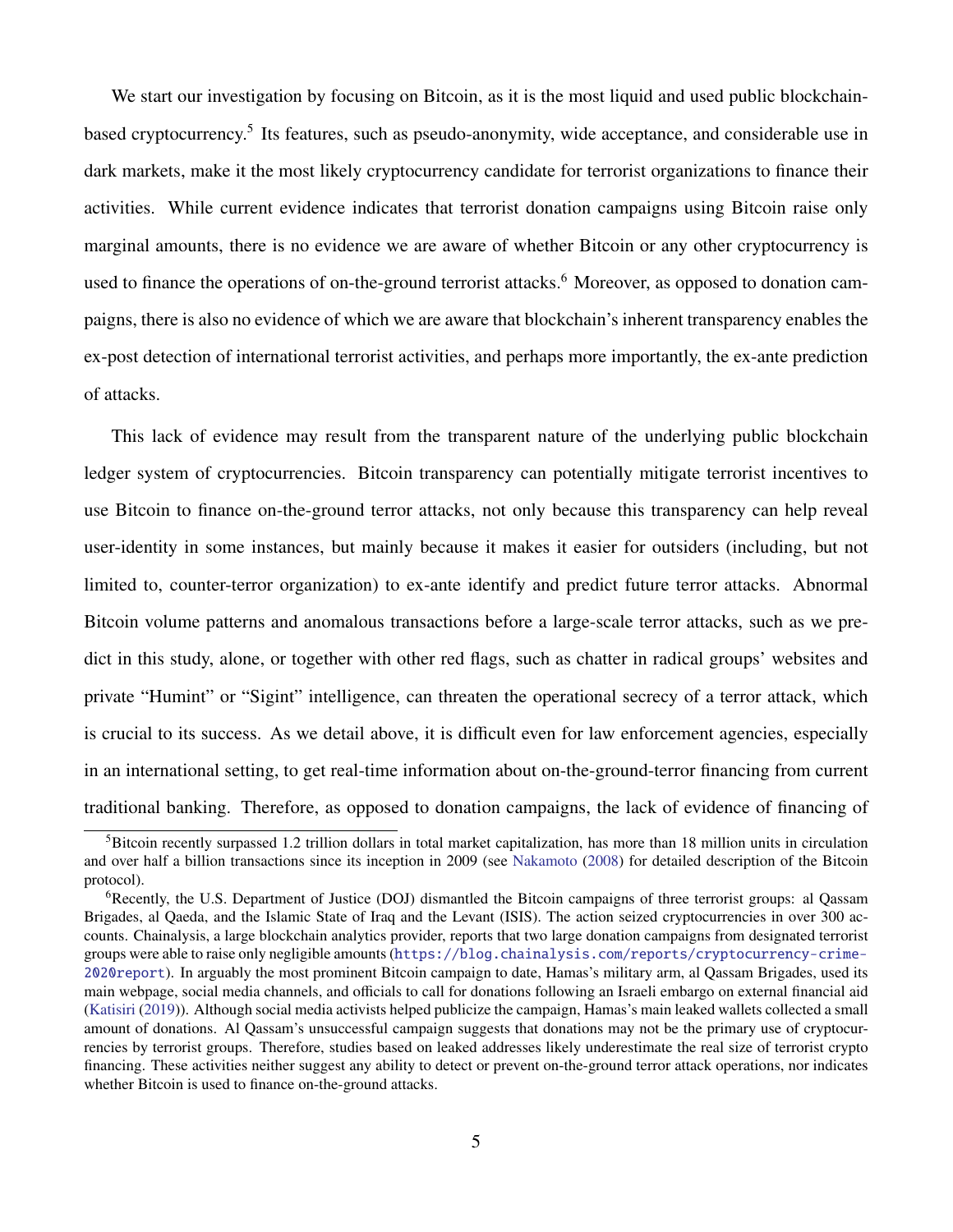on-the-ground operations of international terror attacks in the public blockchain system could possibly be because these operations are simply not financed with Bitcoin because this form of financing may put the operation in greater risk compared to the alternatives. In other words, as opposed to donation campaigns for which the transparency of Bitcoin transfers is not likely to risk a specific terror operation, it may be inefficient for terror groups to finance on-the-ground terror attacks using Bitcoin, and they would rather use the traditional banking system for this purpose [\(Dion-Schwarz, Manheim, and Johnston](#page-36-5) [\(2019\)](#page-36-5)). As the old saying goes, public sunlight (transparency) is the best disinfectant. This is also why the existing evidence that bitcoin is used to pay for other crimes such as cybercrime, pornography, or drug purchases (e.g., [Foley, Karlsen, and Putnins](#page-36-6) [\(2019\)](#page-36-6)) does not imply that on-the-ground terror attack operations are also paid with Bitcoin, as these other crimes usually do not need specialized financing before the action such a large-scale terror event. Using accounting and finance research techniques, forensic accounting, and combining anomaly detection, network analysis, and machine learning on millions of Bitcoin and other cryptocurrency transfers, we fill this gap in the literature.

Large-scale terrorist attacks require financing for several purposes, such as buying weapons and explosives on the black market, buying equipment, and paying the operatives and their families. If financiers of the attack are worried about eliminating transfers trace in the blockchain, they will likely engage in money laundering techniques. These techniques consist of repeatedly reshuffling cryptocurrencies and transferring them across several crypto wallets in the blockchain. For instance, assume that 10,000 dollars are used to finance a terror attack, say to buy machine guns on the black market. If this amount is reshuffled 100 times in several wallets to eliminate its traces, over a million dollars is generated in volume due to the laundering process. We build on this rationale to argue that one would observe abnormally large volumes of transfers in the vicinity of terrorist attacks. Specifically, we expect abnormally large volumes to appear before events occur. Using abnormal volume to investigate an event's information content has been used in the accounting literature dating back to [Beaver](#page-35-5) [\(1968\)](#page-35-5).

To conduct the empirical analysis, we aggregate millions of transactions at the user level for hundreds of users in the Bitcoin blockchain and classify them into six groups based on their characteristics: exchanges, dark markets, mixers, mining, gambling platforms, and other services. Users in the dark market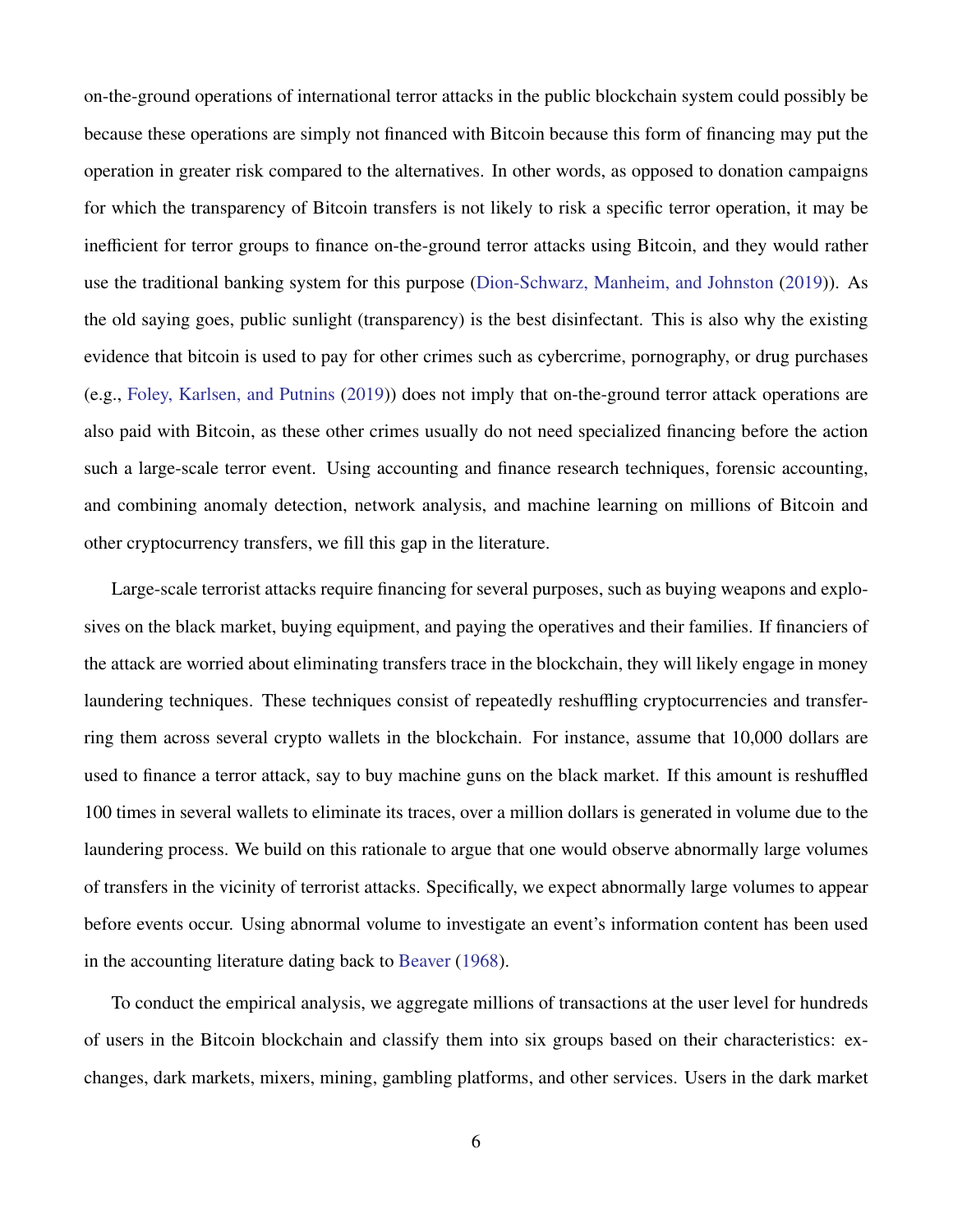group provide services of usually selling illicit products or services on the dark web. Users in the exchange group provide exchange services such as converting fiat to crypto, crypto to fiat, and crypto to crypto currencies. Users in the gambling group provide online casinos and betting platforms. Users in the mining group mine Bitcoin and other cryptocurrencies. Users in the mixer group provide tumbling services, which consist of reshuffling cryptocurrencies into hundreds of transactions and interpolating transactions with other users to decrease or eliminate traceability. Users in the service group provide general Bitcoin services, such as online payments, transfers, and cold storage. We merge these data with terrorist attack data compiled from the comprehensive list of attacks from the Global Terrorism Database (GTD) for 2015-2019.

In our main analysis, we examine Bitcoin's cumulative abnormal volume (CAV) responses in the vicinity of terrorist attacks. We predict and find a sharp increase in CAV responses in the period preceding the attacks, followed by a decrease in the following weeks. Furthermore, we predict and find that the positive CAV response in the days preceding the attack is stronger for events that are likely to require more financing (e.g., greater casualties). We then analyze CAV responses across different users by allocating users into groups of similar services. Mixers are designed to camouflage activity, usually transactions in the dark markets [\(Foley et al.](#page-36-6) [\(2019\)](#page-36-6). There is also significant variation in the quality of regulation of crypto exchanges and the level of compliance procedures such as KYC and AML [\(Amiram, Lyandres,](#page-35-6) [and Rabetti](#page-35-6) [\(2021\)](#page-35-6)). Thus, we expect abnormal volume to concentrate on crypto exchanges and mixers in the vicinity of attacks. We find that users in the exchange and mixer groups present large positive CAV responses to attacks in the weeks preceding the event, followed by CAV decrease in the week afterward. We also predict and find that the unexpected increased demand for mixer services in the weeks preceding large-scale terrorist attacks leads to higher mixer fees and a slower reshuffling process, crowding out the less time-sensitive volume in the dark markets and other services. Collectively, the results provide evidence of Bitcoin's usage in financing large-scale terrorist attacks.

Since the previous results show that funds likely associated with large-scale terrorist attacks pass through exchanges and exchange-like services, and these businesses are responsible for the largest portion of the transactions during the period, we test the cross-section effects of terrorist attacks by groups (e.g.,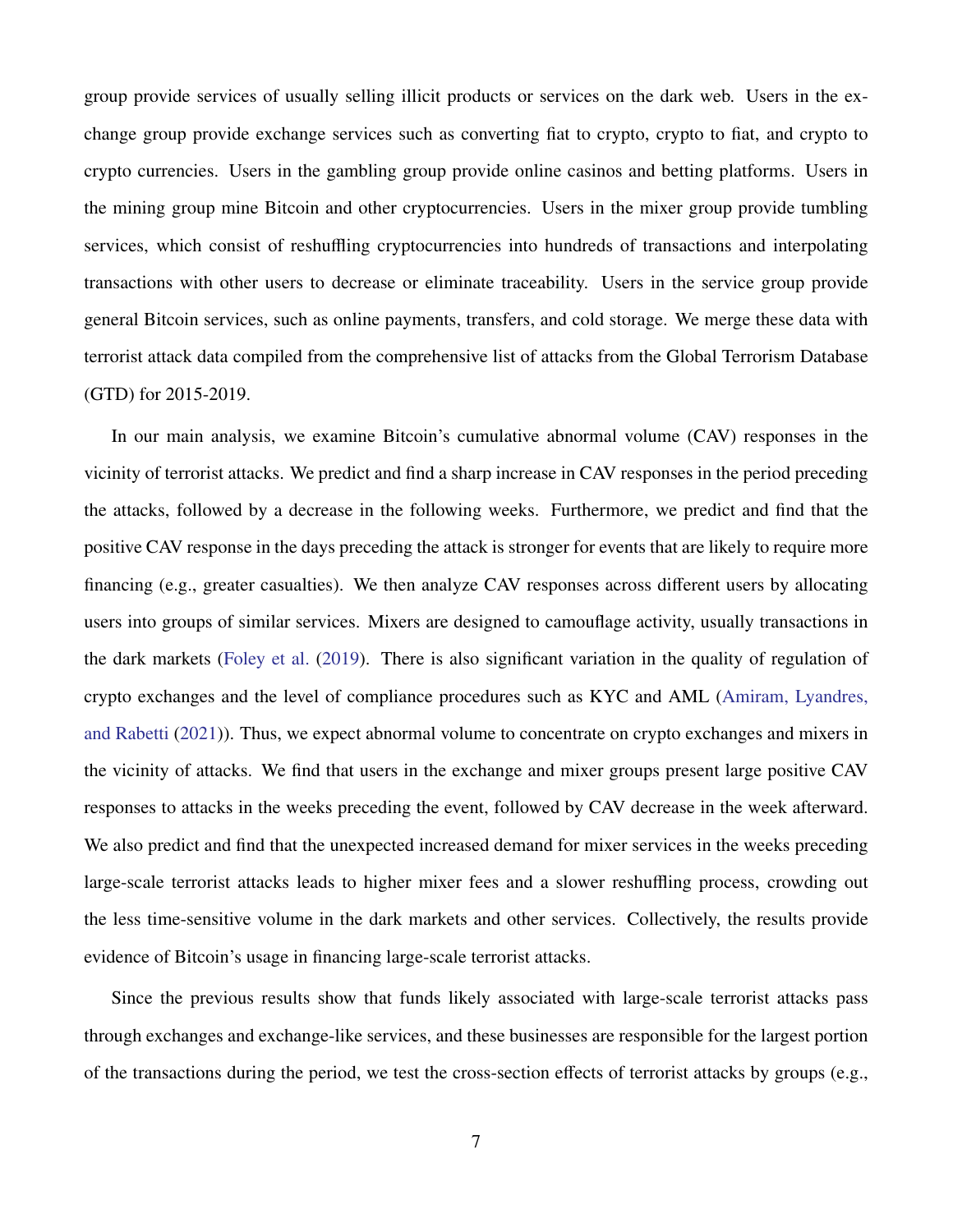ISIS and al Qaeda) in a partition composed by exchange users. We indeed find that ISIS- and al Qaedaclaimed attacks overseas drive most of our results on exchange users. These terrorist groups have, on average, 21% and 15% cumulative abnormal volume responses in the weeks preceding large-scale attacks, respectively. We do not find economically significant Bitcoin CAV responses to Boko Haram and ELN attacks, used as a placebo test, which are less cryptocurrency literate.

We complement our main analysis with a comprehensive forensic examination of the largest attack in our sample period: the Sri Lanka Easter bombing. This attack, which left several dead and hundreds injured, occurred on April 21, 2019. Besides being the largest ISIS-claimed attack in foreign territories, the attack had a large level of logistics in place (multiple bombing and terrorists on-the-ground), and it has been claimed across several sources that Bitcoin was used to finance the event.<sup>7</sup> Unlike our main research design, we now identify users with abnormal transfers in the vicinity of the event by applying forensic accounting, and anomaly detection techniques to the user level's aggregated daily transfer time series. We then train machine-learning algorithms with the insights of this analysis and a blockchain based-model. We split the data into training and validation sets and find that, out of the sample, the model predicts terrorist attacks a day before they occur, suggesting that the public information available in the blockchain system is transparent enough to identify patterns associated with large-scale terrorist financing.

Focusing on this suspicious user, we assess whether addresses linked to its wallets have a history of association with other crimes. We track transfers backward in time and find evidence of associations with several reported crimes, including ransom for kidnapped children in Africa and funding jihadi cells in Syria. We also track the funds transferred after the Sri Lanka terror attack and find that some of these funds are likely converted from Bitcoin (BTC) to Ripple (XRP). We trace the funds one step further into the Ripple network and identify a chain of transfers that resemble money laundering, including one anonymous wallet serving as a deposit bank with over 200 million US dollars in reserves. These findings provide further evidence of terrorist crypto financing. We use the insights of this analysis to construct a model predicting terrorist attacks.

 $7$ See, for instance, [https://en.globes.co.il/en/article-exclusive-isis-funded-sri-lanka-bombings](https://en.globes.co.il/en/article-exclusive-isis-funded-sri-lanka-bombings-with-bitcoin-donations-1001284276.)[with-bitcoin-donations-1001284276.](https://en.globes.co.il/en/article-exclusive-isis-funded-sri-lanka-bombings-with-bitcoin-donations-1001284276.)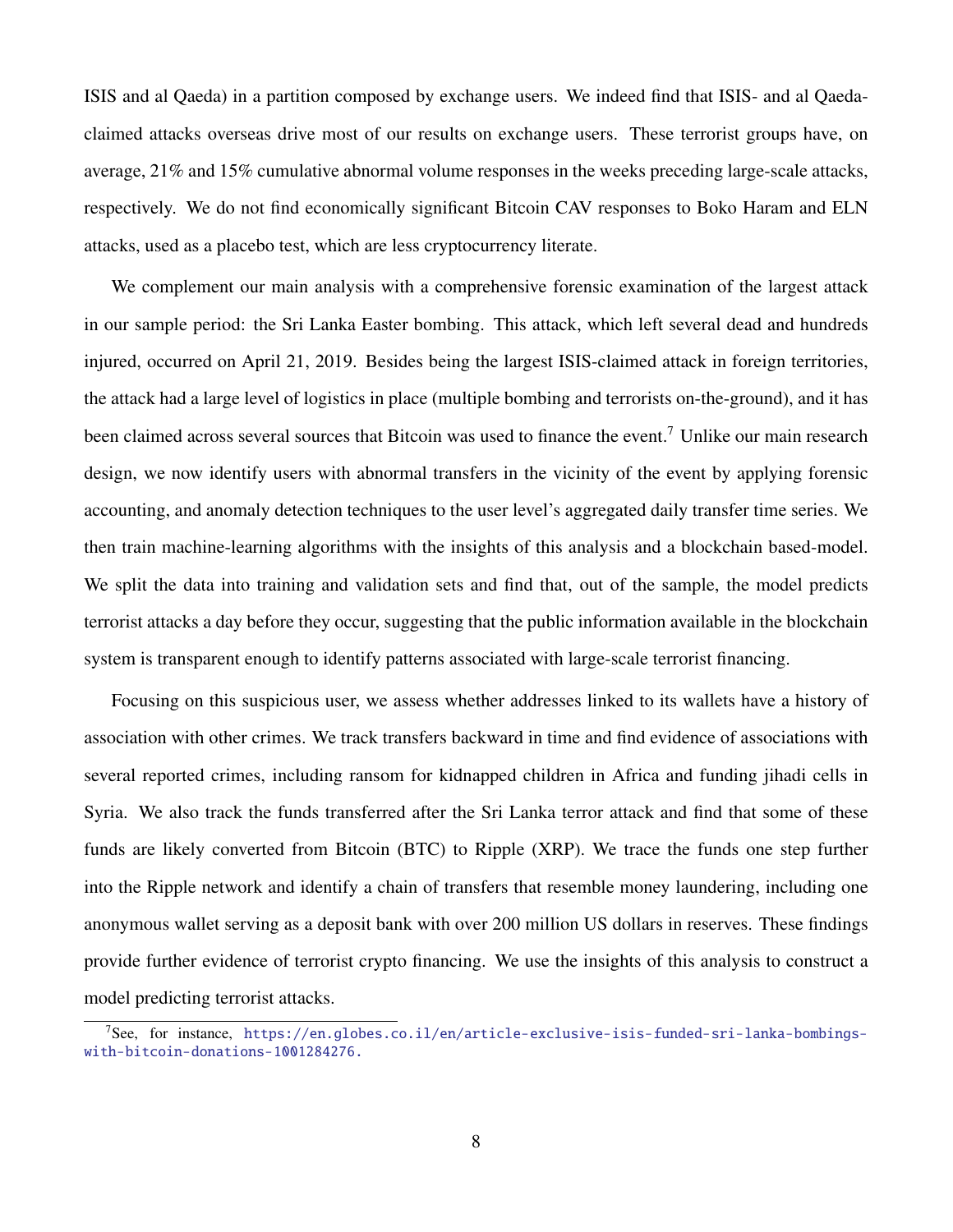We implement machine learning algorithms to construct our prediction model. We consider three machine learning algorithms: Supported Vector Machine, Neural Networks, and Random Forest, as they stand out as state-of-the-art solutions for supervised nonlinear learning classifiers. We train these models in the gateway flagged with anomalous transfers around the Sri Lanka Easter bombing. This user provides a set of more than 7 million Bitcoin transfers from 2015 to the end-2019. We split the data into training and validation sets, the former (latter) having about 70% (30%) of the observations for the period. Although all three models have predictive power, the random forest model provides the best performance in the training set. We find that, out of the sample, it predicts terrorist attacks a day before they occur, suggesting that the public information available in the blockchain system is transparent enough to identify patterns associated with large-scale terrorist financing a day before it happens. The model potentially provides tools for governments, agencies, and market participants interested in monitoring, isolating, and shutting down terrorist backers.

The paper makes several contributions to the literature. First, we contribute to the literature on transparency and disclosure choice. As discussed above, the terror financiers essentially tradeoff disclosing more detailed information privately against disclosing less information publicly. The choice of what information to reveal and to whom has been heavily studied in accounting in different contexts (see [Beyer](#page-35-1) [et al.](#page-35-1) [\(2010\)](#page-35-1) for a literature review). Our study provides evidence that by opting for a blockchain-based currency financing route, the terror financiers leave public evidence of their actions that can be studied, identified, and predicted.

Second, our study contributes to the literature on the interplay of transparency and regulation. An extensive literature in economics, finance, and accounting emphasizes the role of transparency in resolving frictions. For example, this literature suggests that increased transparency can help mitigate systemic risk in the international financial system (e.g., [Bouvard, Chaigneau, and Motta](#page-35-7) [\(2015\)](#page-35-7)). Relatedly, the role of transparency in the absence of regulation has also been examined. For instance, [Sivakumar and](#page-38-0) [Waymire](#page-38-0) [\(2010\)](#page-38-0) study voluntary disclosures made by NYSE firms in the early 20th century when accounting standards were not yet in place. [Mahoney](#page-37-2) [\(2009\)](#page-37-2) questions securities law development and its role in addressing information asymmetries when contract, fraud, property, and company law exists. We add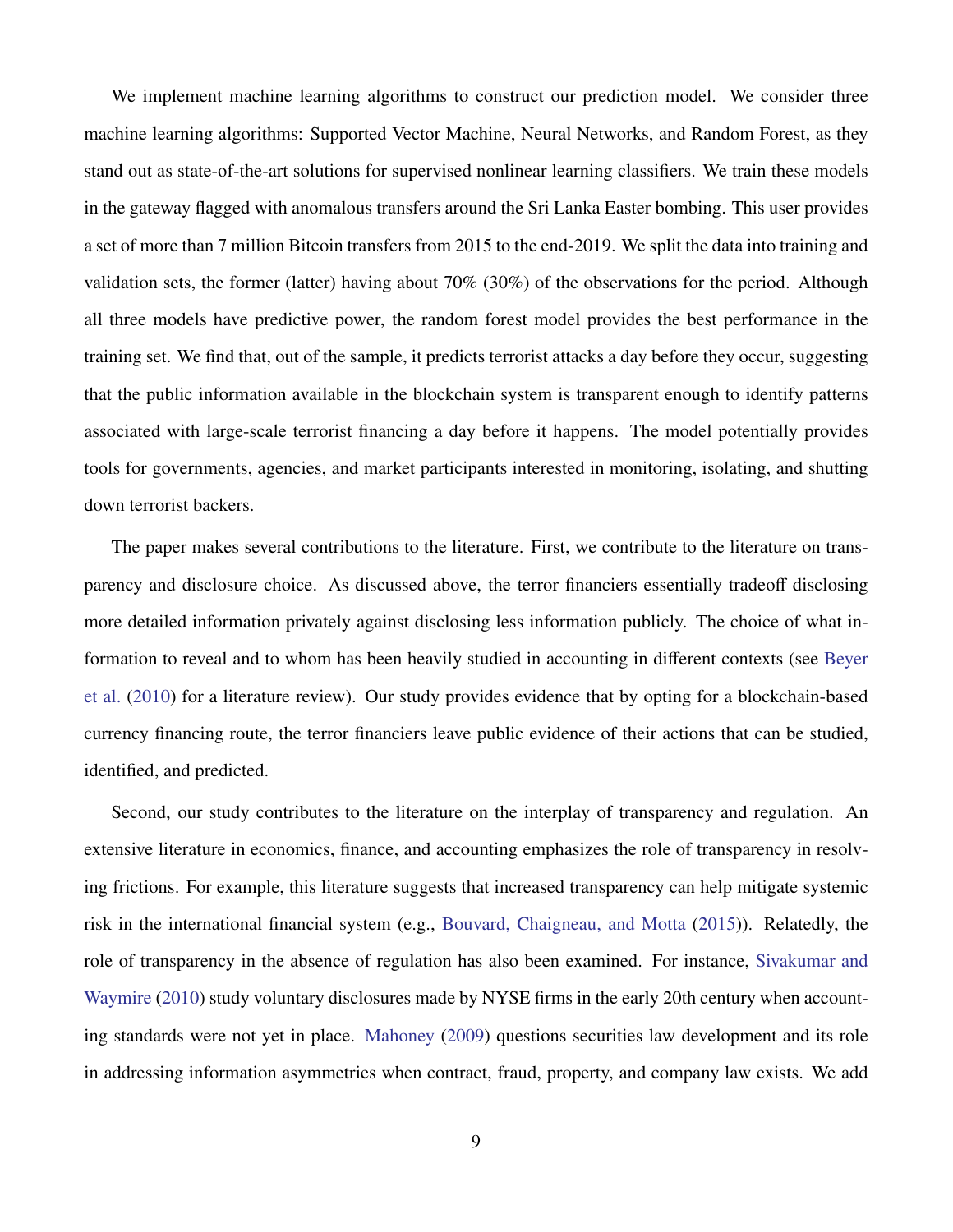to this literature by finding that increased transparency in the international fund transfer market allows outsiders to reveal evidence of terror financing and predict terror attacks. Moreover, our study addresses the call for more research on the interplay of transparency and regulation. For instance, [Leuz and Wysocki](#page-37-3) [\(2016\)](#page-37-3) argue that "*we generally lack evidence on market-wide e*ff*ects and externalities from regulation, yet such evidence is central to the economic justification of regulation.*" We help to fill this gap by providing evidence that the lack of regulation permits bad actors to exploit blockchain-based currencies in the short-term. However, transparency has the potential to dissuade these users from the system in the longterm as detection risks the operational secrecy of the attack, which is required for operational success. In addition, our paper also answers [Leuz](#page-37-4) [\(2018\)](#page-37-4) call for more evidence-based policymaking research. Our findings shed important light on the current debate over blockchain-based currency regulation [\(Amiram](#page-35-6) [et al.](#page-35-6) [\(2021\)](#page-35-6), [Cong, Li, Tang, and Yang](#page-35-8) [\(2021\)](#page-35-8), Griffi[n and Shams](#page-36-7) [\(2020\)](#page-36-7), [Foley et al.](#page-36-6) [\(2019\)](#page-36-6), [Fusaro](#page-36-8) [and Hougan](#page-36-8) [\(2019\)](#page-36-8), [Sokolov](#page-38-1) [\(2020\)](#page-38-1), and [Makarov and Schoar](#page-37-5) [\(2020\)](#page-37-5)). We do so by indicating that regulation should focus on exchanges and exchange-like services to approximate know-you-customer and anti-money laundering practices to international banking standards.

Third, our study joins the nascent literature examining the role of transparency in alternative financing markets. For instance, [Michels](#page-37-6) [\(2012\)](#page-37-6) examines voluntary disclosure's effects in attenuating market inefficiencies in the peer-to-peer lending markets. [Bourveau, De George, Ellahie, and Macciocchi](#page-35-9) [\(2019\)](#page-35-9) examine crypto analysts' role in assessing initial coin offering (ICO) projects' quality. [Cascino, Correia,](#page-35-10) [and Tamayo](#page-35-10) [\(2019\)](#page-35-10) study the interplay of disclosure and consumer regulation in the reward crowdfunding markets. [Lyandres, Palazzo, and Rabetti](#page-37-7) [\(2021\)](#page-37-7) study the effects of the disclosed information on cryptobased projects' operational and financial performance. We contribute to this literature by providing the first analysis of how blockchain transparency can increase scrutiny by permitting outsiders to study the flow of funds and users' interactions.

Finally, this paper contributes to terrorist financing literature. This literature lacks empirical research, and the reason is apparent: transfers are camouflaged using a vast array of strategies, impeding estimates of the real size of the financing. Therefore, the typical research method is qualitative. For instance, [Rudner](#page-38-2) [\(2010\)](#page-38-2) surveys the different methods that Hezbollah employs to divert funds, such as charitable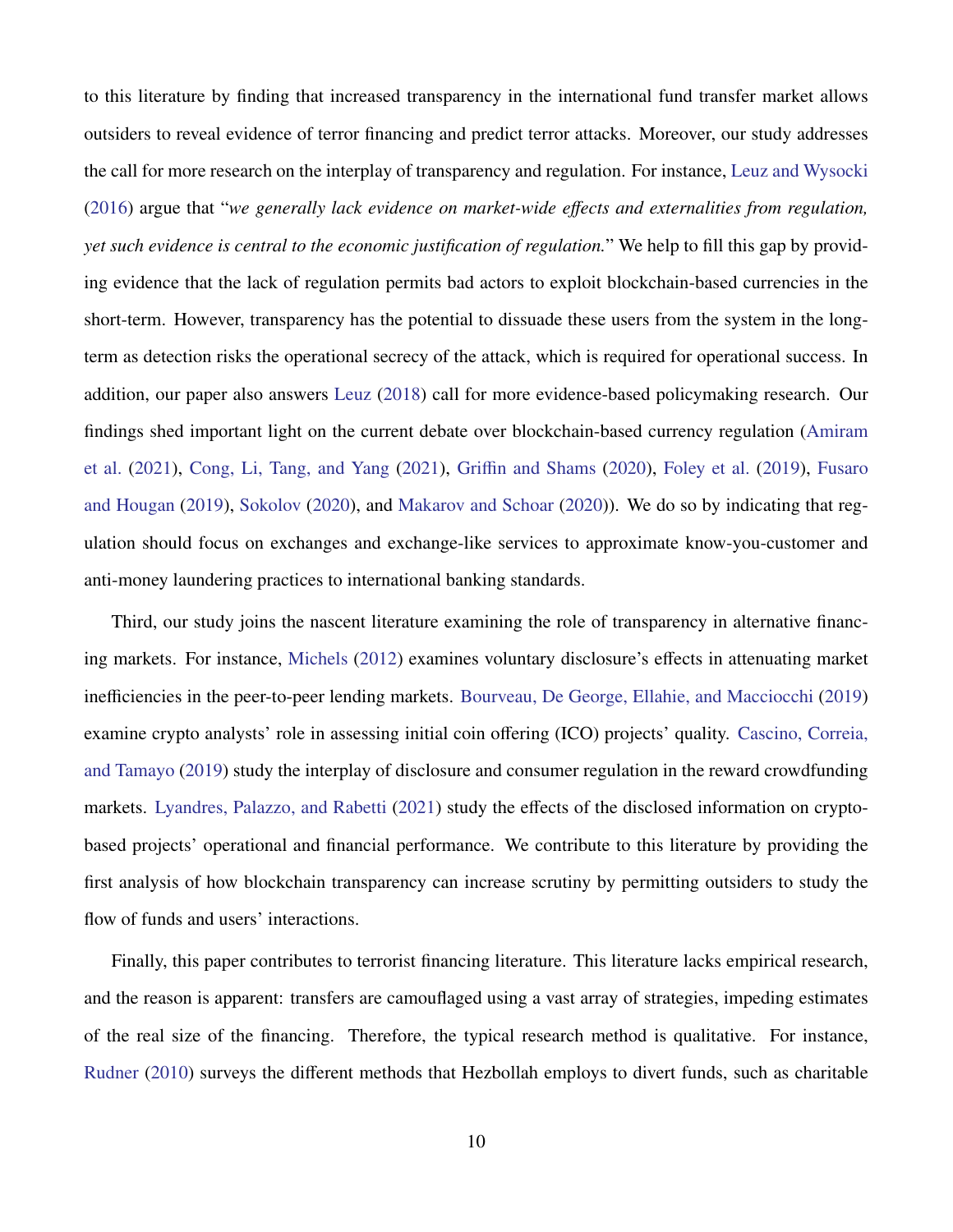and nongovernmental organizations' contributions. [Pieth](#page-37-8) [\(2002\)](#page-37-8) discusses whether financial institutions can contribute to the suppression of terrorist financing. Other studies focus on policy considerations. [Schott](#page-38-3) [\(2006\)](#page-38-3) provides a source of practical information for countries to fight money laundering and terrorist financing. [Navias](#page-37-9) [\(2004\)](#page-37-9) reviews international, regional, and national efforts to constrain terrorist exploitation of the global financial system before and after Sept. 11, 2001. Our paper makes a novel empirical contribution to this literature.

#### 1 Data

#### 1.1 Blockchain Data Acquisition and Classification

The pseudo-anonymity of Bitcoin transactions imposes nontrivial challenges to identify market participants. First, owners of user wallets must be identified off-blockchain. Second, since each wallet may contain hundreds, if not thousands, of addresses, identifying all addresses is challenging. However, Bitcoin explorers, specialized web pages, social media, and forums have already linked thousands of addresses to popular Bitcoin services, such as exchanges, miners, mixers, dark markets, and services. The methodology of recomposing user wallets from transaction hashes involves two steps. First, to identify a wallet's ownership, we take advantage of the fact that bitcoin is only pseudo-anonymous, which means that all Bitcoin transactions are stored publicly and permanently on the network (anyone can see the balance and transactions of any Bitcoin address); however, the identity of the user behind an address remains unknown until information is revealed. The connection between wallet ownership to a real person or business identity may exist because they are registered in an exchange, leaked to social media or other websites by those who transact with the wallet, or the wallet belongs to business entities that provide their addresses for services (e.g., crypto exchanges). For instance, an online shopper gets access to several addresses from Bitcoin providers (e.g., exchanges), enabling those users' addresses to be revealed. Second, once the addresses are obtained, data fusion algorithms are employed to associate several addresses with one specific user.

For our choice of data fusion methods to aggregate addresses to the user level, we decided to implement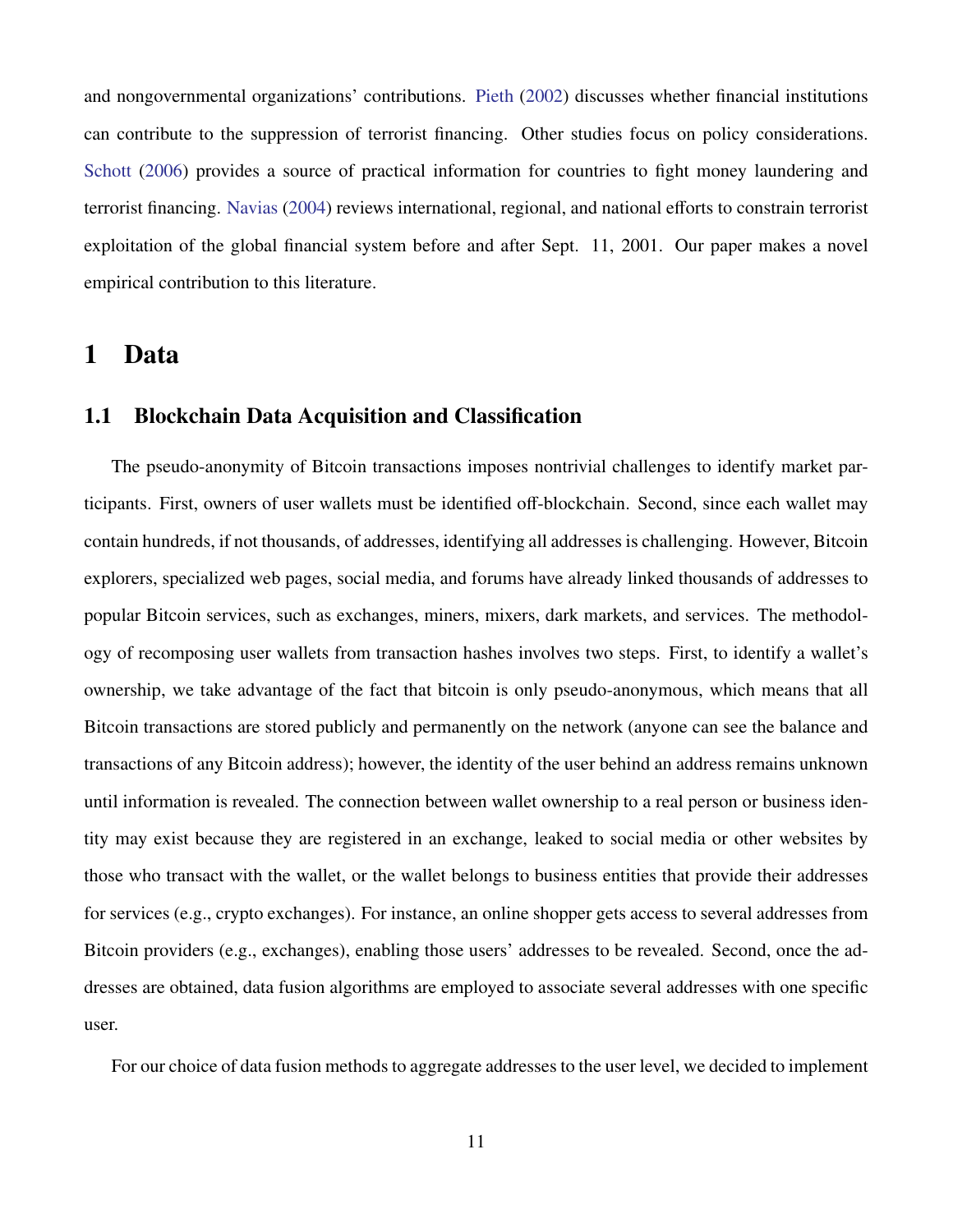the union-find algorithm.<sup>8</sup> The main reason is that the algorithm, or similar versions of it, has been used in several academic applications (e.g., [Kappos, Yousaf, Maller, and Meiklejohn](#page-36-9) [\(2018\)](#page-36-9), [Tasca, Hayes, and](#page-38-4) [Liu](#page-38-4) [\(2018\)](#page-38-4) and [Foley et al.](#page-36-6) [\(2019\)](#page-36-6)). Additionally, the union-find algorithm provides a more conservative clustering method, because it is less prone to incorrectly clustering sets of transactions that involve more than one user [\(Meiklejohn, Pomarole, Jordan, Levchenko, McCoy, Voelker, and Savage](#page-37-10) [\(2018\)](#page-37-10), [Foley](#page-36-6) [et al.](#page-36-6) [\(2019\)](#page-36-6)). This algorithm is used to identify the wallets of 339 Bitcoin users.<sup>9</sup>

A user in our dataset is a collection of wallets for a business entity and may contain thousands of transactions and addresses. For instance, about two hundred thousand addresses and over eight hundred thousand transactions mapped for Binance exchange are treated as one user in our dataset. Since we have the main business players in the Bitcoin ecosystem, we likely cover most of the transactions by known players in the sample period.<sup>10</sup> To classify Bitcoin users into business groups, we follow practitioner and prior research.<sup>11</sup> We classify users according to their business type and allocate them into five portfolios: *Exchange*, *Mixer*, *Gambling*, *Dark market*, and *Service*, where *Exchange* contains crypto exchanges responsible for providing exchange and withdrawal services; *Mixer* relates to business associated with reshuffling Bitcoins into several transactions and wallets to eliminate traces in the blockchain; *Gambling* includes gambling, rewarded games, and betting platform; *Dark market* represents online shops, usually on the deep web, responsible for selling illicit goods; and *Service* are general business transactions such as online payments, credit cards, and wallet storage.

 ${}^{8}$ The algorithm was designed by [Cormen, Leiserson, Rivest, and Stein](#page-36-10) [\(2001\)](#page-36-10) and, in the context of cryptocurrencies, first applied by [Ron and Shamir](#page-37-11) [\(2013\)](#page-37-11). There are several types of data-fusion algorithms and identifying strategies. See <https://en.bitcoin.it/wiki/Privacy>.

<sup>9</sup>Consider the following as a simplified explanation of how the algorithm works. Say the addresses Anne and Bob co-spent (e.g, if the transaction is 1,000 each one sends 500 units) in the transaction Alpha, and the addresses Bob and Carl co-spent in the transaction Beta. Since Bob appears in two different transactions co-spending separately with Anne and Carl, all addresses (Anne, Bob and Carl) must belong to the same user. By repeating this process several times in a pool of millions of transactions, one can aggregate a large portion of addresses to a user data level.

 $^{10}$ For comparison purposes, Foley et al. (2019) exclude users in which transfer of cash does not involve the acquisition of goods or services from its sample. Although they do not mention the number of users, they provide the number of transactions excluded or a total of 88.4 million transactions. We managed to obtain 105.67 million transactions to the same group of users, which means that our sample construction is about 20 percent larger than theirs, even though we cover a smaller period (2014-2019) than them (2009 to 2017)).

<sup>11</sup>We follow <https://www.walletexplorer.com> classification of users into *Exchange*, *Service*, *Mining* or pools, and *Gambling*, while re-allocating other wallets from the historic group. Additionally, we follow [Foley et al.](#page-36-6) [\(2019\)](#page-36-6) and add *Dark market* as a category. Assigning users into groups is also present in the accounting literature, for instance, [Bushee](#page-35-11) [\(1998\)](#page-35-11) assigns investors to dedicated, transient and quasi-indexing investor groups to examine their influence on RD investment behavior.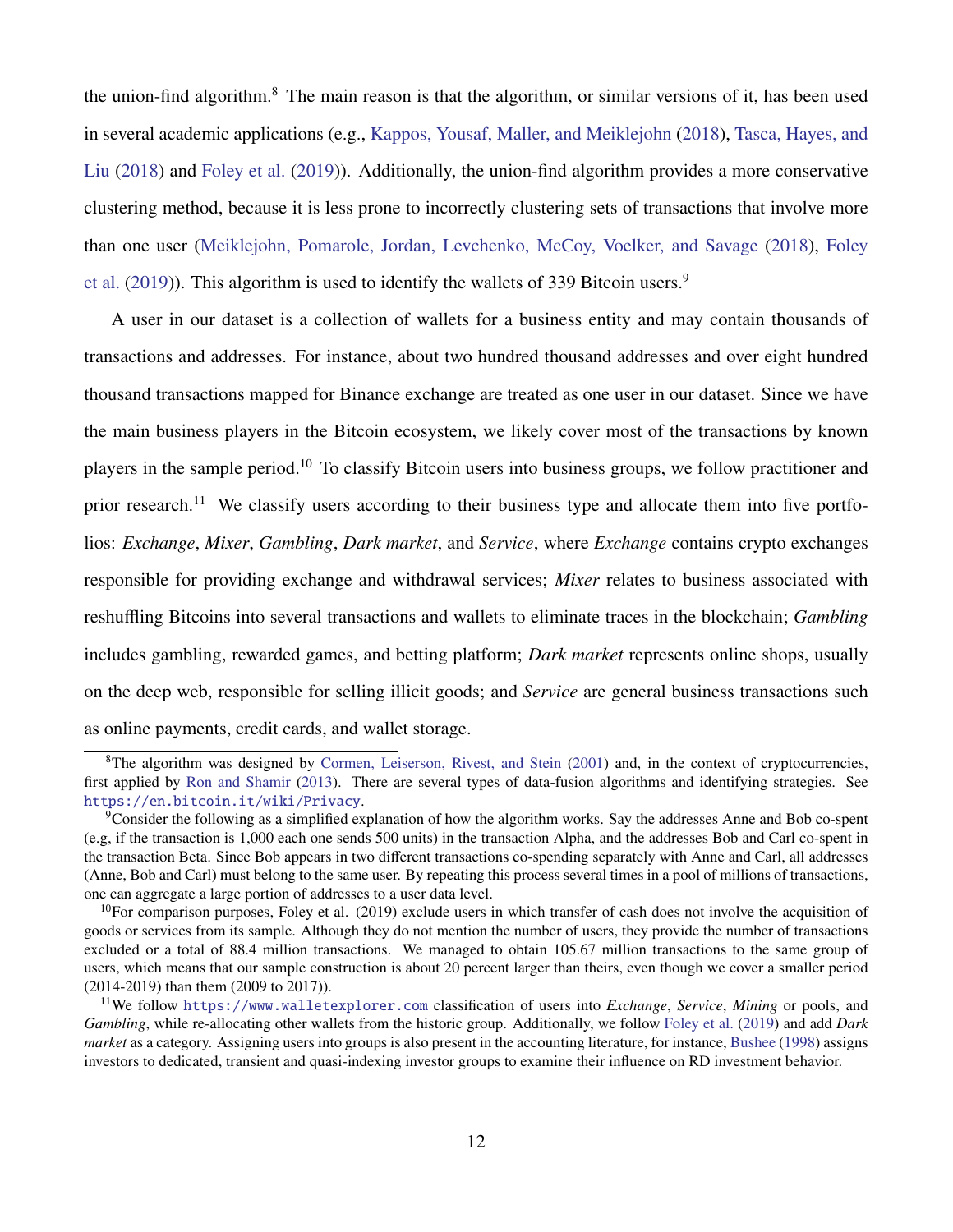#### 1.2 Blockchain Data Processing and Statistics

The data collected presents a series of challenges. First, some users become inactive. For instance, Silk Road (the largest dark market responsible for selling illicit goods) became inactive after the FBI seized it. That translates to user sample variation around terror attack events, with some users absent around the most recent attacks. Second, even for active users, several users have no transactions in the vicinity of some events. This usually happens when Bitcoin transactions are infrequent due to lower customer demand or the service accumulating transfers before transferring them to another user. Therefore, from our initially obtained data of 339 users, we apply the following process to construct the final sample used in the paper. First, we exclude a mining wallet that had 613,113 transfers with zero interactions with other users. Second, we exclude 668,768 cold storage addresses, mostly from exchanges and services, that are not relevant for our analysis, as they are used only to store coins. Finally, we also drop transactions that had no interaction with other users (e.g., no output). The total amount of transactions excluded represents only a tiny fraction  $(0.55\%)$  of the data obtained.<sup>12</sup> The final dataset contains 338 users responsible for engaging in 135.75 million transactions from 2014 to 2019.

[Table 1 - Panel A](#page-41-0) presents the final Blockchain sample summary statistics and each step of the screening process. Users have, on average, 292 thousand unique addresses resulting from data-fusion of 136 million transactions from 2014 to 2019. An extensive set of unique addresses and the total amount of transactions indicate the complexity of mapping the 338 large users in this dataset. *Exchange* and *Service* have the largest number of addresses across groups, being 52 and 32.5 million, respectively. However, when volume is considered, then *Dark market* becomes the second largest group with 31.21 million Bitcoins. *Exchange* leads the amount of Bitcoin transferred with 155.31 million units or over 70% of the transfers in volume during the period. While some transfers contain large amounts of Bitcoins (mean of 10.24), most of the transfers are very small in size (median of 0.01) across all users in the dataset. Notably, users in the *Dark market* group have the largest number of Bitcoins transferred per transaction (mean of 23.7), suggesting that this type of business accumulates a large amount of bitcoin before cashing it out or converting to other cryptocurrencies. *Exchange* users tend to keep a large balance of Bitcoins than users

<sup>&</sup>lt;sup>12</sup>Our inferences are unchanged if these transactions are not excluded from the final sample.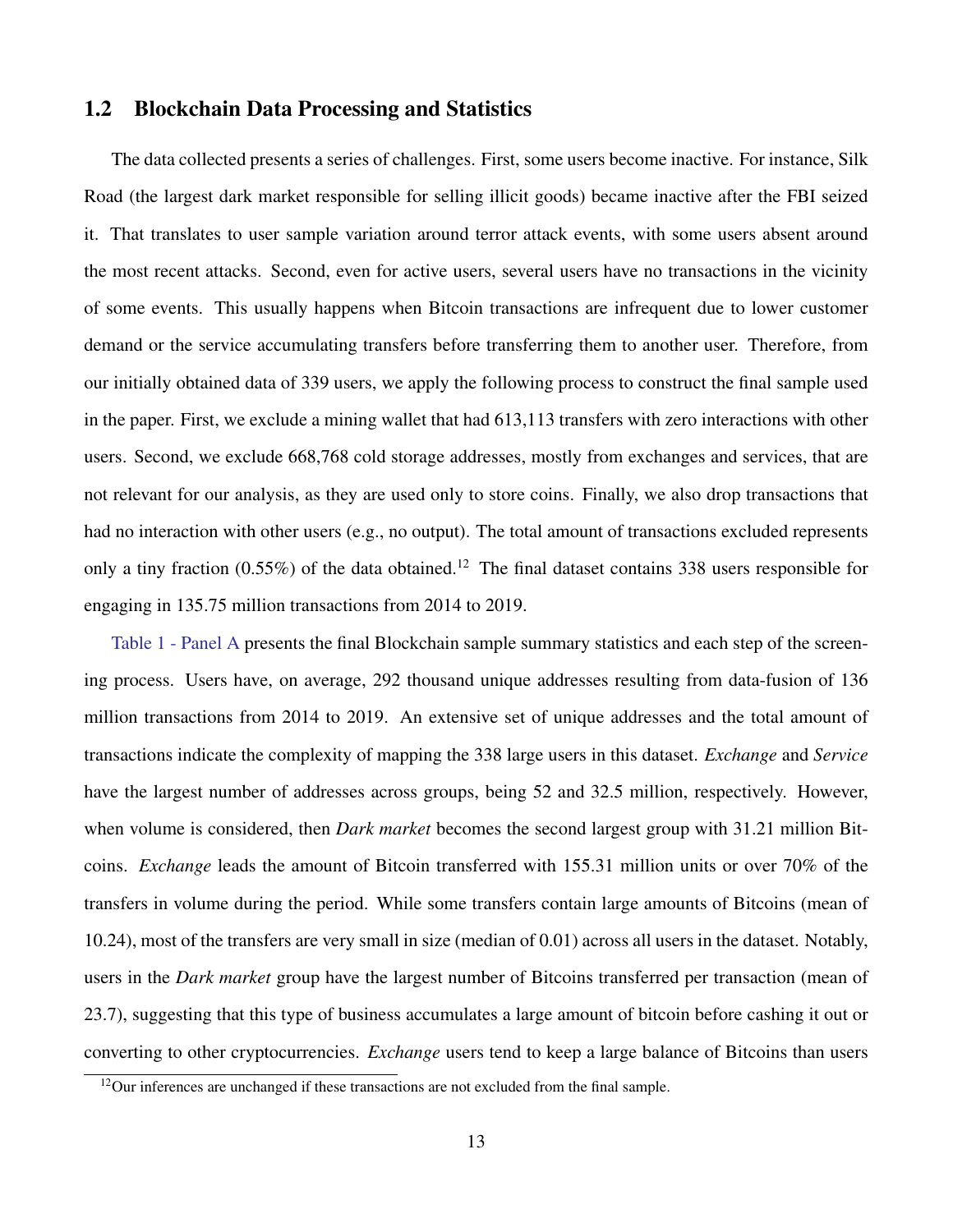in different business niches. That is consistent with exchanges needing reserves to operate their services and maintain a minimum amount of liquidity. The average life varies across business types. For instance, *Dark market* has the most extended average life (4.3 years) among all groups. The reason is that these were the first type of businesses to adopt Bitcoin. In contrast, *Mixer*, a service where deposited dirty coins (coins linked to illicit activities or additional privacy) are mixed into several transactions and aggregated back into clean coins (difficult to trace coins), has the shortest average life (2.7 months). The relatively short life is consistent with this type of service reducing Bitcoin's traceability.

#### 1.3 Terrorist Events Data

To create a list of terrorist events, we rely on the Global Terrorism Database (GTD), a database with comprehensive details about terrorist attacks curated at the University of Maryland and used in several aca-demic papers (e.g., [Cuculiza, Antoniou, Kumar, and Maligkris](#page-36-11) [\(2020\)](#page-36-11)).<sup>13</sup> The dataset of terrorist attacks contains 7,212 events from 2015 to 2019 that occurred in several countries. We collect information on the number of dead and injured, location, and perpetrator for each event. This information is important to classify terrorist attacks, for example, by terrorist group name or to a certain level of destruction (proxied as the sum of dead and injured). We perform the following filtering process to obtain our final sample. We exclude 3,546 attacks inside Syria, Iraq, Afghanistan, Somalia, Nigeria, and Colombia because these attacks are carried out primarily by local groups. This restriction is necessary because local attacks are less likely to need Bitcoin financing since other means of funding are already in place. We also exclude 3,239 events because the size of destruction, captured as the sum of dead and injured, is smaller than 20.<sup>14</sup> The idea is to keep only large-scale attacks in which financing is more likely to be in place. For the same reason, we exclude 376 attacks that require a low level of logistics (e.g., stabbing or arson) and attacks related to wars, conflicts, and clashes. Finally, we exclude seven attacks in which the date of occurrence overlaps with the event window of other attacks.<sup>15</sup> The last filter allows us to prevent that two or more

<sup>&</sup>lt;sup>13</sup>For more information, please access <https://www.start.umd.edu/about/about-start.>

<sup>&</sup>lt;sup>14</sup>In later tests, we predict and find the same directional, but economically smaller, effect as our main results for attacks with lower than 20 dead and injured.

<sup>&</sup>lt;sup>15</sup>In this case, we keep attacks that generated a larger number of injured and dead.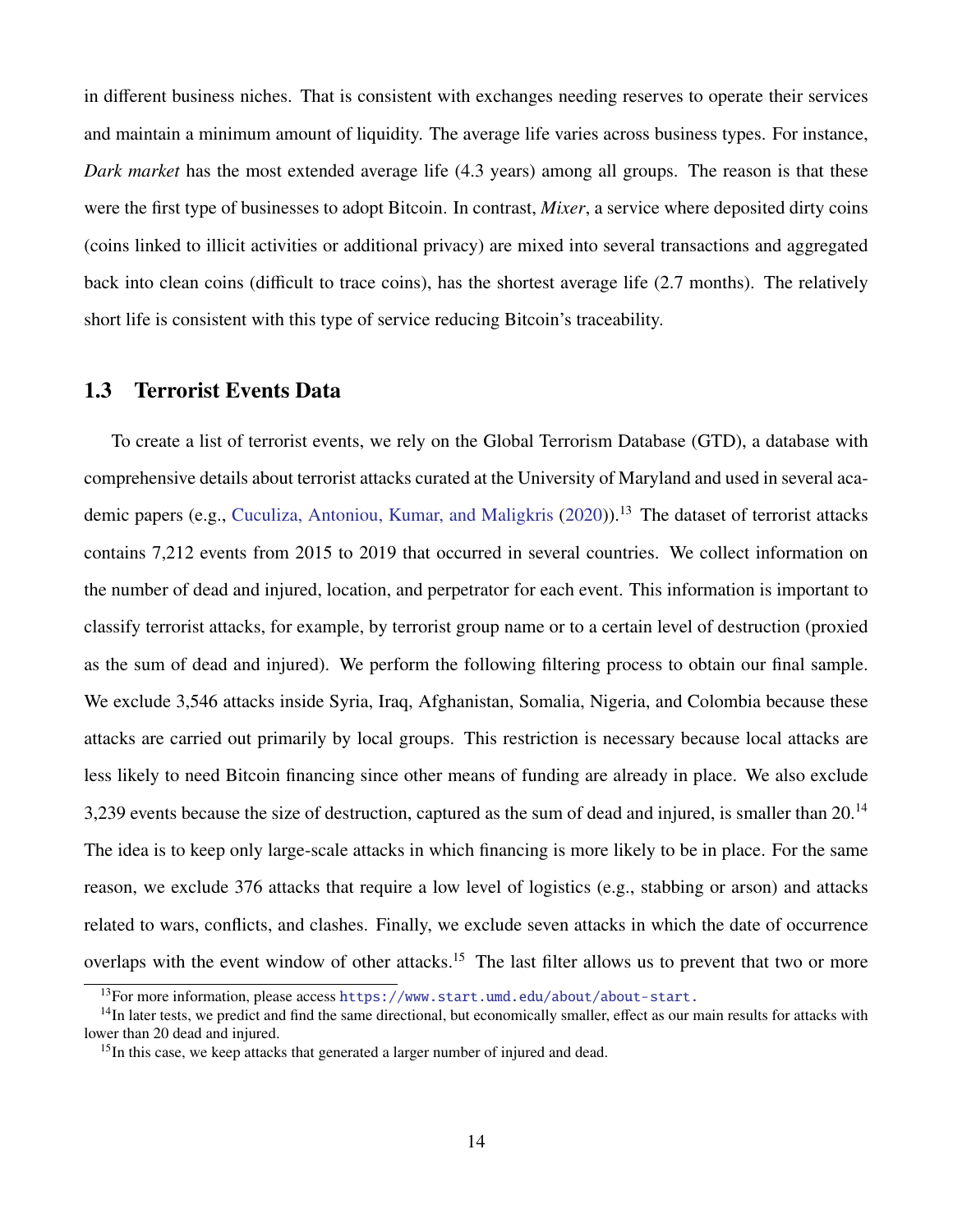similar attacks cluster in time, contaminating our event study analysis. The resulting list of terrorist attacks used in our event study's main specification includes 44 large-scale attacks resulting in an average of 99.12 total injured and dead per attack. [Table 1 - Panel B](#page-41-0) reports each step of the filtering process. The table also reports the distribution of attacks per size used in a less restrictive analysis. The distribution of terrorist attacks per size follows 54.3%, 28.7%, and 16.9%, for small, mid, and large terrorist events captured as less than 5, between 5 and 20, and above 20 total number of dead and injured. We also filter the list of events for perpetrators when studying the cross-variation effects on claimed attacks. The filtering follows two criteria: terrorist attacks exclusive to the examined terrorist group and the top decile by the destruction level. In this specification, the resulting lists of terrorist attacks by terrorist groups include 85 attacks claimed by ISIS (30), al Qaeda (20), Boko Haram (28), and ELN (7).

### 2 Predictions to the main analysis

Our goal is to examine whether outsiders can exploit blockchain's transparency and identify flows of funds associated with terrorist attacks. We argue that large-scale attacks need financing for purposes such as buying weapons on the black market and paying terrorists on the ground. If the terror financiers are worried about eliminating traces in the blockchain, they may use money laundering techniques.<sup>16</sup> For instance, assume that 10,000 dollars are used to finance a terror attack, say, to buy a machine gun on the black market. If this amount is reshuffled a hundred times in several wallets to reduce its traceability, over a million dollars are generated in volume due to the laundering process. We build on this rationale to construct the notion that we would then observe abnormally large volumes in the vicinity of terrorist attacks. Therefore, our first prediction is that an abnormally large volume appears before the event happens.

Although we also expect the volume after the attack to return to its normal level, there may be other reasons for it to decline even further. The decline below the normal level could occur because large-scale terrorist attacks are negative news, potentially suppressing Bitcoin trading activities. Alternatively, the

<sup>&</sup>lt;sup>16</sup>An alternative to cryptocurrencies is the Hawala system. It consists of an international network of money brokers operating outside of, or parallel to, traditional banking. This network might be used to facilitate money laundering, avoid taxation, and move wealth anonymously. Following 9-11, the FBI increased pressure to prevent the system from functioning inside the United States. However, al Qaeda used the Hawala system to remove Afghanistan's funds as U.S.-led forces swept through the country in 2001 [\(Wheatley](#page-38-5) [\(2005\)](#page-38-5)).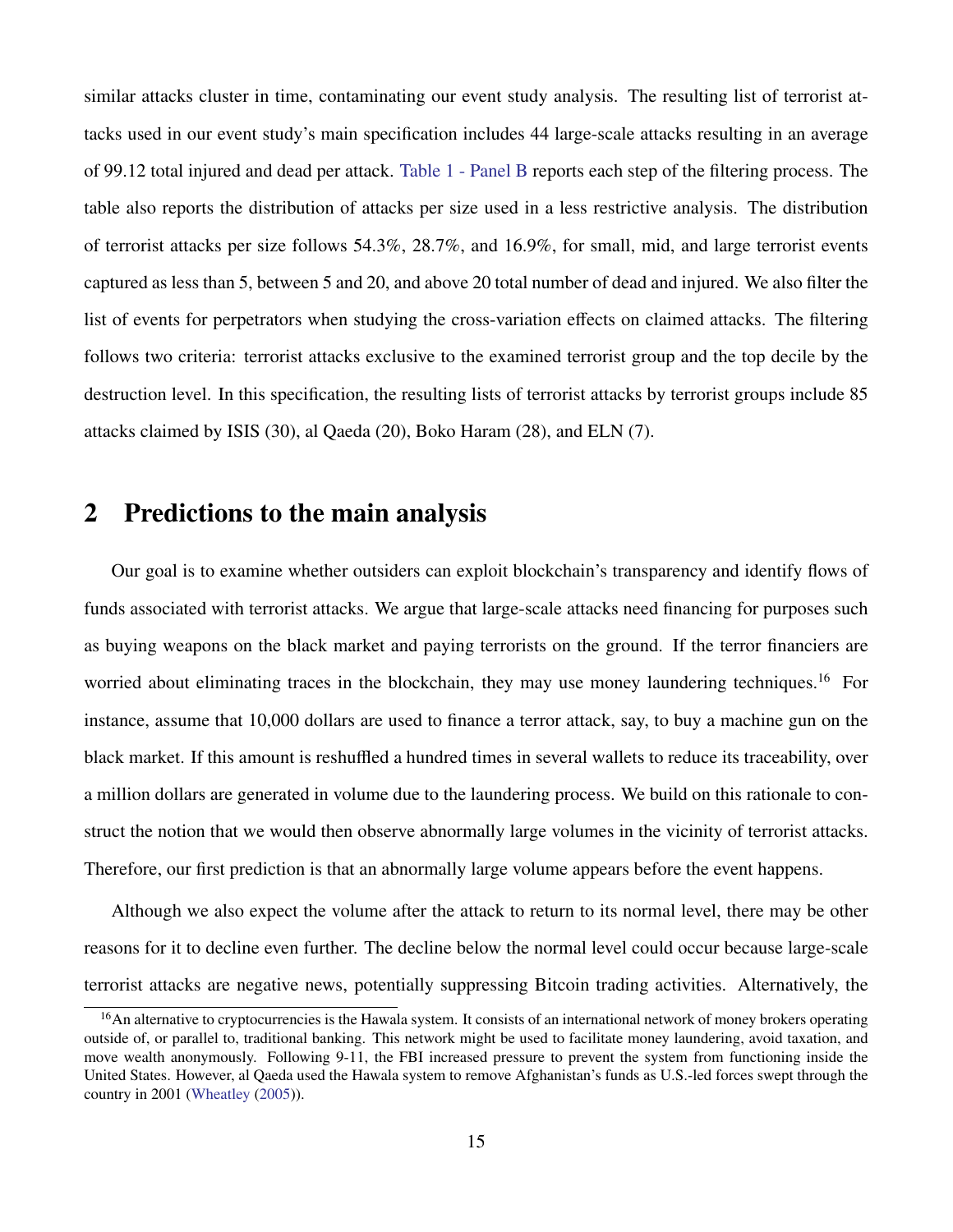suppression may reflect a reduction in activity in unrelated illicit transactions that seek to be under the radar from the scrutiny of agencies searching for terrorist linkages due to the attack. Nevertheless, some reasons may cause the volume after the event to remain abnormally high. If the terror financiers pay to the perpetrators' families (e.g., compensation for terrorist death) after the event using bitcoin, we may observe a higher-than-normal volume. To conclude, bitcoin volume patterns in the weeks after a largescale terrorist attack are potentially confounded with these factors; therefore, we focus our predictions on volume patterns in the weeks before the events happen.

Our second prediction is that abnormal volume is increasing in terror financing needs (proxied by the sum of dead and injured). We expect that small terrorist attacks are unlikely to be financed or are financed with small amounts of Bitcoin. The reason is that these attacks are usually carried out with a low level of equipment and logistics, typically leading to very few injured or dead. Mid and large-scale events, those that lead to a more significant number of injured and dead, are usually the consequence of a more significant level of logistics (e.g., several perpetrators and organized actions) and equipment employed (e.g., mass shooting and bombing); therefore, demanding a more substantial amount of funds to finance the operations.<sup>17</sup>

Our third prediction is that Bitcoin transfers associated with terrorist attacks are likely to go through *Exchange* and *Mixer*. While the former provides users with the option to cash out or to use its exchange wallet for payments and transfers, the latter is used to make Bitcoin tracing in the blockchain more difficult. We assume that while terrorist organizations use professional mixers or mixers-like services to reshuffle Bitcoins in an attempt to make it untraceable, terrorists on the ground uses exchanges for payments and withdraws. Since these services are interconnected in the blockchain, we expect to find abnormal volumes concentrated in the vicinity of large-scale terrorist attacks, mainly in identified *Exchange* and *Mixer* wallets.

Our fourth prediction is that services and users dependent on mixer services are expected to be negatively affected in the vicinity of terrorist attacks. During normal times, *Mixer* activities are mainly used

 $17$ We acknowledge that the number of injured and dead is a noisy proxy for the costs of the attack. There could be a costly attack that eventually left very few dead and injured and vice versa. Nevertheless, the noise in our proxy makes it more difficult to find a relation between the proxy for the cost of the attack and abnormal volume.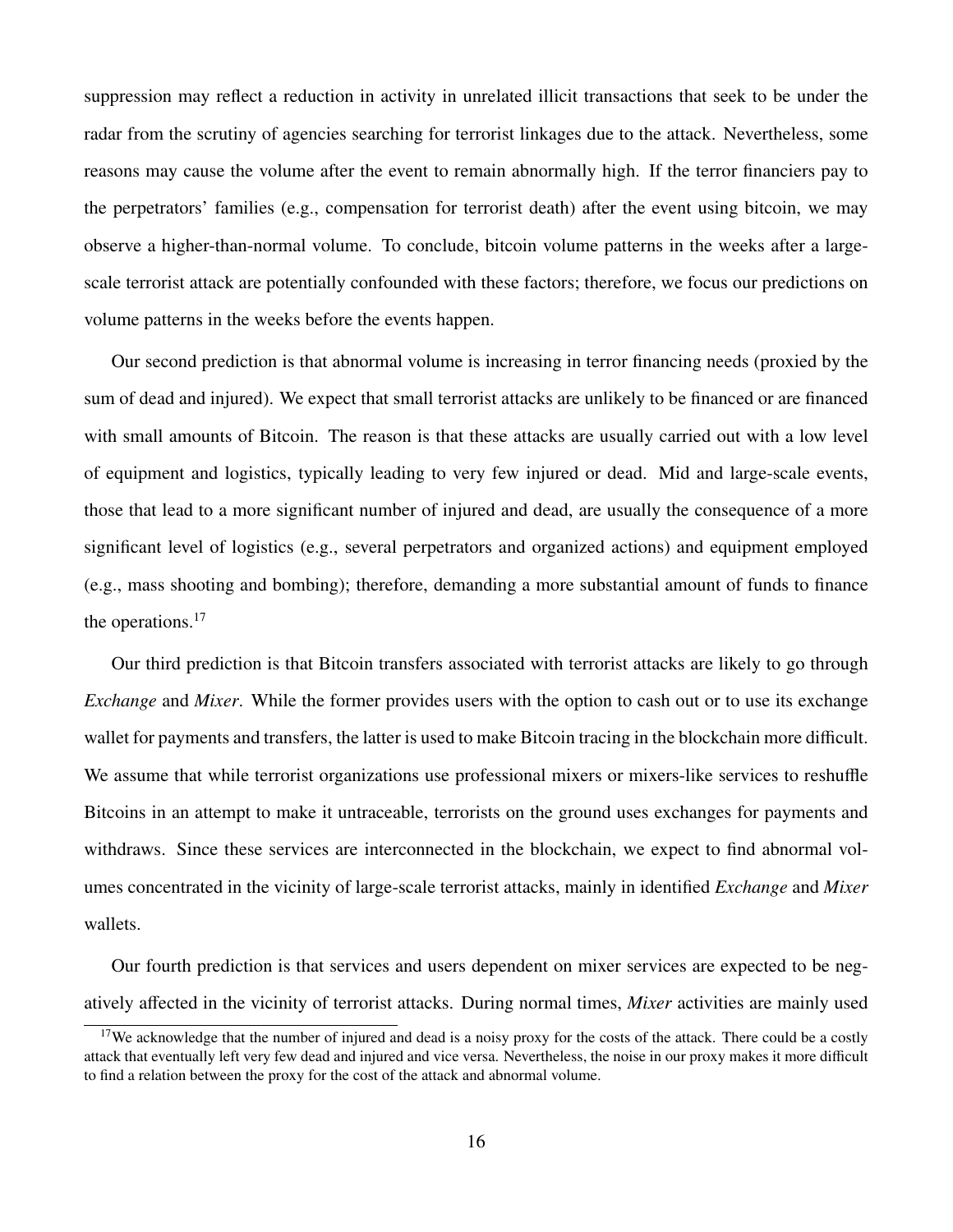to camouflage transfers between users and *Dark market* or other *Service* wallets [\(Foley et al.](#page-36-6) [\(2019\)](#page-36-6)).<sup>18</sup> But since *Mixer* volume is expected to increase in the vicinity of terrorist attacks, due to greater demand from terrorist backers, increased fees and slower reshuffling services would then temporarily crowd out the less-time sensitive *Dark market* and *Service* users.<sup>19</sup> Therefore, we predict lower than expected volumes on *Dark market* and *Service* in the period before the attack takes place. Although a higher demand by terrorists crowds out users of *Dark market* and *Service*, we expect no effect on *Gambling* users, as they do not have an immediate need for mixer services. Gambling platforms usually provide user accounts and credits for gambling and playing. This process is generally carried out some time in advance, as users do not often cash out their proceedings due to fees and other costs.

Our fifth prediction is that terrorists experienced in conducting attacks overseas and with a presence in the crypto space, such as ISIS and al Qaeda, are likely to finance their activities with cryptocurrencies. The reasons are the following. First, they have a history of carrying out attacks in locations distant from their home territories, which requires a means to camouflage transfers of funds abroad. Second, they are present in the crypto space by running donation campaigns, which indicates that they are familiar with blockchain technology. Third, sanctions and territorial losses prevent them from financing foreign activities by conventional methods. Unlike these terrorist organizations, Boko Haram and the National Liberation Army (ELN) are known for having terrorist operations inside their home territories and there is no evidence that they use cryptocurrencies.<sup>20</sup> While Boko Haram's main actions fall within Nigeria's borders, ELN's battleground is in the areas surrounding large cities in Colombia. As we expect that Bitcoin is most likely used to finance activities overseas, Boko Haram and ELN terrorist attacks should not be associated with our prediction; therefore, they potentially work as placebo tests to our empirical examination.

<sup>&</sup>lt;sup>18</sup>Some exchanges, such as Coinbase, ban users that transfer coins directly to dark market services. Therefore, users tend to use mixer services to eliminate the link.

<sup>&</sup>lt;sup>19</sup>Mixer has been shown to be a faulty service for clients when demand increases [\(de Balthasar T. and Hernandez-Castro](#page-36-12) [\(2017\)](#page-36-12)).

 $^{20}$ ELN, in Spanish, Ejercito de Liberacion Nacional, or in English, National Liberation Army.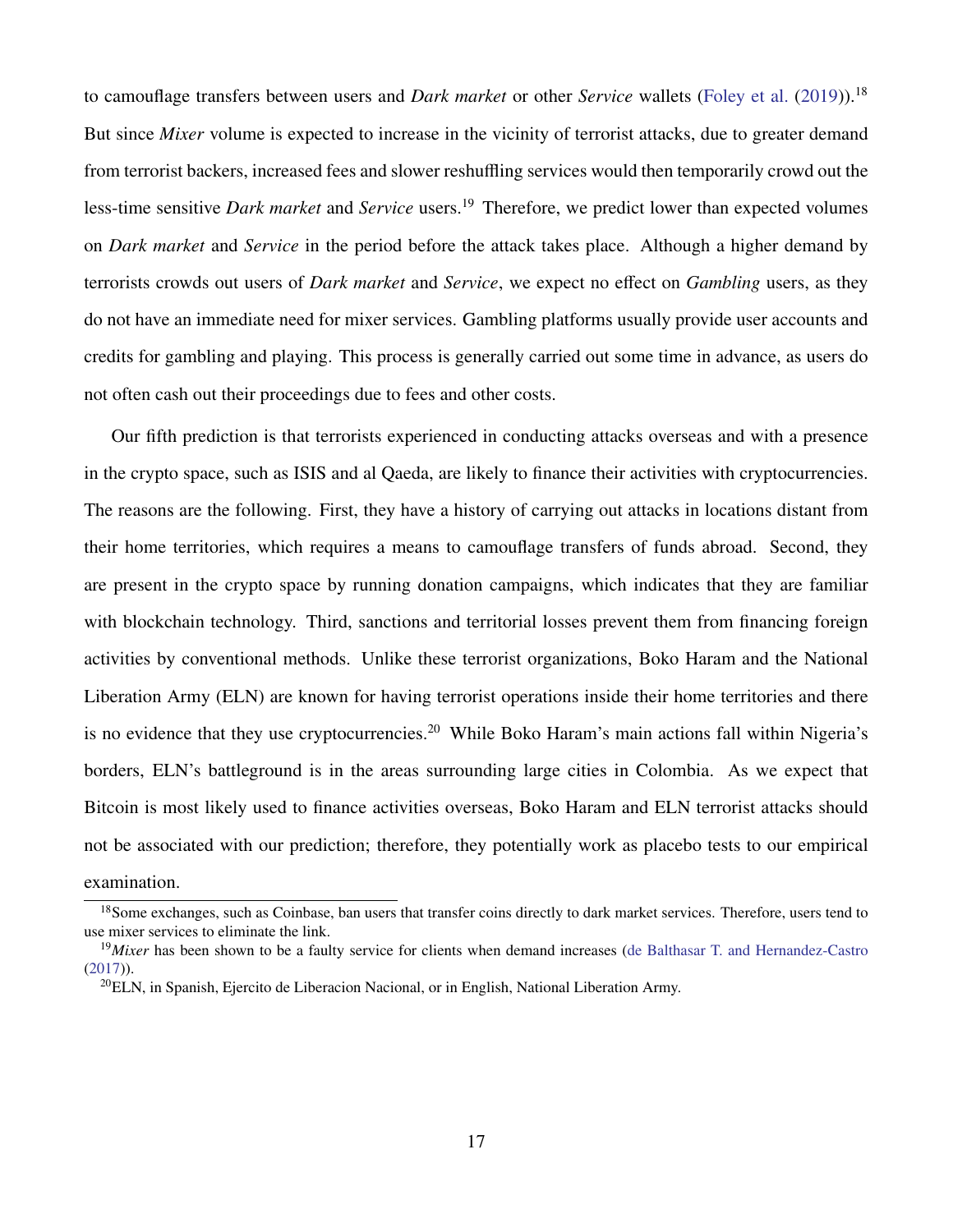## 3 Main analysis - Event study

The accounting literature has used abnormal volume as a measure of informativeness in event studies as early as [Beaver](#page-35-5) [\(1968\)](#page-35-5). Trading volume in stocks has been associated with the magnitude of surprises in annual earnings announcements [\(Bamber](#page-35-12) [\(1986\)](#page-35-12)), stock price anomalies [\(Core, Guay, Richardson,](#page-36-13) [and Verdi](#page-36-13) [\(2006\)](#page-36-13)), the role of media in disseminating news [\(Rogers, Skinner, and Zechman](#page-37-12) [\(2016\)](#page-37-12)) and investors' reaction to blockchain-related disclosures [\(Cheng, De Franco, Jiang, and Lin](#page-35-13) [\(2019\)](#page-35-13)).<sup>21</sup> To test our predictions, we use an event study that examines Bitcoin volume in the vicinity of large-scale attacks.

We reason that if a terrorist attack is financed with Bitcoin and money laundering techniques are to eliminate traces in the blockchain, this process generates large volumes. One possible technique, for instance, is the use of a mixer or mixer-like service that consists of reshuffling Bitcoin amounts hundreds of times among several addresses in the chain. This technique potentially creates larger volumes around terrorist attacks. This assumption motivates our rationale for the event study. For illustration purposes, see [\(Figure 1\)](#page-39-0) as an example of mixed transactions for Bitcoin donors to the terrorist group al Qassam Brigades. Each node corresponds to an address in the Bitcoin blockchain, while a cloud of nodes consists of reshuffled transfers associated with the laundering process. Several nodes that ended transferring funds to al Qassam Brigades wallet have funneled donations for dozens or hundreds of other nodes as visually perceived. A total of 920 addresses and 1,939 transfers were used to generate the final 51 transfers that moved 4,247 dollars to al Qassam's wallet. This is a ratio of 38 reshuffled transfers per final transaction, which generates 38 x 4,247 = 161,386 (16) in  $\frac{1}{2}$  (BTC) volume. In this case, reshuffling is done for a donation campaign with different characteristics than on-the-ground terror attack financing. More precisely, donation campaigns that use smaller amounts over time, are less time-sensitive and less risky in nature, therefore demanding less money laundering (mixing) activity (to make it hard to trace back the origin of funds on the Bitcoin blockchain) than financing terrorist attacks.

Our measure of Bitcoin volume is the daily sum of total inbound and outbound transfers at the user level. We first estimate the expected volume as the mean volume in the 20 days before the first day in

<sup>21</sup>See also [Bamber](#page-35-14) [\(1987\)](#page-35-14), [Bamber and Cheon](#page-35-15) [\(1995\)](#page-35-15), and [Lee](#page-37-13) [\(1992\)](#page-37-13).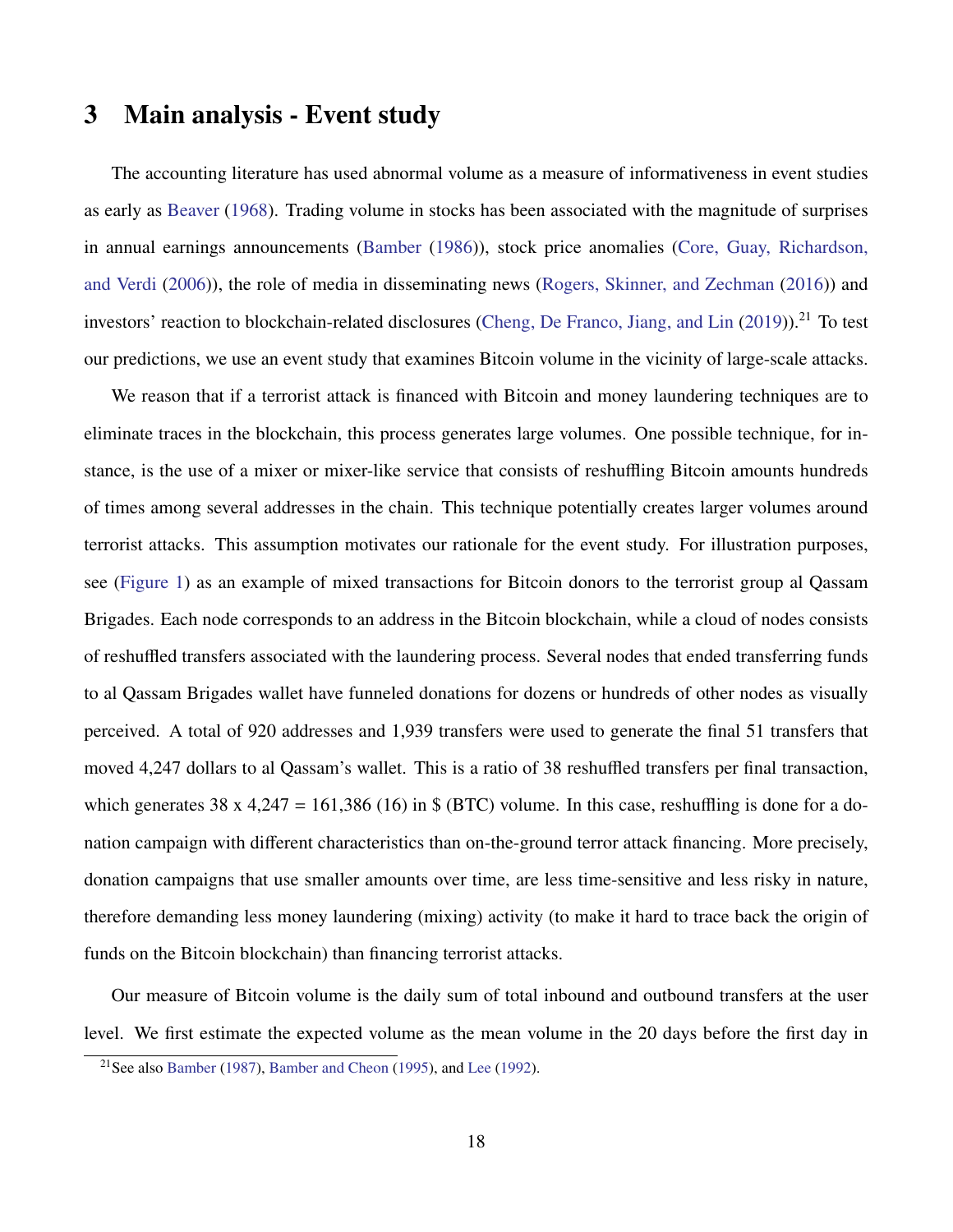the event window. The event window employed in this study is two weeks before (after) the event. We then mean-adjust the realized volume in the event window by subtracting from the realized volume the mean-estimated volume, both in logarithmic terms [\(Beaver](#page-35-5) [\(1968\)](#page-35-5), [Copeland](#page-36-14) [\(1979\)](#page-36-14), [Bamber](#page-35-14) [\(1987\)](#page-35-14)).

$$
AV_{u,t} = \ln V_{u,t} - \ln \hat{V}_{u,t}
$$

where abnormal mean-adjusted volume *AV* is calculated at the user *u* and time *t*. The average abnormal mean-adjusted volume *AAV* on a given day *t* is calculated by summing the abnormal volume for each user in the group and dividing by the number of users in the group *N*. The cumulative abnormal mean-adjusted volume *CAV* is also constructed by the sum of *AAV* in the specified event windows *T*.

$$
AAV_{u,t} = 1/N \sum_{t=1}^{N} AV_{u,t}
$$

$$
CAV_{u,t} = \sum_{t=1}^{T} AAV_{u,t}; \quad t = 1, ..., n.
$$

We report the mean CAV for the period before  $(t - 15, t - 1)$  and after  $(t + 1, t + 15)$  the event to measure abnormality. We base the choice for the event window on two considerations. First, we consider the focus of our examination. There are two types of cryptocurrency transfers associated with terrorism. The first type is through donation campaigns, which happen in the long term and between donors and the terrorist organization (e.g., the DOJ intervention). The other form is direct financing between the terrorist organization and terrorists on the ground. The latter has a short-term characteristic (e.g., the machine gun purchase a week before the Paris attack). In the lack of substantial evidence on terrorist mechanics to fund terrorists on the ground, the selected event window seems plausible to address our research question. The second consideration is that even when filtering terrorist attacks to at least more than twenty dead and injured, terrorist events are nearly monthly. Therefore, we decided on the event window's length so that the estimated window  $(t - 35, t - 16)$  is not contaminated with any other similar event.

Our first empirical examination studies the mean CAV responses to 44 large-scale terrorist attacks across all users in our sample. As discussed earlier in the Data section, the vector of terrorist events is filtered for large-scale terrorist attacks that occurred far away from terrorist territories and with a high logistics level. [Table 2 - Panel A](#page-42-0) reports the results. The mean CAV for the weeks preceding terrorist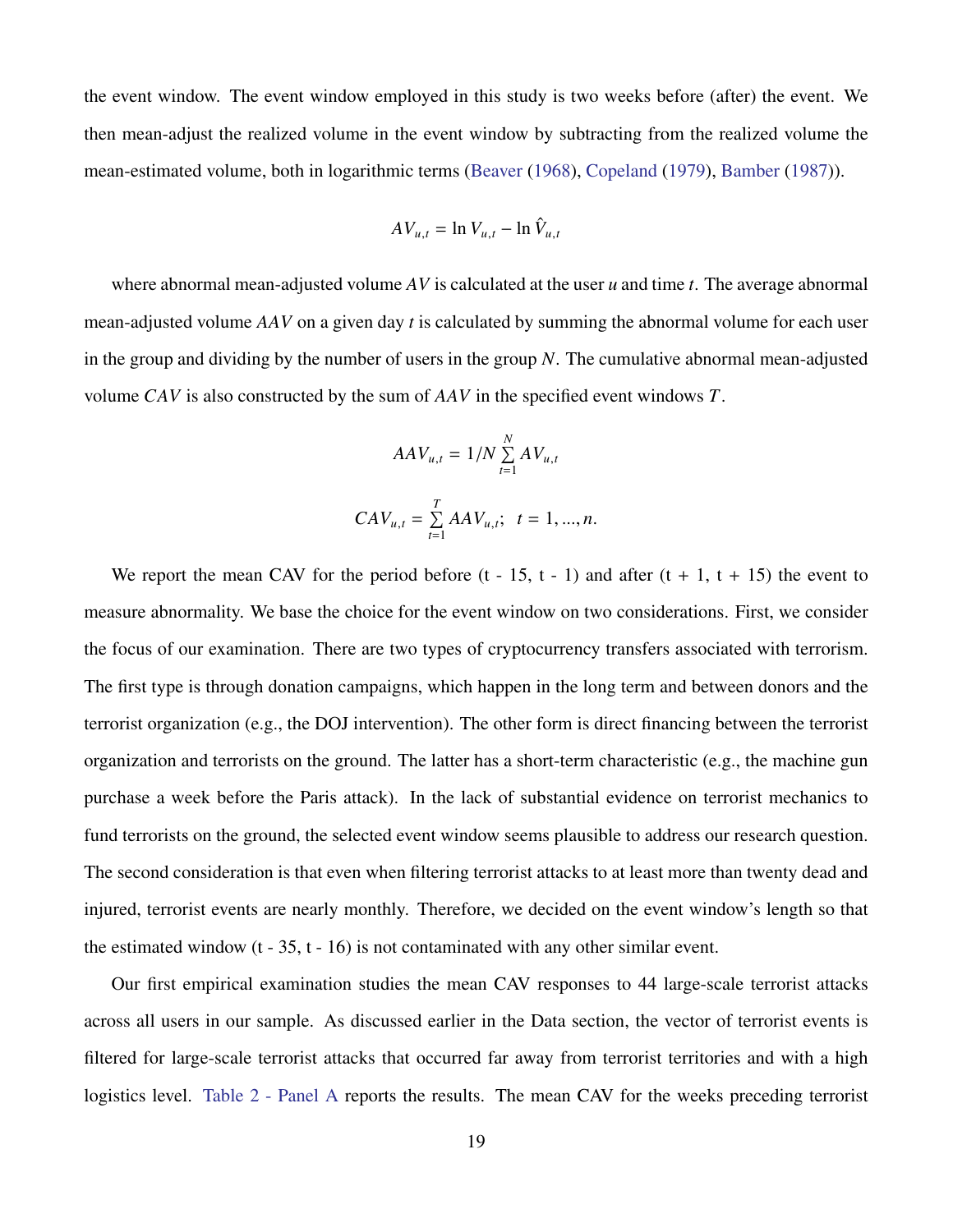attacks is on average 47%. The increase in CAV responses before the event occurs is consistent with the increase in money laundering activities to attend unexpected demand from terrorist financiers. The mean CAV responses fall immediately after events occur, resulting in an average of -43% across all users in our dataset. [Table 2 - Panel B](#page-42-0) plots the CAV responses' evolution. These results are consistent with our prediction that Bitcoin's abnormal volume is associated with large-scale terrorist attacks.<sup>22</sup> As noted in our discussions for mean CAV responses in the period after the event, the decline below normal levels could occur because a major terrorist attack is a negative news, and it may suppress Bitcoin activities. Another possible reason for the further decrease is a reduction in activity in unrelated illicit transactions that seek to be under the radar from the scrutiny of agencies searching for terrorist linkages (e.g., [Foley et al.](#page-36-6) [\(2019\)](#page-36-6) point out that over half of Bitcoin transactions are linked to illicit activities).<sup>23</sup>

Moreover, the results permit us to estimate the average cost of large-scale terrorist attacks. Given our estimated abnormal volume for the event window and the average price of Bitcoin during the period, the estimated upper-bound average cost of funding for large-scale terrorist attacks is 105 thousand dollars. We use the following assumptions to estimate the average cost of a large-scale terrorist attack that occurs far away from terrorist territories and with a high level of logistics in place. First, the average nominal normal volume in the vicinity of the events is 13,000 BTC. Since transaction volume increases by 22.42% in the vicinity of large-scale attacks on average, the estimated abnormal nominal volume is about 2,900 BTC. However, this figure is in volume terms, and we assume that Bitcoin is being reshuffled to make it difficult to trace on the blockchain (that includes but is not necessarily limited to mixers). Deflating the volume by its estimated laundering process results in a cost of about 29 BTC. At an exchange rate of \$3,600

 $22A$  possible concern with this result is that large-scale terrorist attacks occur at a higher rate at the end of the year holidays, since terrorists aim to maximize the number of deaths, when Bitcoin volume may behave differently (e.g., fewer trading activities). Therefore, as a robustness test, we exclude attacks happening in December and January (about 19% of the events). Inferences remain unchanged when we exclude these attacks.

 $^{23}$ To test the robustness of our findings, we estimate the mean CAV responses across different model specifications (Untabulated). First, we expand the event window to  $(t - 30)(t + 30)$  and to  $(t - 45)(t + 45)$ . The mean CAV responses for expanded 30 days event windows are virtually the same as the main specification. However, as we expand to 45 days event windows, the mean CAV response for both before and after periods significantly increases. The latter result suggests induced volatility in the event window due to overlapping events, which leads to overestimated coefficients. We also expand the estimated normal windows to 90 and 180 days, respectively. Expanding the estimated normal window, which incorporates other similar events, has a similar effect of inducing volatility in the mean CAV responses; but, it is more pronounced in the period after the events occur. We conclude that the main specification results are robust to both expanded events and estimated normal windows. Yet, due to events clustering in time and the potential contamination of the results on longer windows, the narrow window we use seems adequate.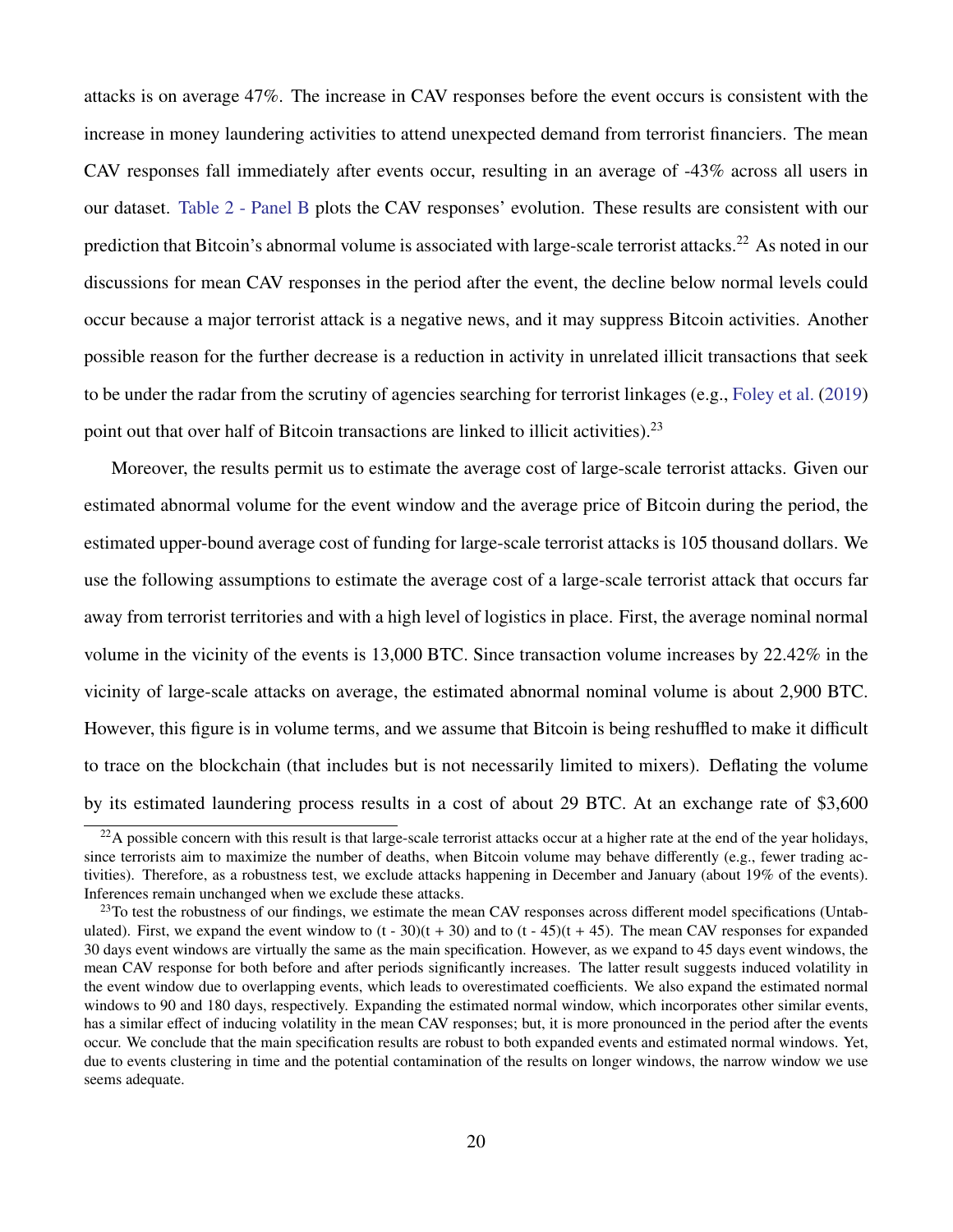per Bitcoin during the period, the average large-scale terrorist attack upper bound cost in dollars is about \$105,000. But that is assuming that all the abnormal volume we capture corresponds to terrorist financing, which is likely to be biased upward as prior research shows that there is significant autocorrelation in daily volume and between volume and price (e.g., [Amiram et al.](#page-35-6)  $(2021)$ ).<sup>24</sup>

Our second empirical test examines whether the abnormal volume before terror attacks predictably varies with a proxy of the cost of the attack. To do so, we use a less restrictive sample of terrorist events as it considers only the destruction magnitude of the attack, measured as the sum of dead and injured. To construct this test, we partition the list of terrorist events into small and mid-scale attacks (determined by whether the total amount of dead and injured is below five or between five and twenty, respectively. This is in addition to our examination of the 44 large scale attacks (over twenty dead or injured) for which we already reported results in Table 2. Since these lists contain an overwhelming number of attacks, we randomly select 44 events, as in our main large-scale attacks sample, from the list in each bootstrap run and report the mean CAV responses after 50 runs. [Table 3](#page-43-0) report the results for these tests. The midsize samples' results are statistically significant, with a mean CAV of 2.36 (-2.47) percent in the weeks before (after) of the events take. As expected, the CAV response for these events is smaller than that of large-scale attacks as mid-scale attacks are likely to require less financing. The bootstrapped coefficients for the small-size scale attacks are nearly zero and significant (not significant) in the period before (after) the event takes place. The difference between mid-scale and small-scale terrorist attacks bootstrapped coefficients is 2.09 (-2.42) percent for the period before (after) the event occurs. The difference between the coefficients for large-scale attacks (reported on [Table 2\)](#page-42-0) and mid-scale bootstrapped terrorist attacks is 44.20% (-39.56%) percent for the period before (after) the event occurs. These results are significant and consistent with our prediction that the abnormal bitcoin volume (as a proxy for terrorist financing) is increasing in the estimated size of destruction.

<sup>&</sup>lt;sup>24</sup>Obviously, the estimated cost cannot be taken at its face value. We suggest caution with these estimates for several reasons. First, we do not know the exact size of shuffling activities in reality, and our estimated 100x reshuffling may be larger or lower. Second, the costs of financing terrorists attack likely vary according to the operation complexity, location, perpetrators involved, and type of attack. Third, the calculation considers the mean CAV responses in the weeks preceding the attack and discount the historical correlation between Bitcoin price and volume; however, several other factors (not related to terrorist financing) may also affect the nominal volume. To conclude, this back of envelope calculation illustrates our best effort to deliver an estimated economic impact of terrorist financing.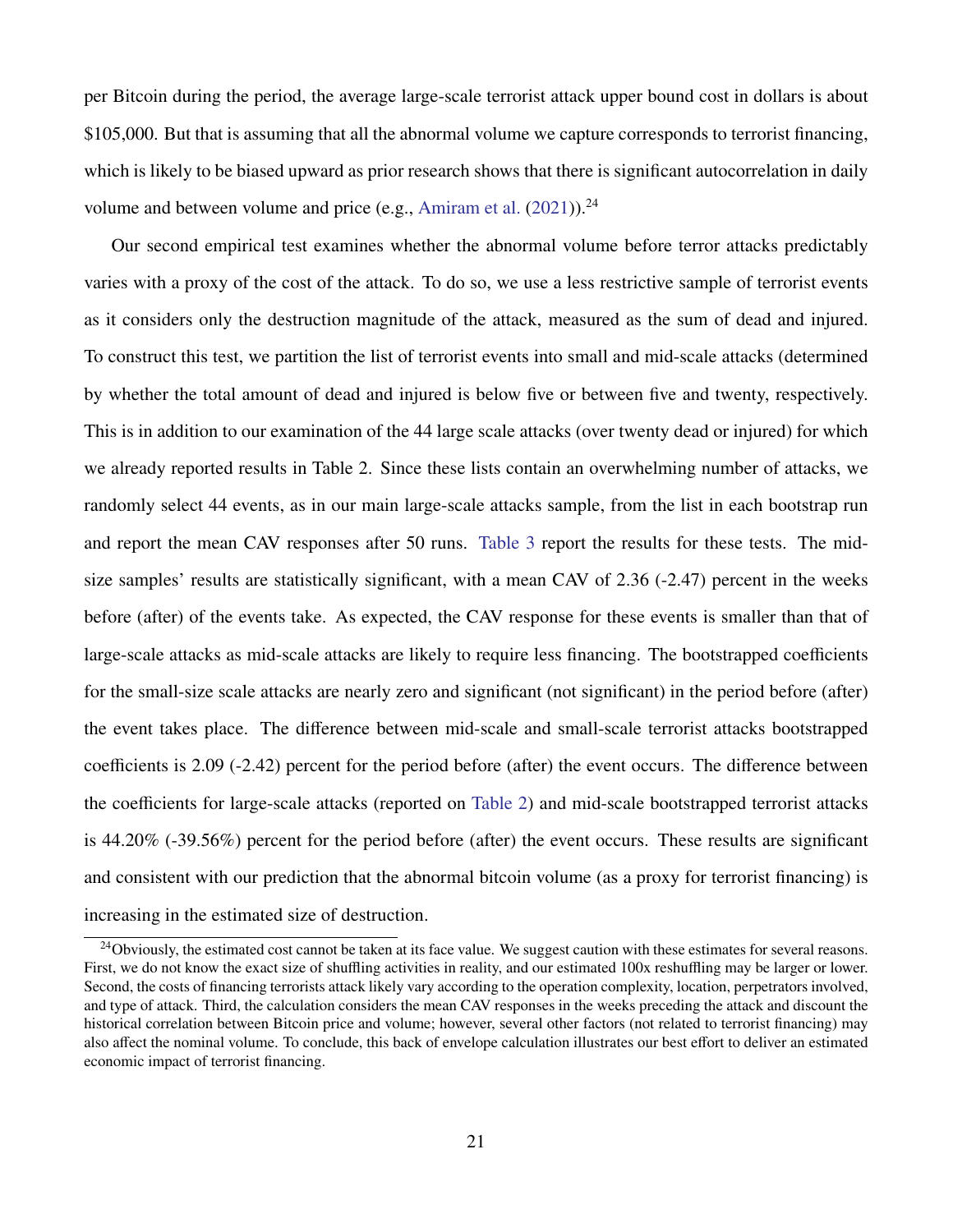Our third empirical examination focuses on identifying which type of Bitcoin service is more likely to be associated with these attacks. [Table 4 - Panel A](#page-44-0) reveals that *Exchange* and *Mixer* exhibit large and significant positive CAV responses in the vicinity of the event of 15% and 25%, respectively. CAV responses decrease in the week following the event, as seen in the post-period's negative coefficients. This pattern is consistent with large volumes of Bitcoin being reshuffled in the period just before a terrorist attack, with a subsequent decline of the transfers' activities [\(Table 4 - Panel B\)](#page-44-0). The result supports our prediction that exchanges and mixer services are channels for terrorist funding. Moreover, it suggest that current crypto exchange's compliance procedures (AML and KYC) are not enough to curb the financing of terrorist attacks.<sup>25</sup>

Consistent with, *Dark market* and *Service* CAV responses are negative in the period preceding the event. The mean CAV responses for *Dark market* and *Service* are practically unresponsive in the week after the event. The patterns we document in these wallets suggest that, during regular times, mixer activities concentrate on camouflaging transfers in the *Dark market* and *Service* wallets. However, in the vicinity of terrorist attacks, more laundering resources are needed, and mixer activities shift to *Exchange* wallets. The increased costs of mixer services and slower reshuffling crowd out less time sensitive users, such as *Dark market* and *Service*. Finally, CAV responses for *Gambling* wallets appear only after the event. We conclude that most of the activity likely associated with reshuffling funds to finance terrorists is attributed to *Exchange* and *Mixer* wallets. The result supports our prediction that *Exchange* and *Mixer* services are channels for terrorist funds. It also supports our prediction that terrorist attack funding crowds out the less time-sensitive *Dark market* and *Service* during the event window.

Our fourth test assesses CAV responses within the *Exchange* group to large-scale terrorist attacks, carried out overseas and partitioned by the three most frequent perpetrators: ISIS, al Qaeda, and Boko Haram. In this analysis, we concentrate on the exchange group for two reasons. Our previous results suggest that funds associated with terrorist attacks pass through exchanges and exchange-like services. Also, exchanges are responsible for the largest amounts of Bitcoin transfers interconnecting with all other

 $^{25}$ In untabulated results, we find that, as expected, the CAV response preceding the event is significantly larger for unregulated exchanges than for regulated exchanges. However, since the number of regulated exchanges in the sample is low, we do not elaborate on this prediction and results.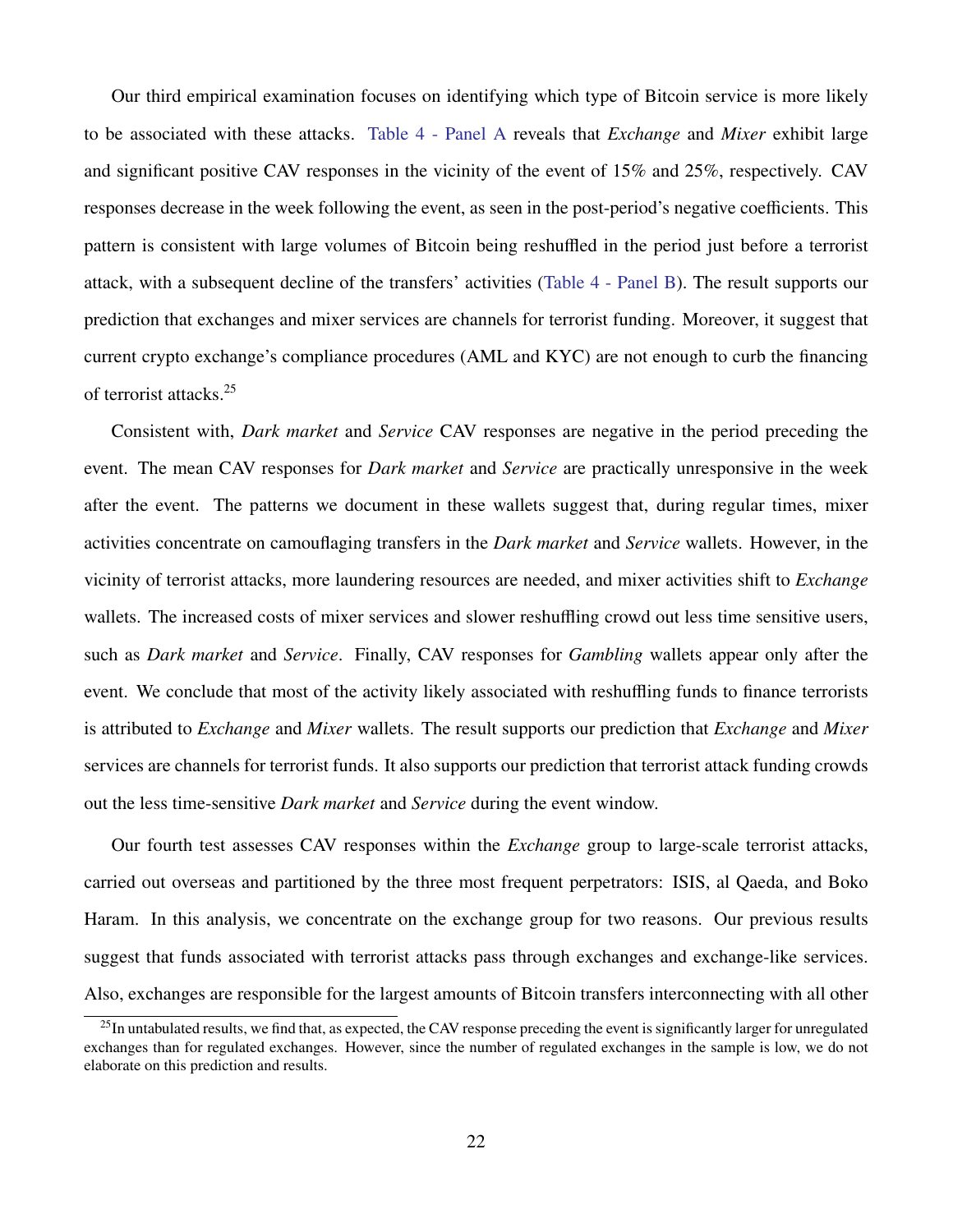types of services in the blockchain.<sup>26</sup> The reason for dropping *Mixer* in this analysis is twofold. First, because they are intermediaries that link users and other services, such as Exchange; therefore, by focusing on *Exchange*, we indirectly observe the effect of *Mixer* activities. Second, because one of our focuses is on showing policymakers where regulation should be draft. Mixers are a shady business in nature (e.g., they already wash Bitcoins for illicit purposes). Very little can be done to shut down their activities (e.g., unknown owners and business location). Unlike mixers, exchanges are usually legal business entities, with headquarters and known owners. Thus, regulation, if addressed to exchanges, is more likely to be enforced.

We expect to find evidence for al Qaeda and ISIS because both groups have a history of terrorist attacks overseas, presence in the crypto space through donation campaigns, and limited access to traditional means of financing due to sanctions and restrictions to capital mobility. However, we do not expect to find evidence for Boko Haram as this group is not active in the crypto space and most of its activities occur in Nigeria and bordering countries. As such, examining Boko Haram serves as a placebo test. As an additional placebo test, we also include ELN because this terrorist group carries out attacks only in Colombia and funds its activities mostly with cash from the drug trade. Similar to Boko Haram, we do not expect to find evidence for ELN attacks. To construct the vectors of terrorist events, we filter events by group's claimed responsibility and allow the top decile deadliest attacks for ELN and Boko Haram, as these groups' attacks result in fewer deaths than al-Qaeda and ISIS. This procedure results in four vectors of 30 (20, 28, and 7) terrorist events claimed by ISIS (al Qaeda, Boko Haram, and ELN).

[Table 5 - Panel A](#page-45-0) presents the main results. The mean CAV responses for al Qaeda and ISIS exhibit, on average, 15% and 21% in the vicinity of their claimed attacks overseas, respectively. The mean CAV responses for the days before the event are slightly above 5 percent for both groups, consistent with terrorist financing. In contrast, while the mean CAV response for al Qaeda decreases, for ISIS increases in the days after the event takes place. [Table 5 - Panel B](#page-45-0) plots the CAV responses evolution. After the event occurs, ISIS' mean CAV response is not consistent with our expectation that the volume after the

<sup>&</sup>lt;sup>26</sup>Exchanges allow users to exchange fiat-to-crypto, crypto-to-crypto, and crypto-to-fiat at near-zero costs. They also provide clients services, such as withdraws, within-exchange transfers, and online payments, which are essential for financing terrorist operations on the ground.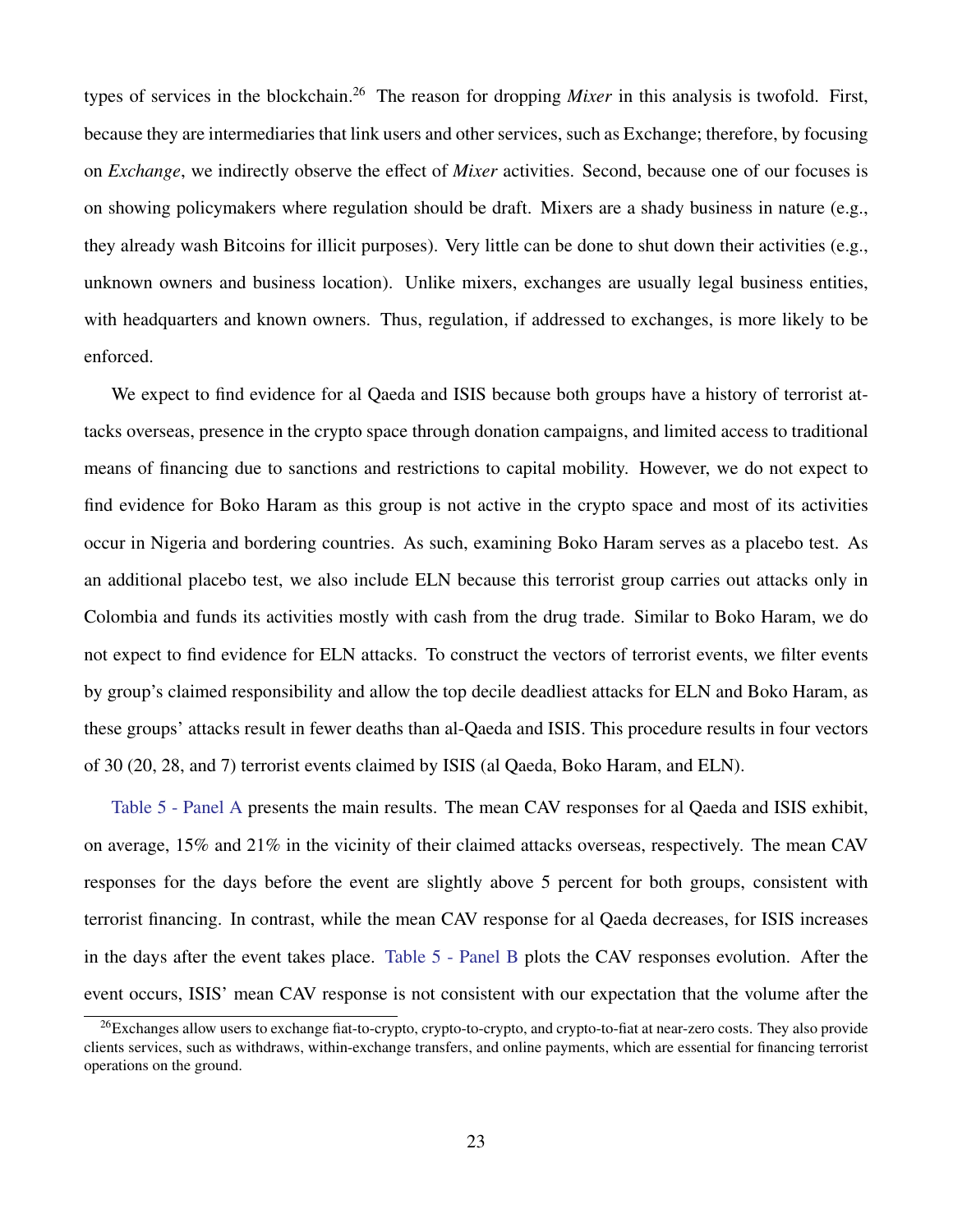event is likely to return to its normal levels. This is perhaps due to a special compensation scheme in ISIS that provides insurance payments for the perpetrator's family. However, we acknowledge that we cannot test whether the increase in mean CAV after the ISIS-claimed terrorist events is attributed to this type of compensation or other alternative channels. Conversely, Boko Haram and ELN's results suggest their attacks are unlikely to be associated with Bitcoin transfers. Both groups' mean CAV responses before the event occurs are statistically significant but slightly negative. The mean CAV responses for the placebo groups in the days after the event occurs are statistically significant, but the coefficients are small and not economically significant. The results suggest that groups with experience in attacks overseas and a larger presence in the crypto space, such as ISIS and al Qaeda, are more likely to finance their attacks with cryptocurrencies. Altogether, the results in this section shed additional light on the sponsors of terrorist financing.<sup>27</sup>

## 4 Complementary analysis - Anomalous transfers

The event study methodology we used in the previous section has two primary limitations. First, parties interested in researching or tracking and shutting down terrorist associated services need to have more practical tools to pinpoint these funds' origin and destination. Second, the research design does not allow us to pinpoint specific users in the Bitcoin network whose activities are associated with terrorist attacks. We address these limitations by carrying out a comprehensive analysis of anomalous transfers in the Sri Lanka Easter bombing's vicinity. This analysis also provides further insights to construct our model for terrorist attack prediction. Our motivation to examine this attack stems from rumors that arose after the event claiming that Bitcoin had been used to finance it.<sup>28</sup> However, there is no information about the users and wallets involved in this attack, so we employ several techniques to pinpoint anomalous transfers at the individual-user level and to track the funds onto the blockchain.

 $27$ We carried out several other untabulated placebo tests, such as using holiday dates, random dates, or main sport events dates. All tests support our main results in this section.

<sup>28</sup>See, for instance, [https://en.globes.co.il/en/article-exclusive-isis-funded-sri-lanka-bombings](https://en.globes.co.il/en/article-exclusive-isis-funded-sri-lanka-bombings-with-bitcoin-donations-1001284276.)[with-bitcoin-donations-1001284276.](https://en.globes.co.il/en/article-exclusive-isis-funded-sri-lanka-bombings-with-bitcoin-donations-1001284276.)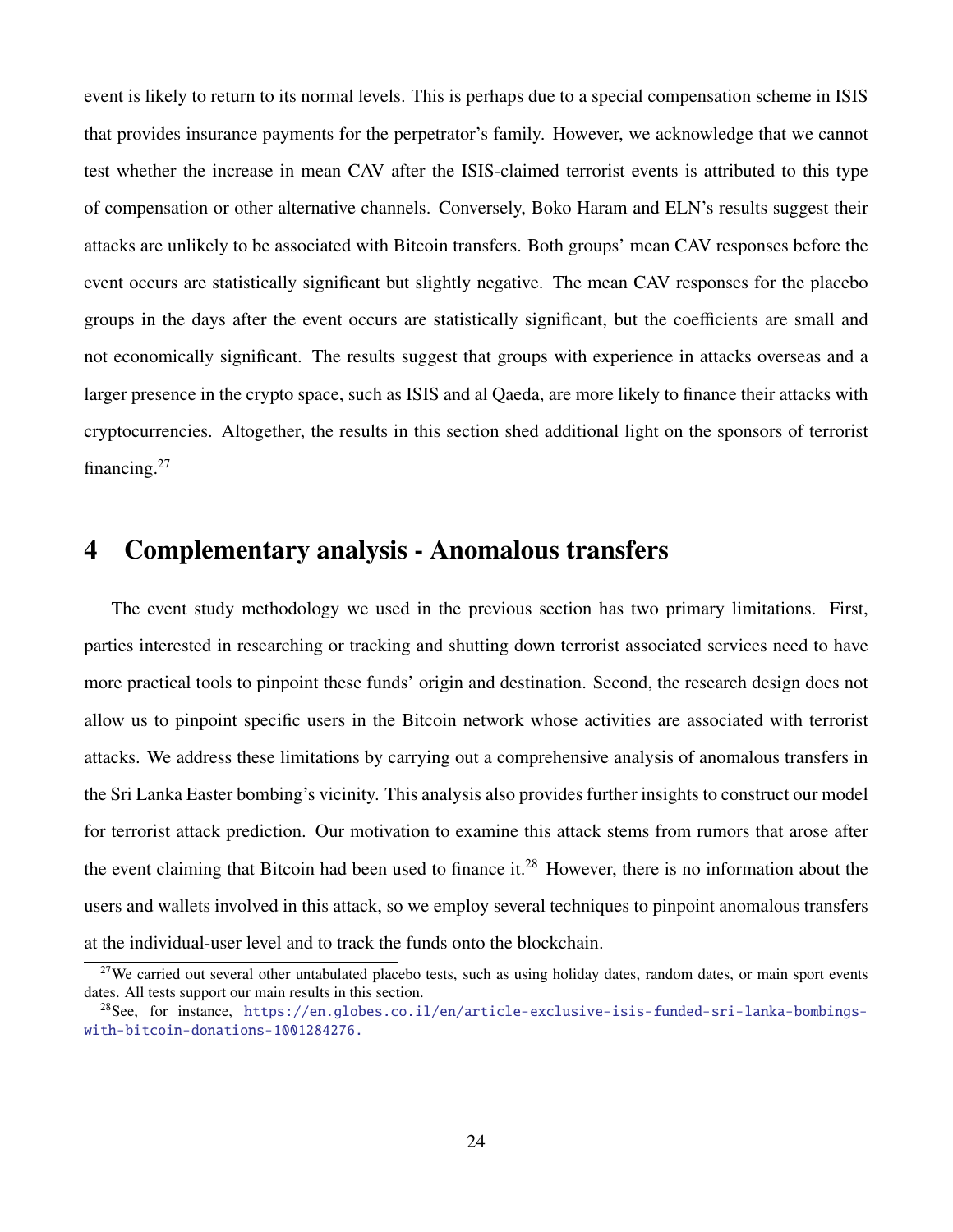We follow [Laptev, Amizadeh, and Flint](#page-37-14) [\(2015\)](#page-37-14) and [Dai, Byrnes, Liu, and Vasarhelyi](#page-36-15) [\(2019\)](#page-36-15) and employ a rolling three-sigma rule to detect anomalous transfers in individual users in the vicinity of the Sri Lanka Easter bombing. We consider a transfer anomalous if it falls more than three standard deviations from its user's last three months' historical mean. In large samples, a small number of outliers is expected, but, in a time-series, the timing of the appearance of outliers may indicate an anomaly. Outliers, being the most extreme observations, may be suspicious if they appear around specific events, in our case, largescale terrorist attacks. The rule fits well for our purposes, because the transfer data tend to be normal and large-scale terrorist attacks are rare.

[Table 6](#page-46-0) reports the results for the three-sigma rule test. The rule identifies 48 users with at least one anomaly during the month of April. Users have on average only 2 percent of the transfers outside three standard deviations. *Dark market* wallets have more anomalies than the other groups on average. The reason may be business-driven, as this type of business probably accumulates a certain quantity of payments before converting Bitcoins to fiat. For instance, some users have a very low frequency of transfers during a certain period but a few spikes in other periods. These spikes mostly relate to transfers between *Dark market* and *Exchange* wallets. *Mixer* anomalies are the largest, followed only by *Exchange*. Results in these groups are driven by a large transfer at the beginning of April, discussed earlier. Most of the anomalies detected in April (38 users) are consistent with the large transfer across US-based businesses at the beginning of the month. Another four users had anomalies detected too far (-15,+15) from the event. The remaining six relevant suspicious users are distributed into *Service* (3), *Exchange* (2), and *Dark market* (1). The largest anomaly in the period, almost 400 BTC (2.8M USD), relates to a popular gateway.

The gateway's main business consists of offering online sellers the possibility to accept cryptocurrencies for payment. For instance, it provides online shopping carts where clients click to buy a product with Bitcoin. The gateway receives the payments in crypto, takes a fee, and sends fiat payments to businesses. By doing so, it eliminates risks of online shopping attributed to oscillations of cryptocurrency prices. The difficulty of accepting Bitcoin as payment is severe, as its volatility is much higher than widely used currencies [\(Yermack](#page-38-6) [\(2015\)](#page-38-6)).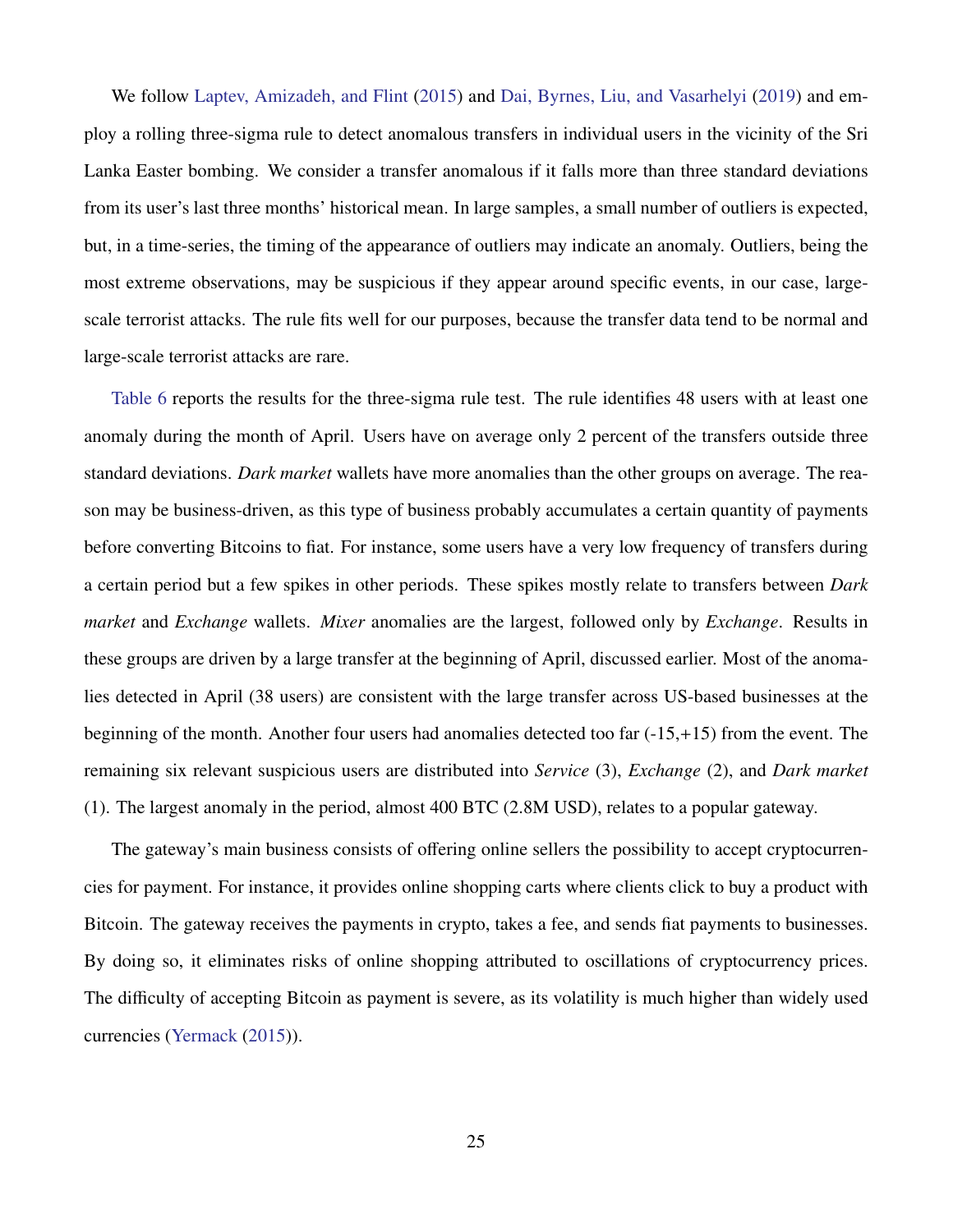The gateway surfaces with suspicious transfers occurred off three standard deviations from its historical mean in the vicinity of the event. Moreover, these transfers are user-specific; that is, they do not appear in other users in our dataset. Assessing the wallet's balance, we find that the mean balance increases significantly a day before the event, followed by a sharp decrease in balance on the day afterward, which is a pattern consistent with terrorist financing. A series of transactions caused a slow increase and normalization to the mean balance before the event, but a sharp decline is flagged at the event end-day at a value of 400BTC (2.8M USD).

We further investigate whether wallets associated with money laundering techniques are used to feed the gateway's abnormally large transfers. We find a wallet constantly feeding transfers into the gateway. The wallet has over 1 million transactions and approximately 1.9 million worth in Bitcoin inbound and outbound transfers. The difference between inbound and outbound transfers is just less than 0.001 BTC. The extremely high volume of transfers and the fact that inbound and outbound transfers match almost perfectly indicates that the associated wallet is a mixer used to reshuffle funds and is likely related to illicit activities. We also found that this wallet is associated with at least 29 reported crimes, including ransoms for kidnapped children in Africa and the funding of jihadi cells in Syria.<sup>29</sup>

We continue by exploiting the fact that some of the funds were transferred to a crypto exchange. Three destinations for these funds are likely: (i) exchanged to fiat and withdrawn, (ii) sent to several other addresses, or (iii) exchanged to another cryptocurrency. Unfortunately, testing the first two hypotheses is impractical for two reasons. First, this exchange is one of the largest, containing thousands of daily transactions.<sup>30</sup> Second, exchange transfers may occur off the blockchain in the exchange platform. However, the conversion hypothesis can be tested by an association of user, date, and value in other blockchain platforms. To do so, we searched for the gateway's associated wallets in other cryptocurrencies, such as Litecoin, Ripple, and BitcoinCash. A few wallets denominated in these cryptocurrencies are found. However, a wallet in Ripple surfaces as the best candidate because the timing, amount, and direction of the

<sup>&</sup>lt;sup>29</sup>An address can be verified for reported crimes, such as extortion and ransomware, in services such as [https://](https://bitcoinwhoswho.com/) [bitcoinwhoswho.com/](https://bitcoinwhoswho.com/) and <https://www.bitcoinabuse.com/>. All addresses used in this study are available upon request.

<sup>&</sup>lt;sup>30</sup>Although Bitcoin transactions are traceable, Bitcoin units are not. For instance, if two Bitcoins are transferred from wallet A to wallet B containing one Bitcoin and then from wallet B to wallet C, two Bitcoins are transferred. One can be assured that one bitcoin in C came from A but not certain which of the two Bitcoins was originally spent.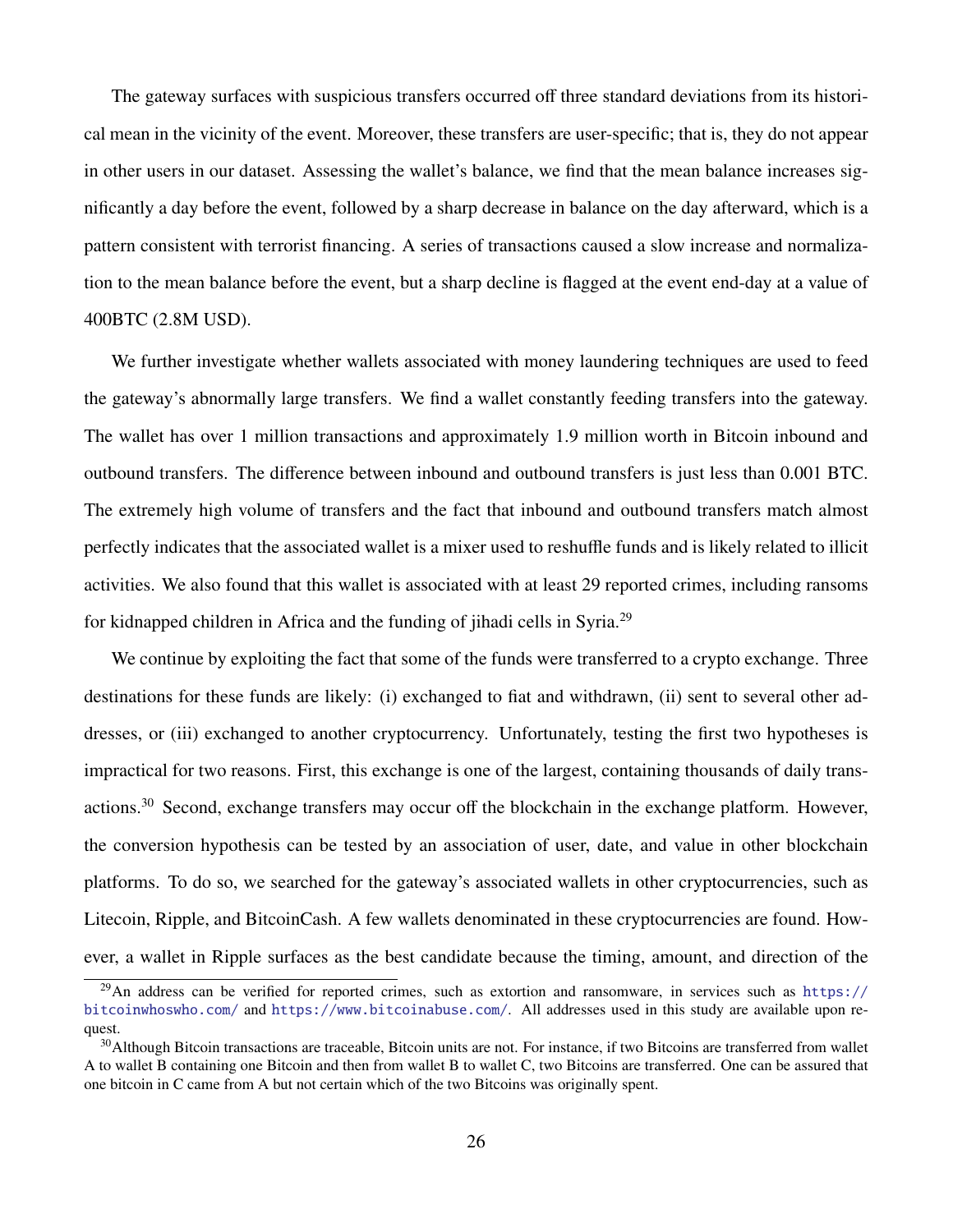transfer match the information we have on the exchange. The account was activated in December 2014 and has over 250,000 transactions and a balance of over 17 million XRP (5.15M USD) at the time of writing.

[Table 7 - Panel A](#page-47-0) shows the daily volume of transactions at the gateway Ripple wallet (GRW) during the first half of 2019. The wallet moved, on average, 133.34 (153.31) thousands XRP in daily inbound (outbound) transfers. However, April 23 is an atypical day in the period, as seen in [Figure 2.](#page-40-0) During common days, GRW presents an average of 200,000 XRP in total transfers. However, most of these transfers are composed of less than 1,000 XRP. A large inbound transfer of 660,000 XRP (212,000 USD) arrived on the morning of that day, stayed at GWR wallet for about half an hour, and then was transferred to an anonymous wallet. The transfer is suspicious for three reasons. First, the Ripple network's inbound amount and timing match the outbound amount and timing in the Bitcoin blockchain. Second, the XRP transfer comes from the same exchange where BTC funds were sent. Finally, these transfers are outliers to the average historical transfer size in the GRW. To understand how abnormal these transfers are, as seen in [Table 7 - Panel B,](#page-47-0) most of the GRW transfers fall below 1,000 XRP. Small transfers (<1,000 XRP) are consistent with the gateway's main business, based on capturing cryptocurrency payments from online stores. Larger transfers may relate to vault storage or other services and are not obviously odd, but extremely large transfers (>100,000 XRP) are inconsistent with the gateway business model.

Additionally, these transfers' nature allows us to track them a step further on the Ripple network. First, practically the same amount that entered the GRW exited it. Second, funds remained in this wallet for less than half an hour with no other transactions in between. The three wallets following the GRW transfer have very peculiar behavior that resembles money laundering. The first wallet behaves as a mixer, reshuffling large sums of funds among several hundred wallets. The second receives reshuffled funds from the mixer and distributes them to several anonymous wallets. Finally, the third wallet behaves as a deposit bank connected to this money laundering chain and has far more inbound than outbound transfers during its lifetime. As of November 2020, the third wallet has a balance of 786M XRP (211M USD), which corresponds to one of the wealthiest wallets on the Ripple blockchain.<sup>31</sup>

 $31$ The wallet is among the top 0.1% richest wallets on Ripple blockchain [https://ledger.exposed/rich](https://ledger.exposed/rich-stats##percentage)[stats#percentage](https://ledger.exposed/rich-stats##percentage). ISIS is claimed to have a missing war chest of about 300 million dollars (see [https:](https://www.thenationalnews.com/world/fears-missing-isis-millions-are-hidden-in-cryptocurrency-ready-for-use-as-war-chest-1.1021275)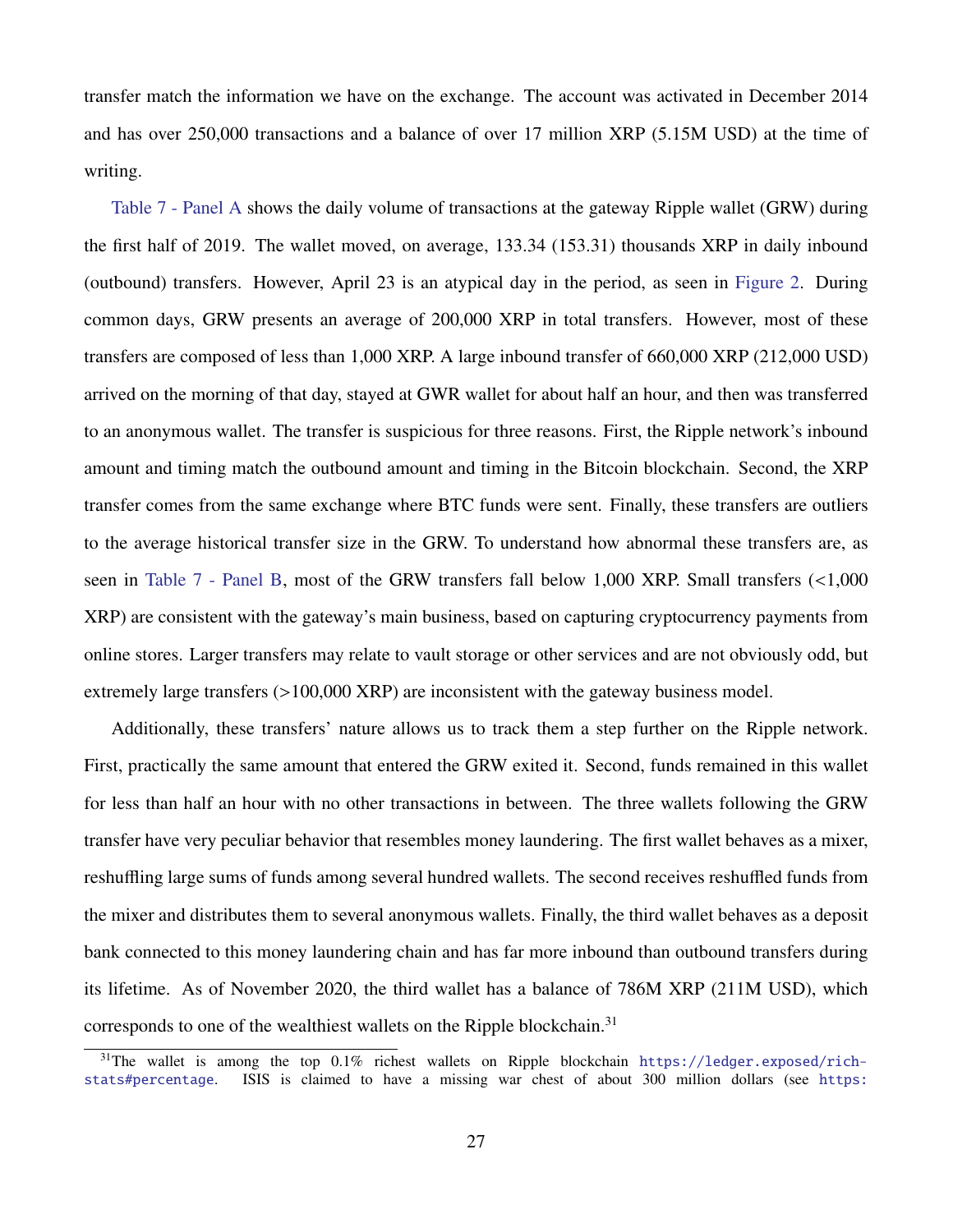[To conclude, the evidence in this section suggests that a chain of sophisticated money laundering](https://www.thenationalnews.com/world/fears-missing-isis-millions-are-hidden-in-cryptocurrency-ready-for-use-as-war-chest-1.1021275) [wallets, in both Bitcoin and Ripple blockchains, participated in the financing of the Sri Lanka Easter](https://www.thenationalnews.com/world/fears-missing-isis-millions-are-hidden-in-cryptocurrency-ready-for-use-as-war-chest-1.1021275) [bombing. Since the data behavior, such as the type, amount, and timing of transfers and wallets associated](https://www.thenationalnews.com/world/fears-missing-isis-millions-are-hidden-in-cryptocurrency-ready-for-use-as-war-chest-1.1021275) [with the terrorist attack event, are potentially rich sources for predicting terrorist attacks, we explore this](https://www.thenationalnews.com/world/fears-missing-isis-millions-are-hidden-in-cryptocurrency-ready-for-use-as-war-chest-1.1021275) [angle in the next section.](https://www.thenationalnews.com/world/fears-missing-isis-millions-are-hidden-in-cryptocurrency-ready-for-use-as-war-chest-1.1021275)

## 5 [Additional analysis - Predicting terrorist attacks](https://www.thenationalnews.com/world/fears-missing-isis-millions-are-hidden-in-cryptocurrency-ready-for-use-as-war-chest-1.1021275)

[In this section, we test whether Bitcoin transfer patterns can predict terrorist attacks. Specifically, we](https://www.thenationalnews.com/world/fears-missing-isis-millions-are-hidden-in-cryptocurrency-ready-for-use-as-war-chest-1.1021275) [test whether we can use the previous sections' insights to construct a model that predicts terrorist attacks](https://www.thenationalnews.com/world/fears-missing-isis-millions-are-hidden-in-cryptocurrency-ready-for-use-as-war-chest-1.1021275) [with accuracy better than the historical rate. To do so, we employ three di](https://www.thenationalnews.com/world/fears-missing-isis-millions-are-hidden-in-cryptocurrency-ready-for-use-as-war-chest-1.1021275)fferent machine learning models [in the training set and choose the best performer to extend the analysis in the validation set. We consider](https://www.thenationalnews.com/world/fears-missing-isis-millions-are-hidden-in-cryptocurrency-ready-for-use-as-war-chest-1.1021275) [Supported Vector Machine \(SVM\), Neural Networks \(NN\), and Random Forest \(RF\) machine learning](https://www.thenationalnews.com/world/fears-missing-isis-millions-are-hidden-in-cryptocurrency-ready-for-use-as-war-chest-1.1021275) [models, as they stand out as state-of-the-art solutions for supervised nonlinear learning classifiers. While](https://www.thenationalnews.com/world/fears-missing-isis-millions-are-hidden-in-cryptocurrency-ready-for-use-as-war-chest-1.1021275) [we must calibrate SVM to provide reasonable results, NN and RF are specification-free. A drawback of](https://www.thenationalnews.com/world/fears-missing-isis-millions-are-hidden-in-cryptocurrency-ready-for-use-as-war-chest-1.1021275) [NN is that the parameters are harder to interpret than from SVM or RF. Despite these di](https://www.thenationalnews.com/world/fears-missing-isis-millions-are-hidden-in-cryptocurrency-ready-for-use-as-war-chest-1.1021275)fferences between [models, we have no prediction of which model will be the best fit for our purposes.](https://www.thenationalnews.com/world/fears-missing-isis-millions-are-hidden-in-cryptocurrency-ready-for-use-as-war-chest-1.1021275)

[We identify the best model by using similar tuning \(model calibration\) across these models and choos](https://www.thenationalnews.com/world/fears-missing-isis-millions-are-hidden-in-cryptocurrency-ready-for-use-as-war-chest-1.1021275)[ing the one that generates the best performance. There are several performance metrics that can be used,](https://www.thenationalnews.com/world/fears-missing-isis-millions-are-hidden-in-cryptocurrency-ready-for-use-as-war-chest-1.1021275) which we elaborate on below.<sup>32</sup> [We train these models in the flagged user as we learned, from the previous](https://www.thenationalnews.com/world/fears-missing-isis-millions-are-hidden-in-cryptocurrency-ready-for-use-as-war-chest-1.1021275) [section, that this user has several anomalous transfers in the vicinity of the Sri Lanka Easter bombing. To](https://www.thenationalnews.com/world/fears-missing-isis-millions-are-hidden-in-cryptocurrency-ready-for-use-as-war-chest-1.1021275) [define the parameters included in the classification model, we draw predictors from the blockchain data,](https://www.thenationalnews.com/world/fears-missing-isis-millions-are-hidden-in-cryptocurrency-ready-for-use-as-war-chest-1.1021275) [as we learned from the previous sections that they are associated with terrorist attacks.](https://www.thenationalnews.com/world/fears-missing-isis-millions-are-hidden-in-cryptocurrency-ready-for-use-as-war-chest-1.1021275)

[<sup>//</sup>www.thenationalnews.com/world/fears-missing-isis-millions-are-hidden-in-cryptocurrency-ready](https://www.thenationalnews.com/world/fears-missing-isis-millions-are-hidden-in-cryptocurrency-ready-for-use-as-war-chest-1.1021275)[for-use-as-war-chest-1.1021275](https://www.thenationalnews.com/world/fears-missing-isis-millions-are-hidden-in-cryptocurrency-ready-for-use-as-war-chest-1.1021275)).

 $32$ For the SVM model, we adjusted with the Gaussian kernel function to approximate it to NN and RF performances. As training classifiers in high dimensions (several parameters or resampling) is time-consuming, the adjustment helps this model provide faster and more accurate results.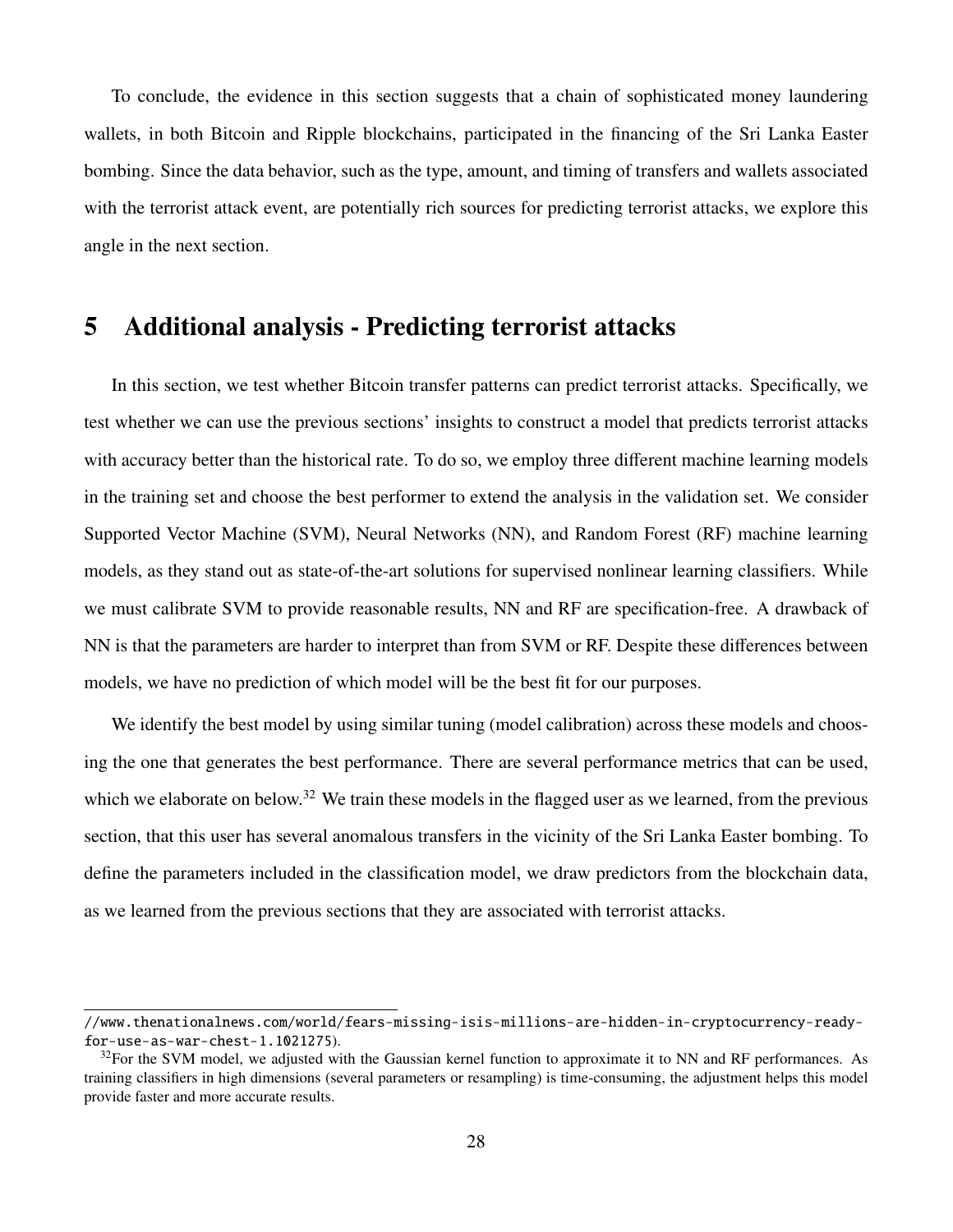For each model, we run the following classification formula:

$$
Terror_{(t)} = Volume_{(t-1)} + In_{(t-1)} + Out_{(t-1)} + Life_{(t-1)} + Anonymous_{(t-1)} + Exchange_{(t-1)} + Mixer_{(t-1)} + DarkMarkets_{(t-1)} + Balance_{(t-1)} + Sigma_{(t-1)}
$$

Where *Terror* is an indicator variable that captures whether a terror attack occurred on that day. The list of terrorist attacks is filtered for attacks with more than 20 dead or injured, claimed by either ISIS or al Qaeda, and that occurred in countries far away from these groups' territories. *Volume* is the logarithm of the sum of inbound and outbound transfers measured in Bitcoin units. *In* is the logarithm of the inbound transfer value measured in Bitcoin units. *Out* is the logarithm of the outbound transfer value measured in Bitcoin units. *Life* is the life of the wallet, defined as the distance in days from the first to the last trade, associated with sending or receiving the funds from users in our sample. *Anonymous* is an indicator variable that captures whether funds came from, or were sent to, an anonymous address. *Exchange* is an indicator variable that captures whether funds came from, or were sent to, an exchange address. *Mixer* is an indicator variable that captures whether funds came from, or were sent to, a mixer address. *DarkMarkets* is an indicator variable that captures whether funds came from, or were sent to, a dark markets address. *Balance* captures the total balance of the user's wallet in Bitcoin units. *Sigma* is an indicator variable that captures whether transfer size falls off three standard deviations the user's last three months' historical mean. All predictors used in the classification model are at the transfer-user level and lagged by one day.

We train this model across the three machine learning algorithms in the gateway flagged with anomalous transfers at the Sri Lanka Easter bombing vicinity. This user provides a set of 7,443,285 transfers in the period of 2015 to 2019. We split the set into training and validation sets, with the former (later) having about 70% (30%) of the observations for the period. That results in 21 (9) events in the training (validation) sample. Rather than manually setting parameters that we believe have higher predictive power, we tenfold cross-validate all three models [\(James, Witten, Hastie, and Tibshirani](#page-36-16) [\(2017\)](#page-36-16)). The cross-validation combines averages of measures of fitness in prediction to derive a more accurate estimate of model prediction performance. Each round of cross-validation involves partitioning the training data into 19 equally sized subsets, performing the analysis on that subset, and comparing it to results from the previous rounds to finally arrive at the model's best fit. Once the final tuning values are assigned, the final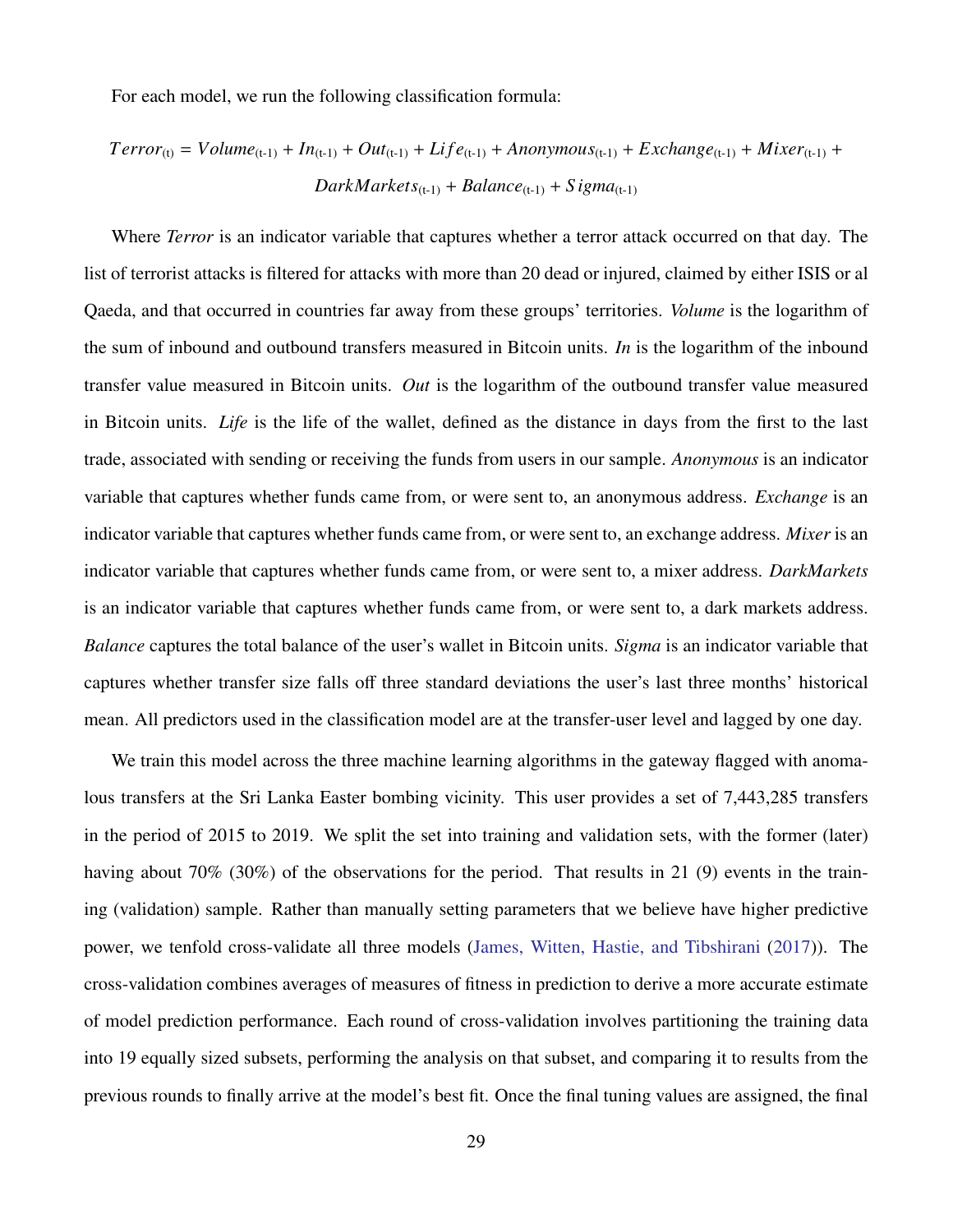model is refit using the entire training set. The technique also helps to mitigate over-fitting [\(Kuhn and](#page-37-15) [Johnson](#page-37-15) [\(2018\)](#page-37-15)). This process is repeated 100 times for each model.<sup>33</sup>

Another concern arises from having too many binary predictors. Since we tune models using resampling methods, a random sample of the training set may result in some binary predictors becoming a zero variance predictor. The near zero-variance predictors can cause numerical problems during resampling for some linear models [\(Zorn](#page-38-7) [\(2005\)](#page-38-7)). We address the issue by implementing nonlinear classification models that are less prone to having numerical issues derived from near or zero-variance predictors. Additionally, we test all binary predictors on whether the percentage of unique values is less than 20% and whether the ratio of the most-frequent to the second most-frequent value is greater than 20. The SVM model best fit is specified with a parameter cost of 0.5 and 3,856 supported vectors, resulting in an accuracy of 0.994 and a Kappa of 0.107. The NN's model best fit is specified with size 5 and decay 0.1, resulting in an accuracy of 0.994 and a Kappa near zero. The RF's model best fit is specified with 500 trees and nine variables at each split resulting in perfect accuracy and a Kappa of 0.99.

[Table 8](#page-48-0) reports results across all models for the subsample of the training set in which these models have their respective highest performance. The *No Information Rate* (or a naive guess) is a guess based on the historical expected probability that tomorrow has no terror attack. As observed before, the high rate indicates that terror attacks are rare. However, all three models' accuracy suggests that the machine learning models predict better than a without-learning guess. In other words, even for the highly skewed no-terror attack occurrences, these models can pick attacks with accuracy better than a guess without learning. However, as indicated by lower kappa, the SVM and NN results are not significant at 95% confidence level. That is important, because Kappa is a more relevant performance metric than accuracy when classes are highly unbalanced [\(Landis and Koch](#page-37-16) [\(1977\)](#page-37-16)). The confusion matrix, which is the tabulation of model prediction and real outcomes, demonstrates that SVM and NN produced false positives (NO/YES), while the prediction (YES/NO) indicates that both models produced a large number of false negatives. We follow [McNemar](#page-37-17) [\(1947\)](#page-37-17) to test whether there is a significant sampling error affecting the differences between correlated proportions in the confusion matrix table. We reject the null in all three models. A more

<sup>&</sup>lt;sup>33</sup>Although very unlikely, it is possible to implement resampling incorrectly. A hundred repetitions in the resampling technique mitigate this issue.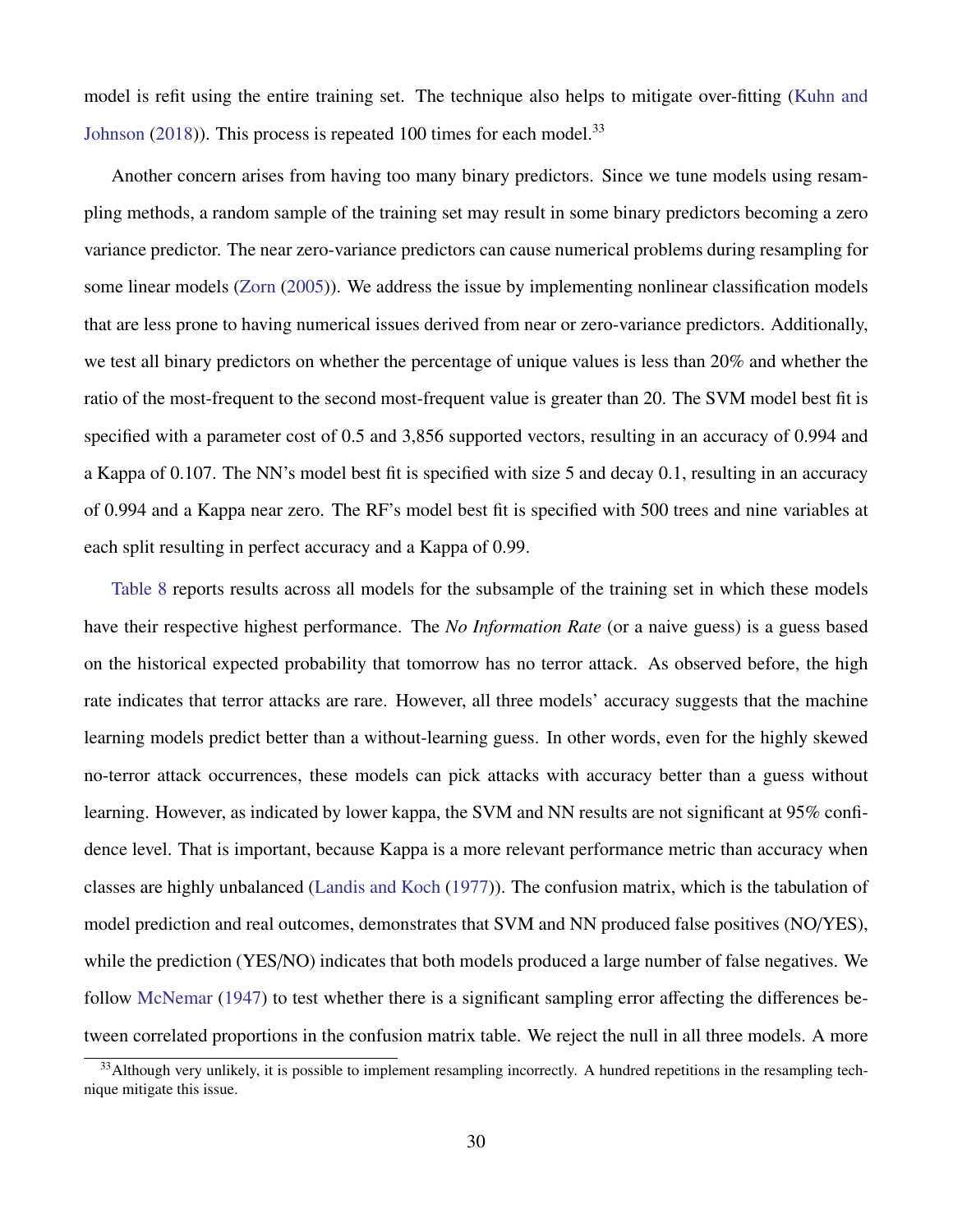appropriate measure is *Balance Accuracy*, which equally weights the accuracy for predicting positive and negative events. For instance, the naive predictor is that there are never terrorist attacks has a balanced accuracy of  $0.497 ((0.994+0)/2)$ . All models have a better balance accuracy than a guess without learning. The tuning results suggest that the RF model stands out as the best fit for predicting terrorist attacks in the validation set.

We therefore apply our RF-trained model to the prediction set at the gateway and to a group of users defined by their business type: *Exchange*, *Gambling*, and *Service*. <sup>34</sup> The model accuracy in these validation sets increases from a flagged user to a group of users [\(Table 9\)](#page-49-0). The mean sensitivity (precision) is higher for grouped data, which means that the performance is better in detecting terrorist attacks when they indeed happen. However, mean specificity (recall) drops considerably, translating to a larger number of false alarms. Yet, as mentioned before, because the predicted variables' class is highly skewed toward no terrorist attacks, accuracy is not the most appropriate measure. Therefore, we focus on balanced accuracy, as this measure equally weights the accuracy of predicting terrorist attacks and predicting no terrorist attacks. As stated, a naive guess that there is no terror attack is accurate 99.37% of the time, but the balance accuracy for this guess is 49.68%. In this measure of performance, the model has better performance at the flagged user and in the *Gambling* group, is not significantly different than a naive guess in the *Exchange* group, and it has worse performance in the *Service* group. Most of the anomalous transfers flagged by the model (about 370 transfers) correspond to the Sri Lanka Eastern bombing; however, we successfully predict several other events in the period.

Overall, this section shows that anomalous transfers of Bitcoin in the vicinity of terrorist attacks have predictive power. The machine learning models predict whether a terror attack will happen in the next day. The performance is persistent across users and time, indicating that the association between terrorist attacks and these transfers is not spurious.

<sup>34</sup>We omitted *Mixer*, *Mining* and *Dark market*, because reinforcement is not effective in this type of business; there are too few users, and missing data around selected events affects model performance.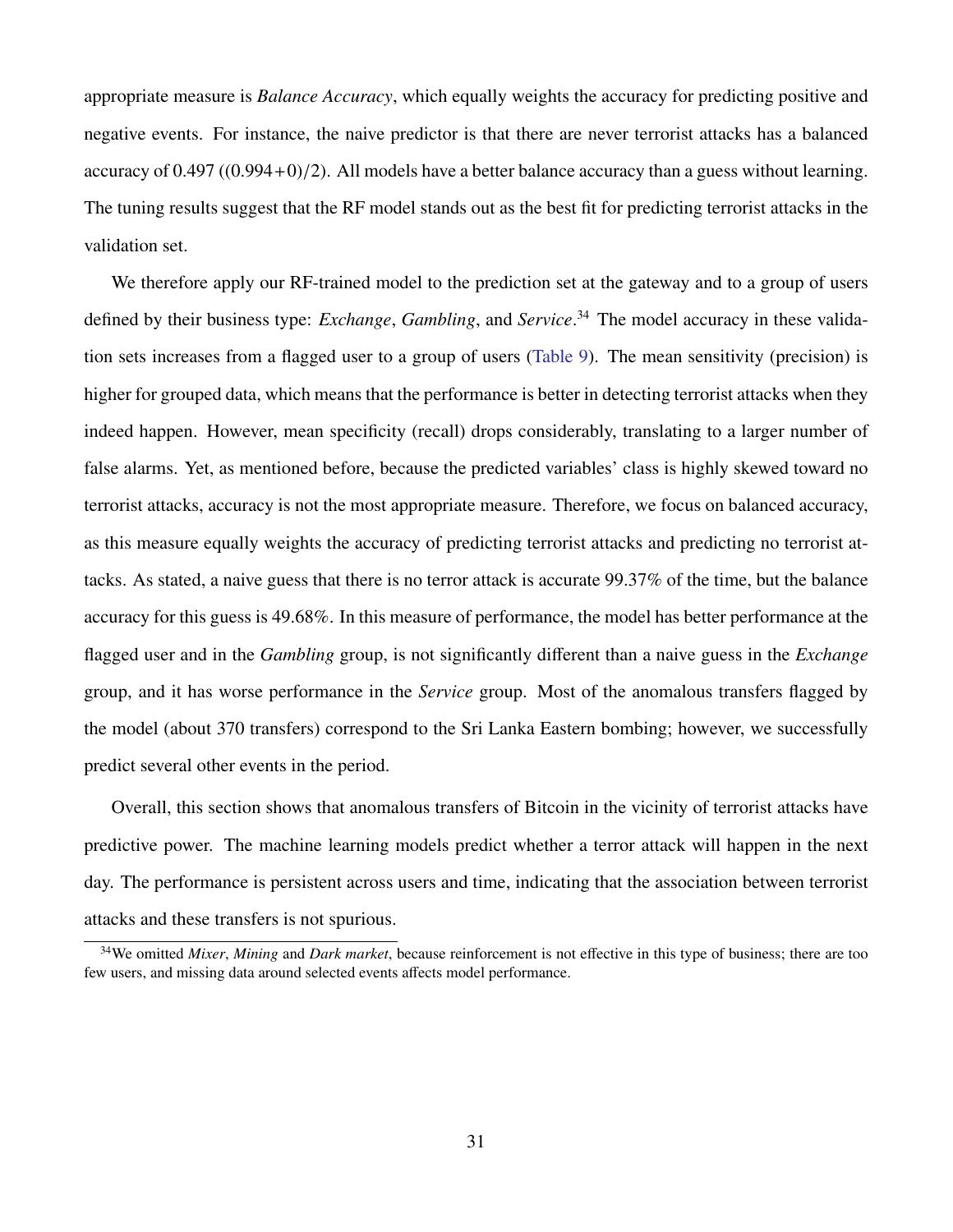# 6 Conclusion

In recent years, there has been a significant growth in international money transfers through blockchainbased cryptocurrencies, which essentially use public accounting ledgers. The proliferation of cryptocurrencies as a means to transfer value across borders has two opposing effects related to the transparency of the international financial system. On the one hand, cryptocurrencies and, in particular, Bitcoin may enable criminals to circumvent efforts by governments, financial institutions, and financial regulators to curtail illegal financing. On the other hand, fund transfers that used to be the known only by the parties involved are now transparent on the public blockchain ledger. In this study, we examine whether researchers can identify and predict illegal financial activities, specifically international terrorist attacks, via public blockchain system, by using empirical strategies based on the accounting and finance literatures, forensic accounting, and machine learning algorithms. Large-scale attacks need financing. If an attack's financiers are worried about eliminating transfers' traces in the Blockchain, they likely employ money laundering techniques. These techniques consist of reshuffling cryptocurrencies several times and moving currencies across multiple crypto wallets in the blockchain. We build on knowledge and surmise that researchers could observe abnormally large volumes of transfers in the vicinity of terrorist attacks. Specifically, we expect abnormally large volumes to appear before the event occurs. Using abnormal volume to investigate an event's information content has been used in the accounting literature as early as [Beaver](#page-35-5) [\(1968\)](#page-35-5).

Our main analysis examines Bitcoin's cumulative abnormal volume (CAV) responses in the vicinity of terrorist attacks. We predict and find a strong positive CAV response in the days preceding attacks, followed by a decrease in the following weeks. Furthermore, we predict and find that the positive CAV response in the days preceding the attack is stronger for events that are likely to require more financing. We then analyze CAV responses across different users by allocating these users into groups of similar services. We predict and find that users in the exchange and mixer groups have large CAV responses to attacks in the weeks preceding the event, followed by CAV decrease in the week afterward. We also predict and find that the unexpected increased demand for mixer services in the weeks preceding large-scale terrorist attacks, which leads to higher mixer fees and slower reshuffling process, crowds out the less time-sensitive volume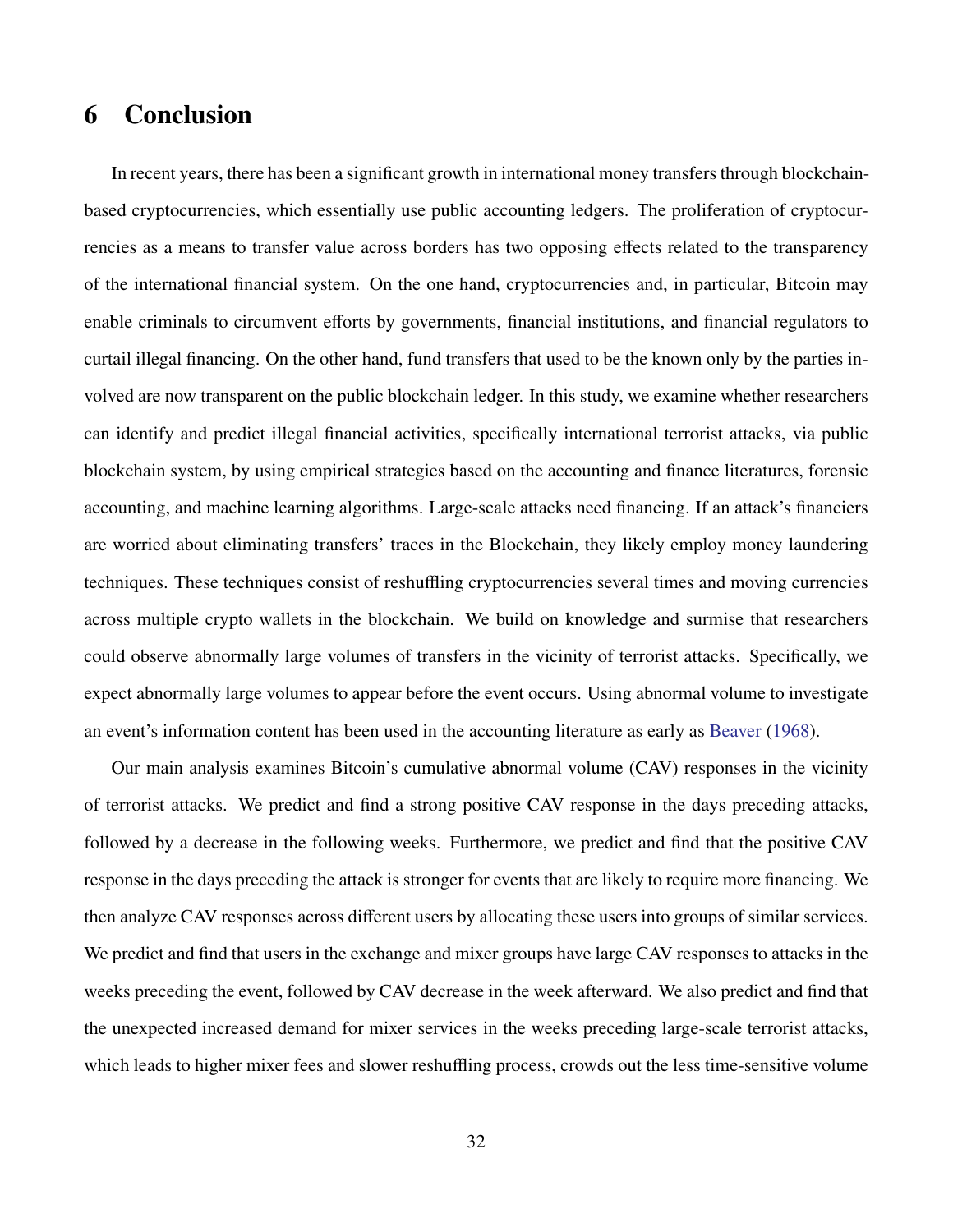in the dark markets and other services. Moreover, we predict and find that ISIS and al Qaeda's overseas attacks drive most of our results. Conversely, as predicted, the results for terrorist attacks claimed by Boko Haram and ELN suggest that their attacks are not associated with Bitcoin transfers. Taken together, this evidence is consistent with cryptocurrencies serving as a means of terrorist financing.

We complement our main analysis by examining the largest attack in our sample period, the Sri Lanka Easter bombing on April 21, 2019. We flag abnormal transactions using forensic accounting and anomaly detection techniques to the user level's aggregated daily transfer time series. Next, we implement machine learning algorithms to construct a terrorist attack prediction model. We train these models in the gateway flagged with anomalous transfers at the vicinity of the Sri Lanka bombing. Although all models have predictive power, the random forest model provides the best performance in the training set. We find that, out of the sample, the model predicts terrorist attacks a day before they occur with fair accuracy, suggesting that the public information available in the blockchain system is transparent enough to identify illegality in real-time. The model also provides tools for governments, agencies, and other market participants interested in monitoring, isolating, and shutting down terrorist backers.

The paper makes several contributions to the literature. First, we contribute to the literature on transparency and disclosure choice. The terror financiers essentially tradeoff disclosing more detailed information privately against disclosing less information publicly. The choice of what information to reveal, and to whom, has been heavily studied in accounting in different contexts. Our study provides evidence that by opting for a blockchain-based currency financing route, the terror financiers leave public evidence of their actions that can be studied, identified, and predicted. Second, our study contributes to the literature on the interplay of transparency and regulation. There is a long literature in economics, finance, and accounting that emphasizes the role of transparency in resolving frictions. Relatedly, the role of transparency in the absence of regulation has also been examined. We add to this literature by providing that increased transparency in the international fund transfer market allows outsiders to reveal evidence of terror financing and predict terror attacks. Moreover, our study addresses the call for more research on the interplay of transparency and regulation. We help to fill this gap by providing evidence that the lack of regulation permits bad actors to exploit blockchain-based currencies in the short term. However, transparency has the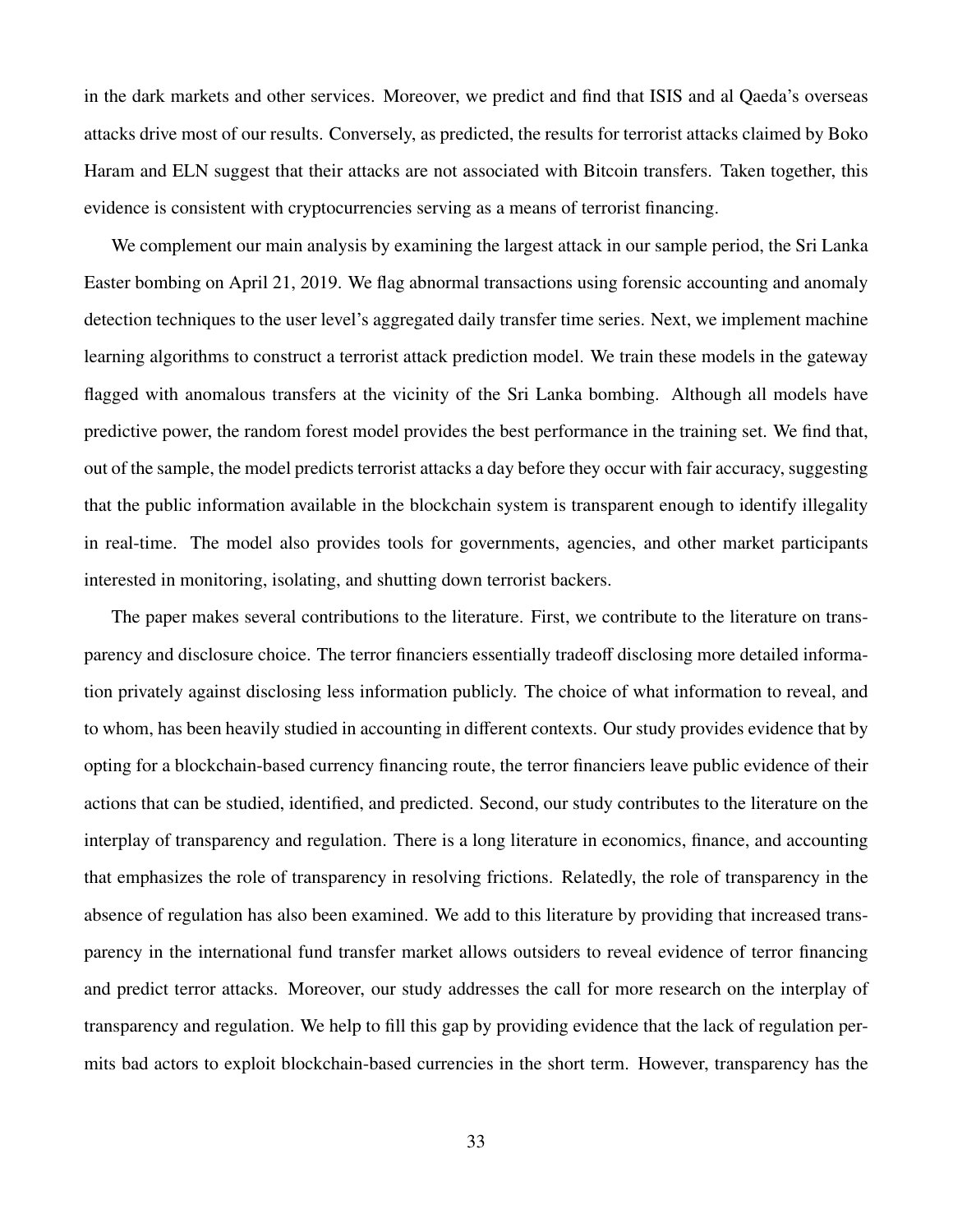potential to scare off these users from the system in the long term as detection risks the operational secrecy of the attack, which is required for its operational success. Our findings also shed important light on the current debate over blockchain-based currency regulation. We do so by indicating that regulation should focus on exchanges and exchanges-like services to approximate know-you-customer and anti-money laundering practices to international banking standards. Third, our study adds to the literature that examines the role of transparency in alternative financing markets. We contribute to this literature by providing the first analysis of how blockchain transparency can increase scrutiny by permitting outsiders to study the flow of funds and users' interactions. Finally, this paper contributes to terrorist financing literature. This literature lacks empirical research, and the reason is apparent: transfers are camouflaged using a vast array of strategies, impeding estimates of the real size of the financing. Therefore, the usual research method is qualitative. We provide novel empirical contribution to this literature.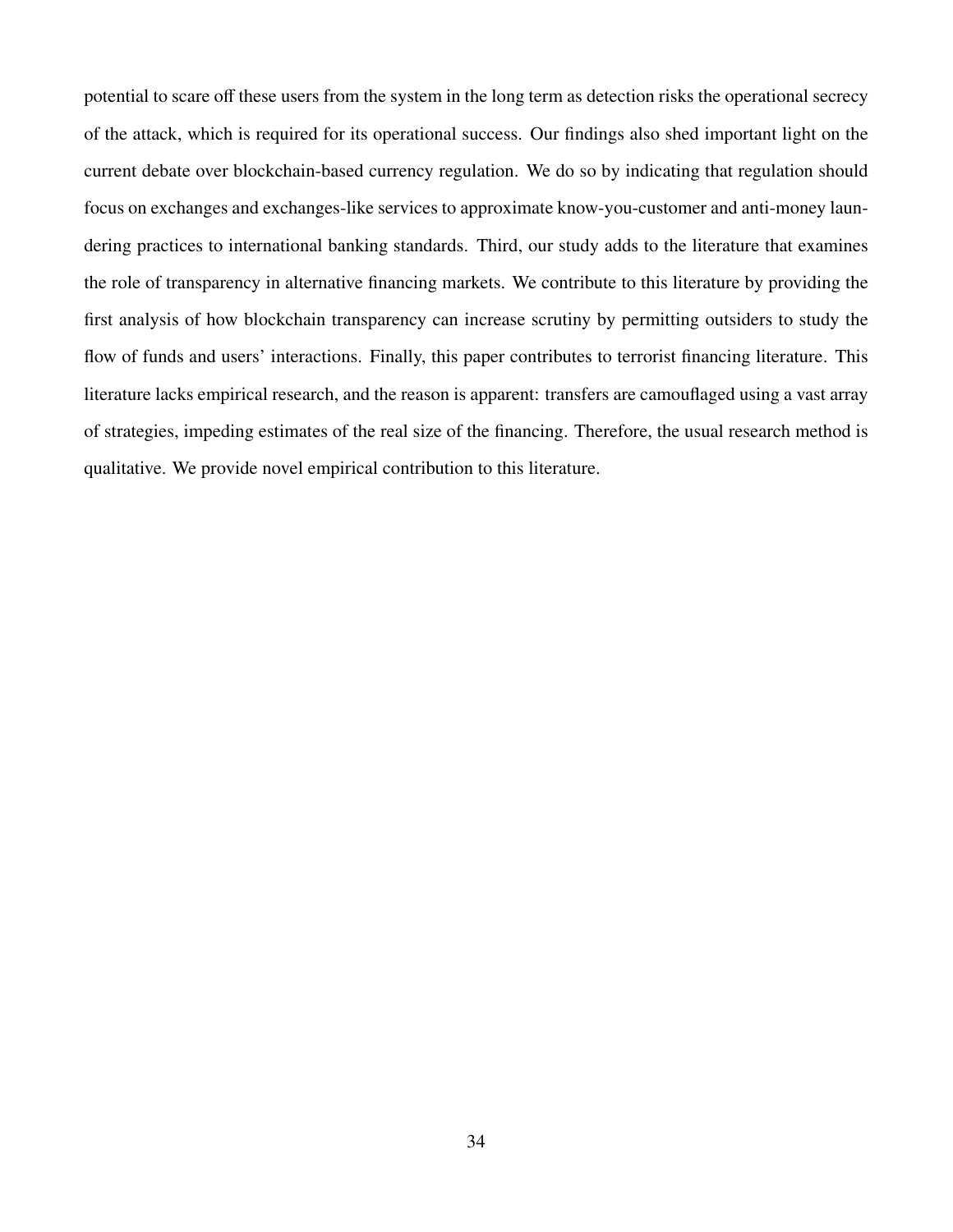# References

- <span id="page-35-2"></span>Abadie, A. and J. Gardeazabal (2003). The economic costs of conflict: A case study of the Basque country. *American Economic Review 93*(1), 113–132.
- <span id="page-35-6"></span>Amiram, D., E. Lyandres, and D. Rabetti (2021). Competition and product quality: Fake trading in crypto exchanges. Working paper.
- <span id="page-35-4"></span>Arin, K. P., D. Ciferri, and N. Spagnolo (2008). The price of terror: The effects of terrorism on stock market returns and volatility. *Economics Letters 51*(3), 164–167.
- <span id="page-35-12"></span>Bamber, L. S. (1986). The information content of annual earnings announcements: A trading volume approach. *Journal of Accounting Research 24*(1), 40–56.
- <span id="page-35-14"></span>Bamber, L. S. (1987). Unexpected earnings, firm size, and trading volume around quarterly earnings announcements. *The Accounting Review 62*(3), 510–532.
- <span id="page-35-15"></span>Bamber, L. S. and Y. S. Cheon (1995). Differential price and volume reactions to accounting earnings announcements. *The Accounting Review 70*(3), 417–441.
- <span id="page-35-5"></span>Beaver, W. H. (1968). The information content of annual earnings announcements. *Journal of Accounting Research 6*, 67–92.
- <span id="page-35-0"></span>Belasco, A., M. Eaglen, L. Hartig, T. Jonas, M. McCord, and J. Mueller (2018). Counterterrorism spending: Protecting America while promoting efficiencies and accountability. [https://www.stimson.](https://www.stimson.org/wp-content/files/file-attachments/CT_Spending_Report_0.pdf) [org/wp-content/files/file-attachments/CT\\_Spending\\_Report\\_0.pdf](https://www.stimson.org/wp-content/files/file-attachments/CT_Spending_Report_0.pdf).
- <span id="page-35-1"></span>Beyer, A., D. A. Cohen, T. Z. Lys, and B. R. Walther (2010). The financial reporting environment: Review of the recent literature. *Journal of Accounting and Economics 50*(2-3), 296–343.
- <span id="page-35-3"></span>Blomberg, S. B., G. D. Hess, and A. Orphanides (2003). The macroeconomic consequences of terrorism. *American Economic Review 51*(5), 1007–1032.
- <span id="page-35-9"></span>Bourveau, T., E. De George, A. Ellahie, and D. Macciocchi (2019). Information intermediaries in the crypto-tokens market. Working paper.
- <span id="page-35-7"></span>Bouvard, M., P. Chaigneau, and A. Motta (2015). Transparency in the financial system: Rollover risk and crises. *The Journal of Finance 70*(4), 1805–1837.
- <span id="page-35-11"></span>Bushee, B. J. (1998). The influence of institutional investors on myopic R&D investment behavior. *The Accounting Review 73*(3), 305–333.
- <span id="page-35-10"></span>Cascino, S., M. Correia, and A. Tamayo (2019). Does consumer protection enhance disclosure credibility in reward crowdfunding? *Journal of Accounting Research 57*, 1247–1302.
- <span id="page-35-13"></span>Cheng, S. F., G. De Franco, H. Jiang, and P. Lin (2019). Riding the blockchain mania: Public firms' speculative 8-k disclosures. *Management Science 65*(12), 5901–5913.
- <span id="page-35-8"></span>Cong, L. W., X. Li, K. Tang, and Y. Yang (2021). Crypto wash trading. Working paper.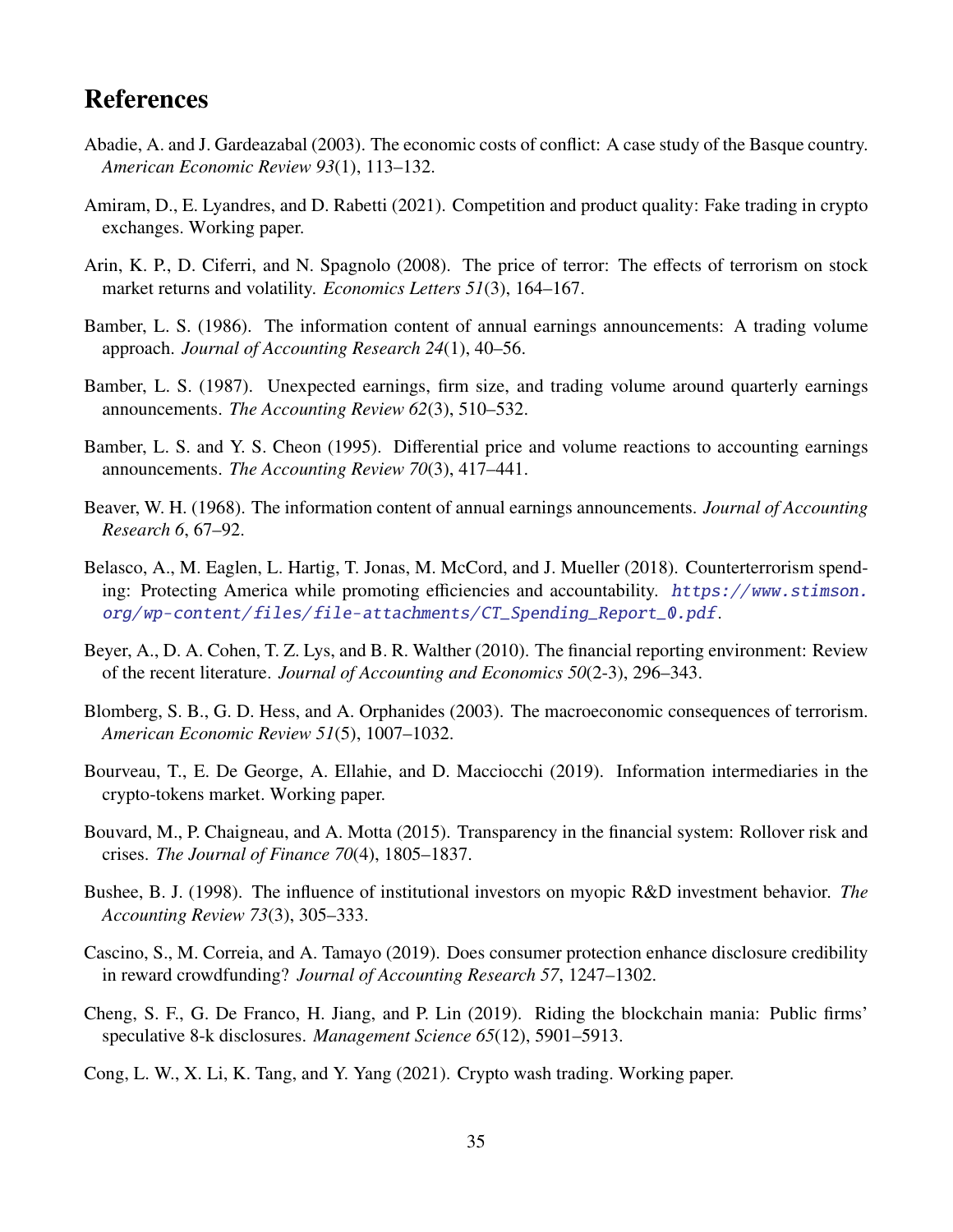<span id="page-36-14"></span>Copeland, T. E. (1979). Liquidity changes following stock splits. *The Journal of Finance 34*(1), 115–141.

- <span id="page-36-13"></span>Core, J. E., W. R. Guay, S. A. Richardson, and R. S. Verdi (2006). Stock market anomalies: what can we learn from repurchases and insider trading? *Review of Accounting Studies 11*(1), 49–70.
- <span id="page-36-10"></span>Cormen, T. H., C. E. Leiserson, R. L. Rivest, and C. Stein (2001). Introduction to algorithms. *Cambridge* (MIT Press).
- <span id="page-36-11"></span>Cuculiza, C., C. Antoniou, A. Kumar, and A. Maligkris (2020). Terrorist attacks, analyst sentiment, and earnings forecasts. *Management Science* (Forthcoming).
- <span id="page-36-15"></span>Dai, J., P. Byrnes, Q. Liu, and M. Vasarhelyi (2019). Audit analytics: A field study of credit card after-sale service problem detection at a major bank. *Rutgers Studies in Accounting Analytics. Emerald Publishing Limited*, 17–33.
- <span id="page-36-12"></span>de Balthasar T. and J. Hernandez-Castro (2017). An analysis of bitcoin laundry services. *Lipmaa H., Mitrokotsa A., Matulevicius R. (eds) Secure IT Systems. NordSec 2017. Lecture Notes in Computer Science 10674*, Springer, Cham.
- <span id="page-36-2"></span>Dhaliwal, D. S., I. K. Khurana, and R. Pereira (2011). Firm disclosure policy and the choice between private and public debt. *Contemporary Accounting Research 28*(1), 293–330.
- <span id="page-36-5"></span>Dion-Schwarz, C., D. Manheim, and P. B. Johnston (2019). Terrorist use of cryptocurrencies. *RAND National Security Research Division* (rand.org).
- <span id="page-36-3"></span>Eckstein, Z. and D. Tsiddon (2004). Macroeconomic consequences of terror: Theory and the case of Israel. *Journal of Monetary Economics 51*(5), 971–1002.
- <span id="page-36-6"></span>Foley, S., J. R. Karlsen, and T. J. Putnins (2019). Sex, drugs, and bitcoin: How much illegal activity is financed through cryptocurrencies? *The Review of Financial Studies 32*(5), 1798–1853.
- <span id="page-36-8"></span>Fusaro, T. and M. Hougan (2019). Presentation to the US Securities and Exchange Commission. *Bitwise Asset Management*.
- <span id="page-36-7"></span>Griffin, J. M. and A. Shams (2020). Is bitcoin really un-tethered? *Journal of Finance 74*(4), 1913–1964.
- <span id="page-36-0"></span>ICAEW (2018). Blockchain and the future of accountancy. *ICAEW Thought Leadership - IT Faculty.* (Institute of Chartered Accountants in England and Wales).
- <span id="page-36-16"></span>James, G., D. Witten, T. Hastie, and R. Tibshirani (2017). An introduction to statistical learning: with applications in R. *Springer* (7th ed.).
- <span id="page-36-1"></span>Kang, C., C. Lee, K. Ko, J. Woo, and J. Hong (2020). De-anonymization of the bitcoin network using address clustering. *Blockchain and Trustworthy Systems. BlockSys 2020. Communications in Computer and Information Science. Springer 1267*, 489–501.
- <span id="page-36-9"></span>Kappos, G., H. Yousaf, M. Maller, and S. Meiklejohn (2018). An empirical analysis of anonymity in Zcash. *The 27th USENIX Security Symposium*.
- <span id="page-36-4"></span>Karolyi, G. A. and R. Martell (2011). Terrorism and the stock market. *International Review of Applied Financial Issues and Economics 2*(2), 285–315.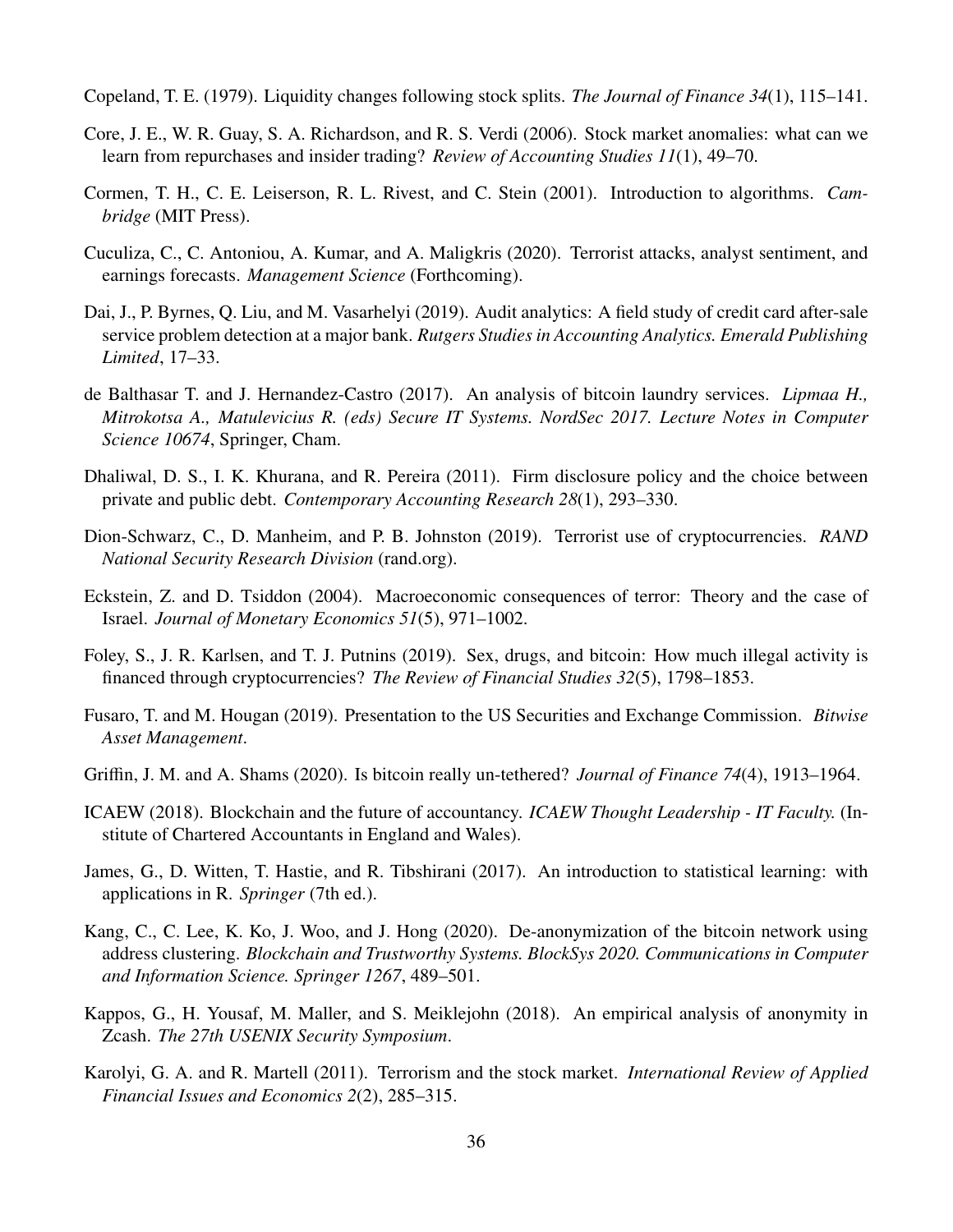- <span id="page-37-1"></span>Katisiri, R. (2019). Hamas raises bitcoin donations via US crypto exchange. [https://thenextweb.](https://thenextweb.com/hardfork/2019/04/26/hamas-bitcoin-donations-address/) [com/hardfork/2019/04/26/hamas-bitcoin-donations-address/](https://thenextweb.com/hardfork/2019/04/26/hamas-bitcoin-donations-address/).
- <span id="page-37-15"></span>Kuhn, M. and K. Johnson (2018). Applied predictive modeling. *Springer* (2nd ed.).
- <span id="page-37-16"></span>Landis, J. R. and G. G. Koch (1977). The measurement of observer agreement for categorical data. *Journal of Accounting and Economics 1*(33), 159–174.
- <span id="page-37-14"></span>Laptev, N., S. Amizadeh, and I. Flint (2015). Generic and scalable framework for automated time-series anomaly detection. *Proceedings of the 21th ACM SIGKDD International Conference on Knowledge Discovery and Data Mining. Association for Computing Machinery*, 1939–1947.
- <span id="page-37-13"></span>Lee, C. M. C. (1992). Earnings news and small traders: An intraday analysis. *Journal of Accounting and Economics 15*(2-3), 265–302.
- <span id="page-37-4"></span>Leuz, C. (2018). Evidence-based policymaking: Promise, challenges, and opportunities for accounting and financial markets research. *Accounting and Business Research 48*, 582–608.
- <span id="page-37-3"></span>Leuz, C. and P. D. Wysocki (2016). The economics of disclosure and financial reporting regulation: Evidence and suggestions for future research. *Journal of Accounting Research 54*, 525–622.
- <span id="page-37-7"></span>Lyandres, E., B. Palazzo, and D. Rabetti (2021). ICO success and post-ICO performance. Working paper.
- <span id="page-37-2"></span>Mahoney, P. (2009). The development of securities law in the united states. *Journal of Accounting Research 47*, 325–347.
- <span id="page-37-5"></span>Makarov, I. and A. Schoar (2020). Trading and arbitrage in cryptocurrency markets. *Journal of Financial Economics 135*(2), 293–319.
- <span id="page-37-17"></span>McNemar, Q. (1947). Note on the sampling error of the difference between correlated proportions or percentages. *Psychometrika 12*(2), 153–157.
- <span id="page-37-10"></span>Meiklejohn, S., M. Pomarole, G. Jordan, K. Levchenko, D. McCoy, G. M. Voelker, and S. Savage (2018). A fistful of bitcoins: Characterizing payments among men with no names. *Communications of the ACM 59*(4), 86–93.
- <span id="page-37-6"></span>Michels, J. (2012). Do unverifiable disclosures matter? evidence from peer-to-peer lending. *The Accounting Review 87*(4), 1385–1413.
- <span id="page-37-0"></span>Nakamoto, S. (2008). Bitcoin: A peer-to-peer electronic cash. White paper.
- <span id="page-37-9"></span>Navias, M. S. (2004). Finance warfare as a response to international terrorism. *War on Terrorism*, by O'Day, Alan, Routledge. Book Chapter 23.
- <span id="page-37-8"></span>Pieth, M. (2002). Financing of terrorism: Following the money. *Springer, Dordrecht*.
- <span id="page-37-12"></span>Rogers, J. L., D. J. Skinner, and S. L. C. Zechman (2016). The role of the media in disseminating insidertrading news. *Review of Accounting Studies 21*(3), 711–739.
- <span id="page-37-11"></span>Ron, D. and A. Shamir (2013). Quantitative analysis of the full bitcoin transaction graph. *In 17th Financial Cryptography and Data Security International Conference*.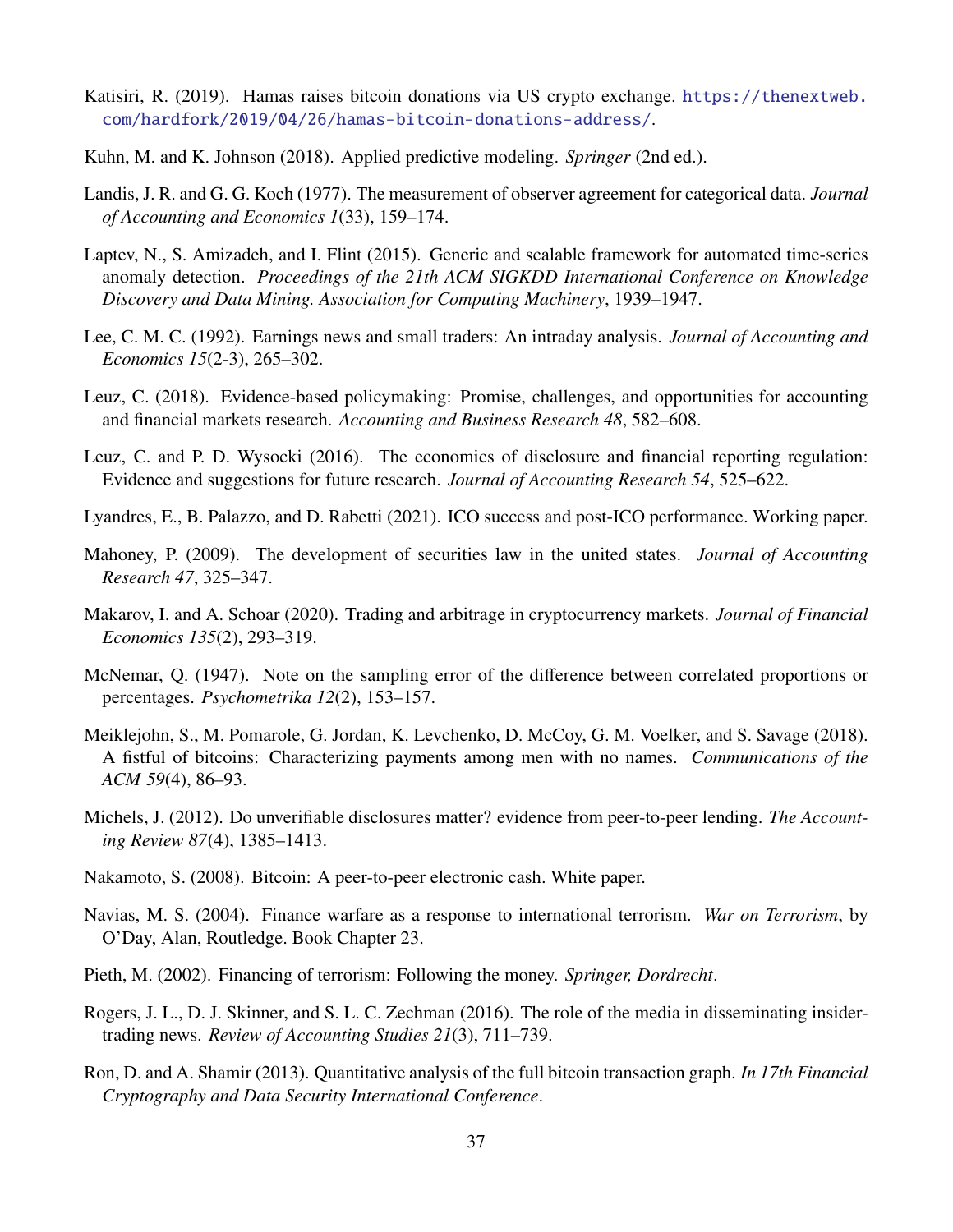- <span id="page-38-2"></span>Rudner, M. (2010). Hizbullah terrorism finance: Fund-raising and money-laundering. *Journal Studies in Conflicts and Terrorism 33*(8), 700–715.
- <span id="page-38-3"></span>Schott, P. A. (2006). Reference guide to anti-money laundering and combating the financing of terrorism, second edition. *World Bank*.
- <span id="page-38-0"></span>Sivakumar, K. and G. Waymire (2010). Voluntary interim disclosure by early 20th century nyse industrials. *Contemporary Accounting Research 10*, 673–698.
- <span id="page-38-1"></span>Sokolov, K. (2020). Ransomware activity and blockchain congestion. *Journal of Financial Economics* (Forthcoming).
- <span id="page-38-4"></span>Tasca, P., A. Hayes, and S. Liu (2018). The evolution of the bitcoin economy: extracting and analyzing the network of payment relationships. *The Journal of Risk Finance 19*(2), 94–126.
- <span id="page-38-5"></span>Wheatley, J. (2005). Ancient banking, modern crimes: How hawala secretly transfers the finances of criminals and thwarts existing laws. *Journal of International Law 26*, 347–378.
- <span id="page-38-6"></span>Yermack, D. (2015). Is bitcoin a real currency? An economic appraisal. *Handbook of Digital Currency*, Chapter 2, 31–43.
- <span id="page-38-7"></span>Zorn, C. (2005). A solution to separation in binary response models. *Journal of Political Analysis 13*(2), 157–170.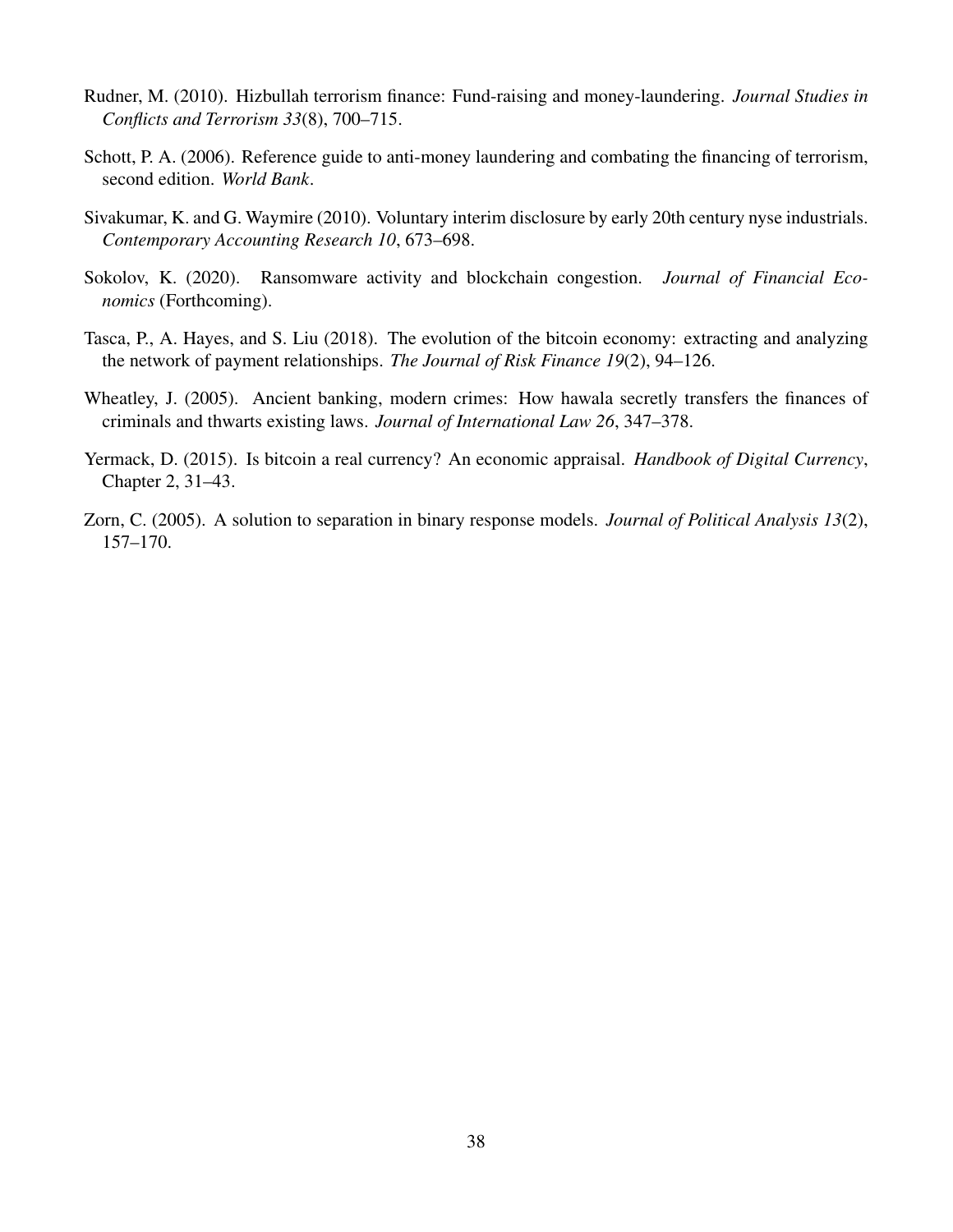<span id="page-39-0"></span>Figure 1. Al Qassam Bitcoin donation campaign The figure plots the network of transactions of one of al Qassam Bitcoin addresses. Al Qassam address is represented by the red dot at the center of the plot. The blue dots near the center of gravity represents direct donations to al Qassam wallet. The blue dots further away from the center of gravity, represents addresses involved on reshuffling Bitcoin funds. Al Qassam address received 51 final transfers with a total of \$4,247.26 to as August/2019. This plot was generated with 920 Nodes (addresses) and 1,939 Edges (transfers).

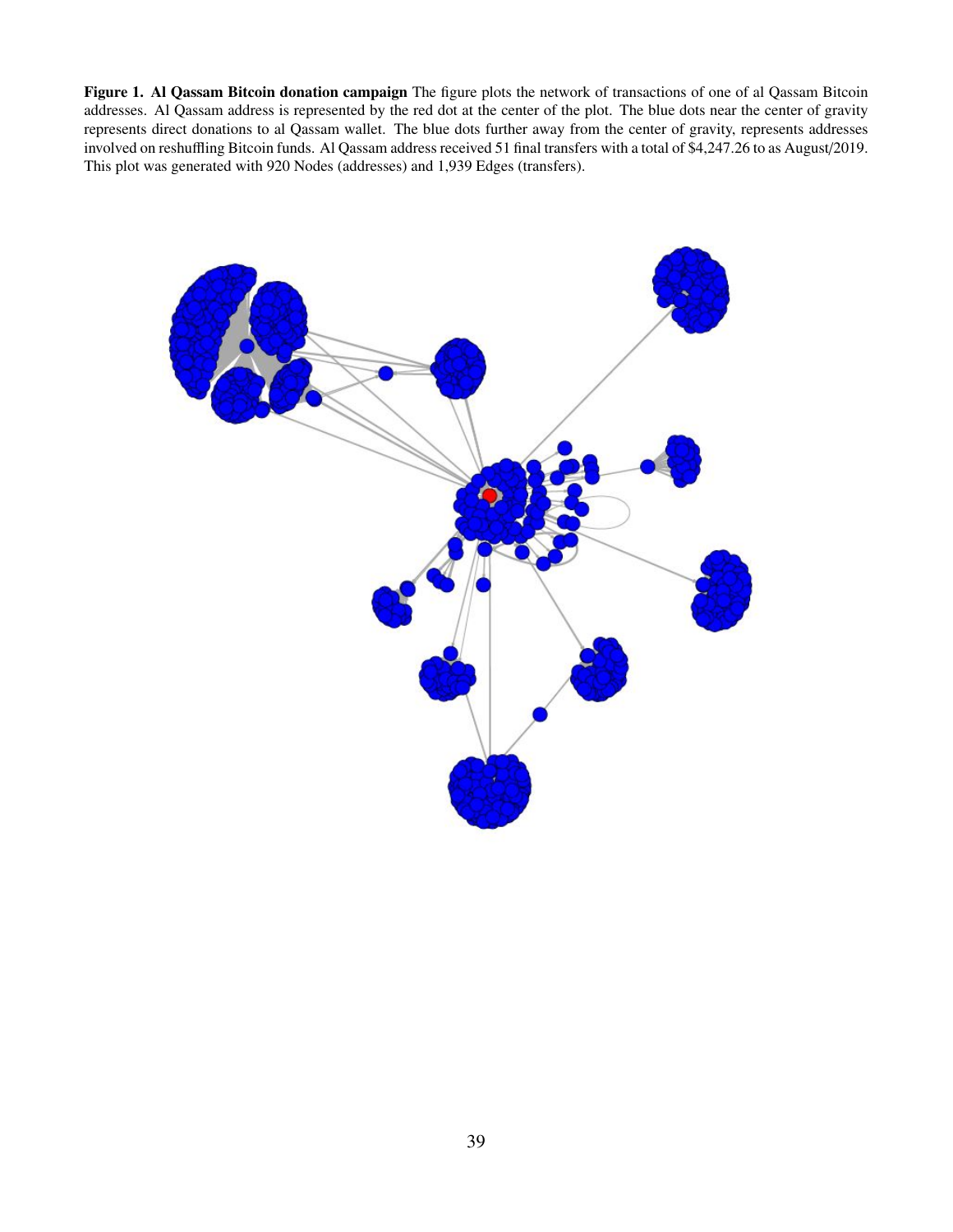<span id="page-40-0"></span>Figure 2. Historical Ripple transfers: The plot shows aggregated daily inbound (blue), outbound (red) and total (black) transfers on Ripple network at the Gateway wallet in 2019. XRP transfers are measured in units. An abnormally large transfer (approximately 1.6 million XRP) occurred at the early morning one day after the Sri Lanka Easter bombing.

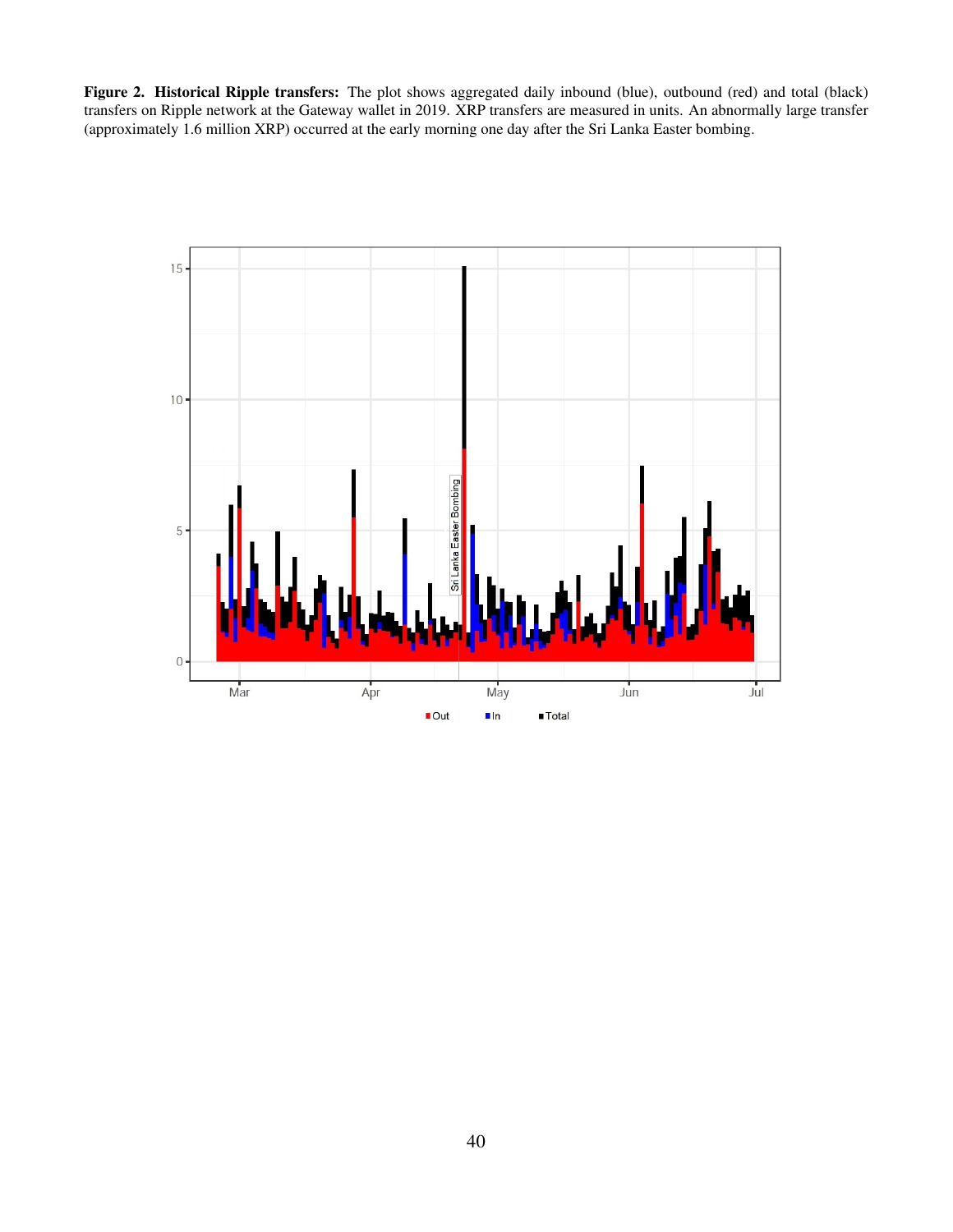<span id="page-41-0"></span>Table 1. Sample construction: This table reports blockchain sample construction. Panel A reports the number of users, transactions, addresses, and volume for the obtained, excluded, and used blockchain samples. All variables are reported in units, except Transactions, Address, and Volume that are reported in millions. Panel B reports the total, excluded, and final sample of terrorist events. The distribution of events by size follows the sum of total dead and injured in the following way: High-size for more than 20, Mid-size between 20 and 5, and Low-size below 5.

|                     | Panel A - Blockchain |                               |                         |                  |                         |                        |                            |              |
|---------------------|----------------------|-------------------------------|-------------------------|------------------|-------------------------|------------------------|----------------------------|--------------|
| Obtained:           | <b>Users</b><br>339  | <b>Transactions</b><br>136.50 | <b>Address</b><br>99.79 | Volume<br>222.24 | <b>Average</b><br>21.90 | <b>Median</b><br>0.010 | <b>Balance</b><br>1,429.57 | Life<br>1287 |
|                     |                      |                               |                         |                  |                         |                        |                            |              |
| <b>Excluded:</b>    |                      |                               |                         |                  |                         |                        |                            |              |
| - mining            |                      | 613.11                        | 668.71                  | 3.32             | 78.07                   | 15.205                 | 0.06                       | 2220         |
| - cold storages     |                      | 134.86                        | 169.58                  | 1.12             | 658.03                  | 1.742                  | 83.86                      | 979          |
| - lower interaction |                      | 0.01                          | 0.01                    | 0.01             | 182.03                  | 45.106                 | 0.00                       | 125          |
| Used:               |                      |                               |                         |                  |                         |                        |                            |              |
| Dark Markets        | 96                   | 11.26                         | 7.27                    | 31.21            | 23.69                   | 0.010                  | 10.30                      | 1583         |
| Exchange            | 97                   | 62.12                         | 51.99                   | 155.31           | 7.85                    | 0.016                  | 4,884.85                   | 1496         |
| Gambling            | 49                   | 18.53                         | 6.64                    | 7.78             | 0.78                    | 0.002                  | 2.83                       | 1345         |
| Mixer               | 35                   | 0.34                          | 0.28                    | 0.37             | 6.13                    | 0.010                  | 1.55                       | 81           |
| Service             | 55                   | 43.50                         | 32.48                   | 23.12            | 2.00                    | 0.010                  | 165.61                     | 1287         |
| Total               | 338                  | 135.75                        | 98.95                   | 217.80           | 10.24                   | 0.010                  | 1,458.19                   | 1290         |
|                     |                      |                               |                         |                  |                         |                        |                            |              |

#### Panel B - Terrorist Events

| Total number of terrorist events:        | <b>Excluded</b> | <b>Sample</b><br>7.212 | Injured<br>9.55 | Dead<br>6.47 | Total<br>16.01 |
|------------------------------------------|-----------------|------------------------|-----------------|--------------|----------------|
| Distribution by size:                    |                 |                        |                 |              |                |
| Large-scale event                        | 5,985           | 1.221                  | 43.56           | 26.15        | 69.71          |
| Mid-scale event                          | 5.140           | 2.072                  | 5.57            | 4.86         | 10.43          |
| Small-scale event                        | 3.293           | 3.919                  | 1.02            | 1.17         | 2.19           |
| Restrictions for the main specification: |                 |                        |                 |              |                |
| Home country                             | 3.546           | 3.666                  | 7.64            | 4.24         | 11.88          |
| Small-scale attacks                      | 3.239           | 427                    | 47.94           | 22.30        | 70.24          |
| Low logistics, war related or arson      | 376             | 51                     | 75.92           | 21.48        | 97.40          |
| Overlapping                              | 7               | 44                     | 77 13           | 23.84        | 99.12          |
|                                          |                 |                        |                 |              |                |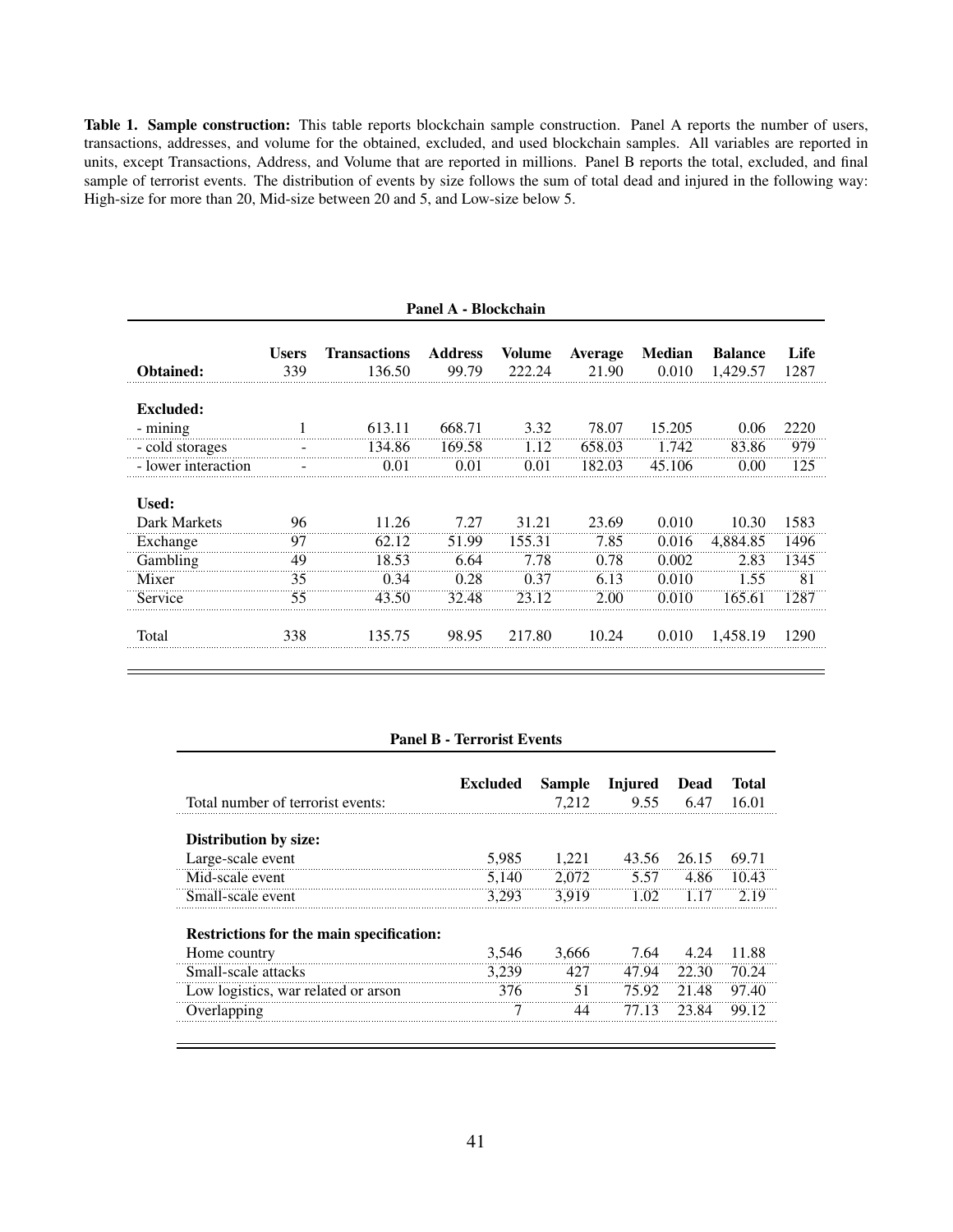<span id="page-42-0"></span>Table 2. Event study: all users This table reports the cumulative mean-adjusted abnormal volume (CAV) for the periods before, after and whole window (Panel A), and plots the evolution of CAV responses (Panel B), across all Bitcoin services (users). The period before and after is determined in the interval [-15,-1] and [1, 15], respectively. Volume is calculated as the logarithmic change of the sum of inbound and outbound volumes. Abnormal volume is mean adjusted for estimates generated in the period of 20 days before the first day in the event window. The mean-adjusted cumulative abnormal volume is reported in percent and t-statistic is reported in parenthesis. To construct the vector of terrorist events we used GTD database and applied the following filters: (A) occurred outside Iraq, Syria, Afghanistan, Colombia, Somalia and Nigeria; (B) with multiple bombings or shootings and, (C) that led to more than 20 dead and/or injured. We also excluded attacks in which the event date falls into the estimated window  $(t - 35, t - 16)$ . A total of 44 terrorist attacks resulted in the testable sample.

| <b>Panel A - CAV Responses (Means)</b> |           |  |  |
|----------------------------------------|-----------|--|--|
| Period                                 | All users |  |  |
| Days before:                           | 46.56     |  |  |
|                                        | (4.52)    |  |  |
| Days after:                            | $-42.03$  |  |  |
|                                        | $(-6.96)$ |  |  |
| Vicinity (Whole period):               | 22.42     |  |  |
|                                        | (3.27)    |  |  |



Panel B - CAV Responses (Evolution)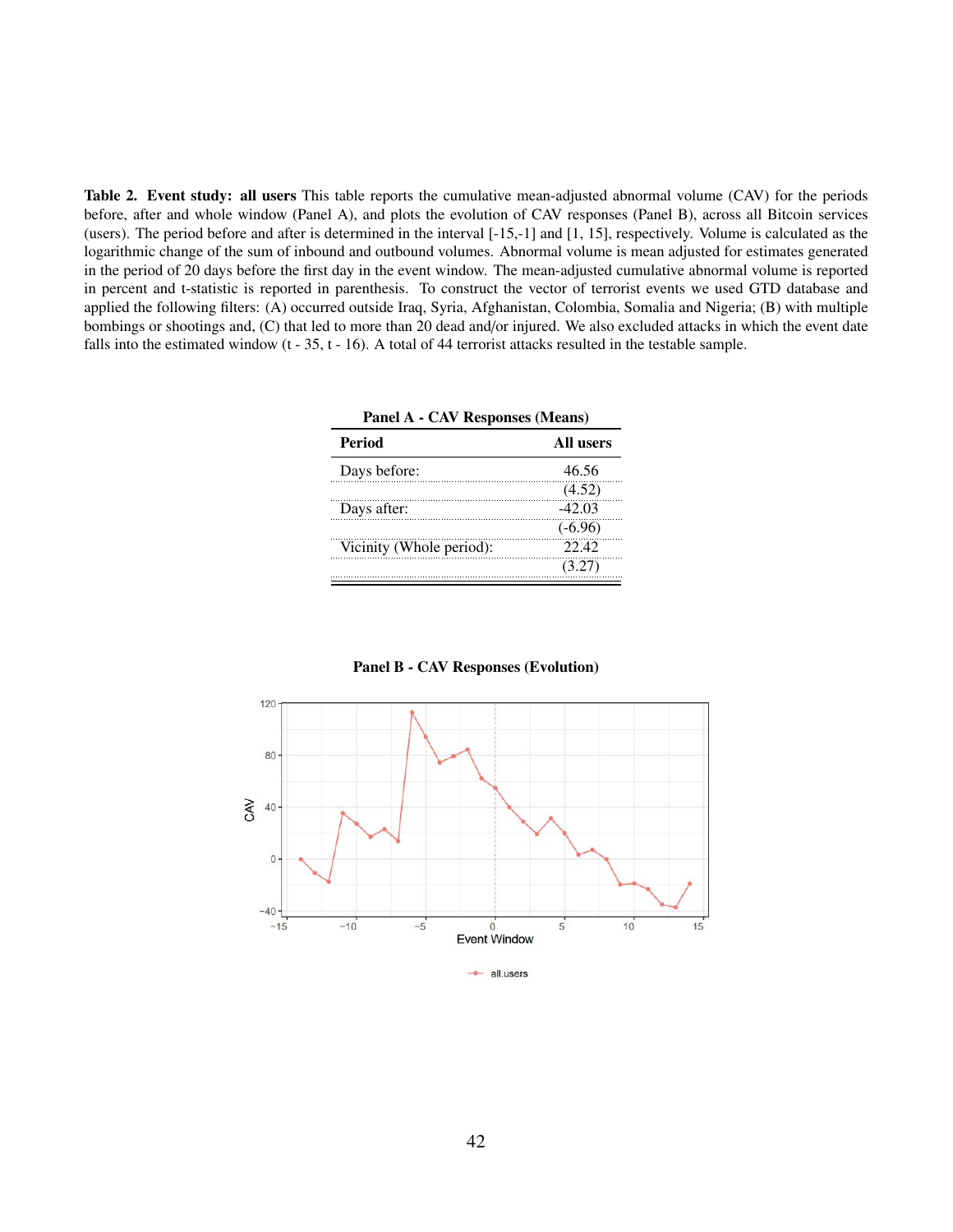<span id="page-43-0"></span>Table 3. Event study: by size This table reports the cumulative mean-adjusted abnormal volume (CAV) for the periods before and after (Panel A), and the days to the event (Panel B), across all Bitcoin services (users). The period before and after is determined in the interval [-15,-1] and [1, 15], respectively. T-Statistics is reported in between brackets. Volume is calculated as the logarithmic change of the sum of inbound and outbound volumes. Abnormal volume is mean adjusted for estimates generated in the period of 20 days before the first day in the event window. The mean-adjusted cumulative abnormal volume is reported in percent and t-statistic is reported in parenthesis. To construct the vector of terrorist events we filtered the attacks the total amount of dead and injured. The Boot-Mid test includes randomly selected (bootstrapped) attacks in which the sum of dead and injured is between 5 and 20. The Boot-Low test includes randomly selected (bootstrapped) attacks in which the sum of dead and injured is less than 5. Column Mid-Low reports the differences in the coefficients between Boot-Mid and Boot-Low. Column High-Mid reports the differences in the coefficients between High and Boot-Mid, where High coefficients are obtained from the previous results on [Table 2](#page-42-0) . We also excluded events that fall into the estimated normal window (t - 35, t - 16) in each of the 50 bootstrapped runs.

| <b>CAV Responses by Size</b>                                               |         |           |           |           |  |  |  |
|----------------------------------------------------------------------------|---------|-----------|-----------|-----------|--|--|--|
| <b>Period</b><br>Mid-Low<br><b>Boot-Mid</b><br>High-Mid<br><b>Boot-Low</b> |         |           |           |           |  |  |  |
| Days before:                                                               | 2.36    | 0.27      | 2.09      | 44 20     |  |  |  |
|                                                                            | (2.22)  | (3.10)    | (2.00)    | (4.42)    |  |  |  |
| Days after:                                                                | $-2.47$ | -0.05     | $-2.42$   | $-39.56$  |  |  |  |
|                                                                            | $-1.69$ | $(-1.65)$ | $(-1.64)$ | $(-6.68)$ |  |  |  |
| Vicinity (whole period):                                                   | 6 29    | 0.52      | 5 77      | 16.12     |  |  |  |
|                                                                            | (5.44)  | 3.34)     | (4.87)    | (3.21)    |  |  |  |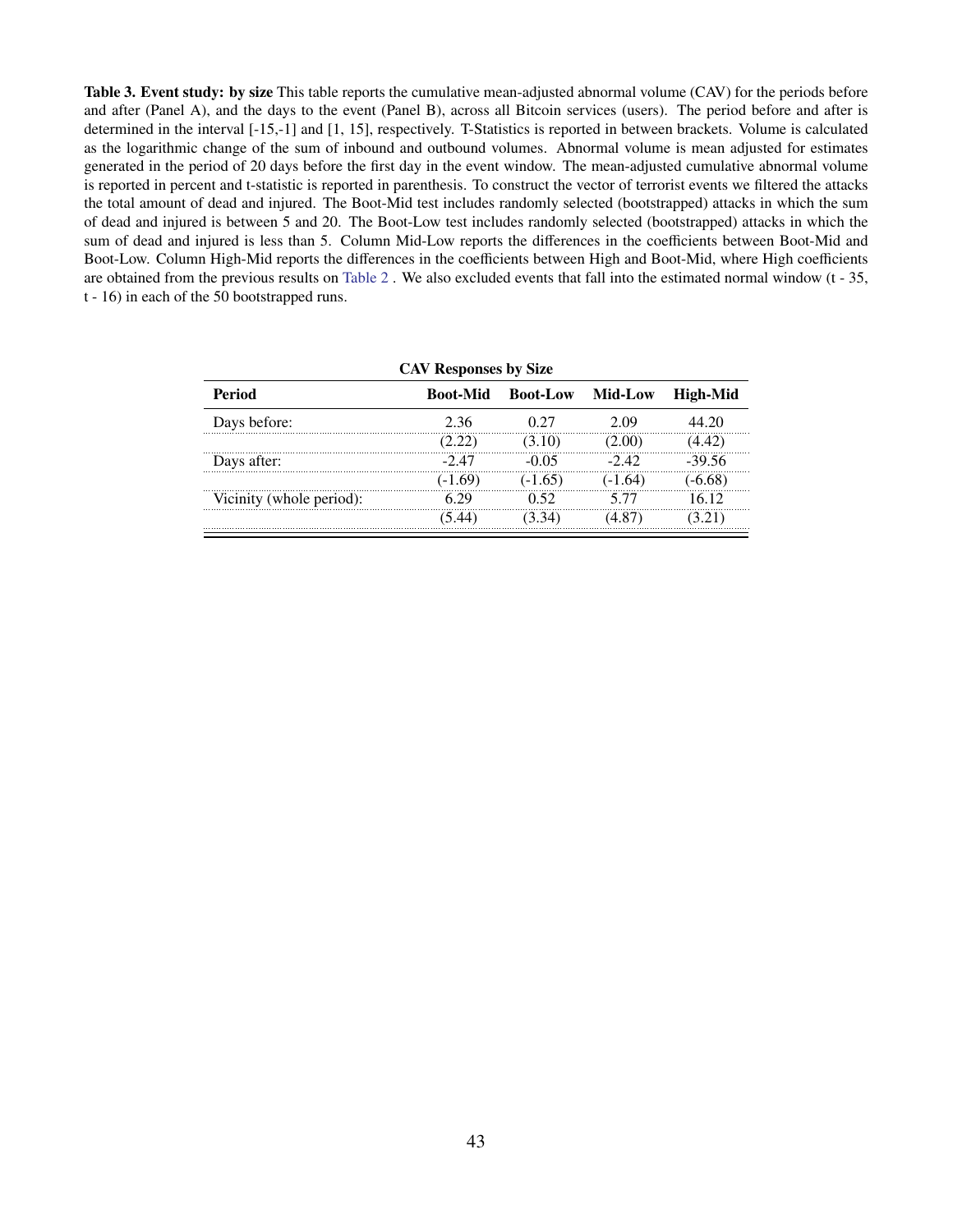<span id="page-44-0"></span>Table 4. Event study: business groups This table reports the cumulative mean-adjusted abnormal volume (CAV) for the periods before, after and whole window (Panel A), and the days to the event (Panel B), across business groups. The period before, after and whole window is determined in the interval before [-15,-1], [1, 15] and [-15,15] days. T-Statistics is reported in between brackets. Volume is calculated as the logarithmic change of the sum of inbound and outbound volumes. Abnormal volume is mean adjusted for estimates generated in the period of 20 days before the first day in the event window. Cumulative abnormal volume is averaged over all users in each bucket of their respective portfolios. The mean-adjusted cumulative abnormal volume is reported in percent and t-statistic is reported in parenthesis.

Panel A - CAV Responses (Means)

| <b>Period</b>            | <b>Exchange</b> | <b>Mixer</b> | <b>Gambling</b> | <b>Service</b> | <b>Dark markets</b> |
|--------------------------|-----------------|--------------|-----------------|----------------|---------------------|
| Days before:             | 14.96           | 24 77        | 0.32            | $-13.34$       | -8.72               |
|                          | (3.52)          | 6.69)        | (1.58)          | $(-18.17)$     | $(-9.37)$           |
| Days after:              | $-1530$         | $-22.78$     | 17 60           | 0.33           | () 97               |
|                          | $(-7.11)$       | $(-11.45)$   | 7.06)           | (4.84)         | (8.61)              |
| Vicinity (whole period): | 28.70           | 24.97        | 8.71            | -14 78         | -11.64              |
|                          |                 |              |                 | $-34.57$       |                     |

Panel B - CAV Responses (Evolution)



dark.markets - \*- exchanges - \*- gambling  $\cdot$   $\boxtimes$ service  $+$  mixer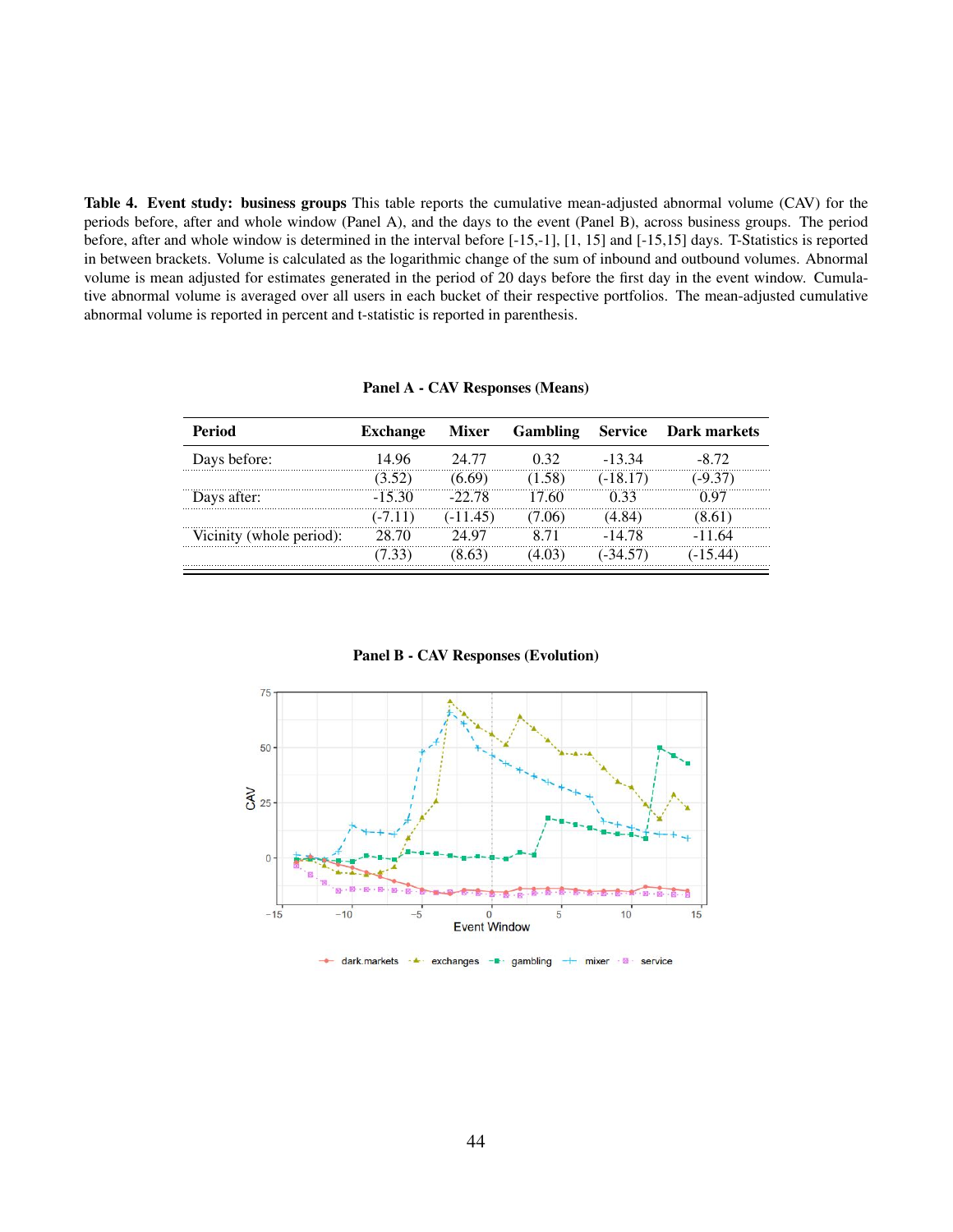<span id="page-45-0"></span>Table 5. Event study: terrorist groups This table reports the mean-adjusted cumulative abnormal volume (CAV) for the periods before, after and whole window (Panel A), and the days to the event (Panel B), across terrorists groups. The period before, after and whole window is determined in the interval before [-15,-1], [1, 15] and [-15,15] days. T-Statistics is reported in between brackets. Volume is calculated as the logarithmic change of the sum of inbound and outbound volumes. Abnormal volume is mean adjusted for estimates generated in the period of 20 days before the first day in the event window. Cumulative abnormal volume is averaged over all users in each bucket of their respective portfolios. The mean-adjusted cumulative abnormal volume is reported in percent and t-statistic is reported in parenthesis. The superscript [1] indicates placebo tests.

| Period            | al Oaeda | Boko Haram <sup>[1]</sup> | $ELN$ <sup>[1]</sup> | <b>Islamic State</b> |
|-------------------|----------|---------------------------|----------------------|----------------------|
| 15 days before:   | 5.72     | $-3.68$                   | $-0.20$              | 5.19                 |
|                   | (3.86)   | (-11.91)                  | $(-3.85)$            | (2.55)               |
| 15 days after:    | 0.48     | 4 OS                      | 226                  | 11.86                |
|                   | (0.30)   | 7.96)                     | 13.67)               | (6.24)               |
| the whole period: | 15.35    | -0.38                     | 117                  | 21.07                |
|                   | .28)     | $-0.60$                   |                      | (6.88)               |

Panel A - CAV Responses (Means)

Panel B - CAV Responses (Evolution)

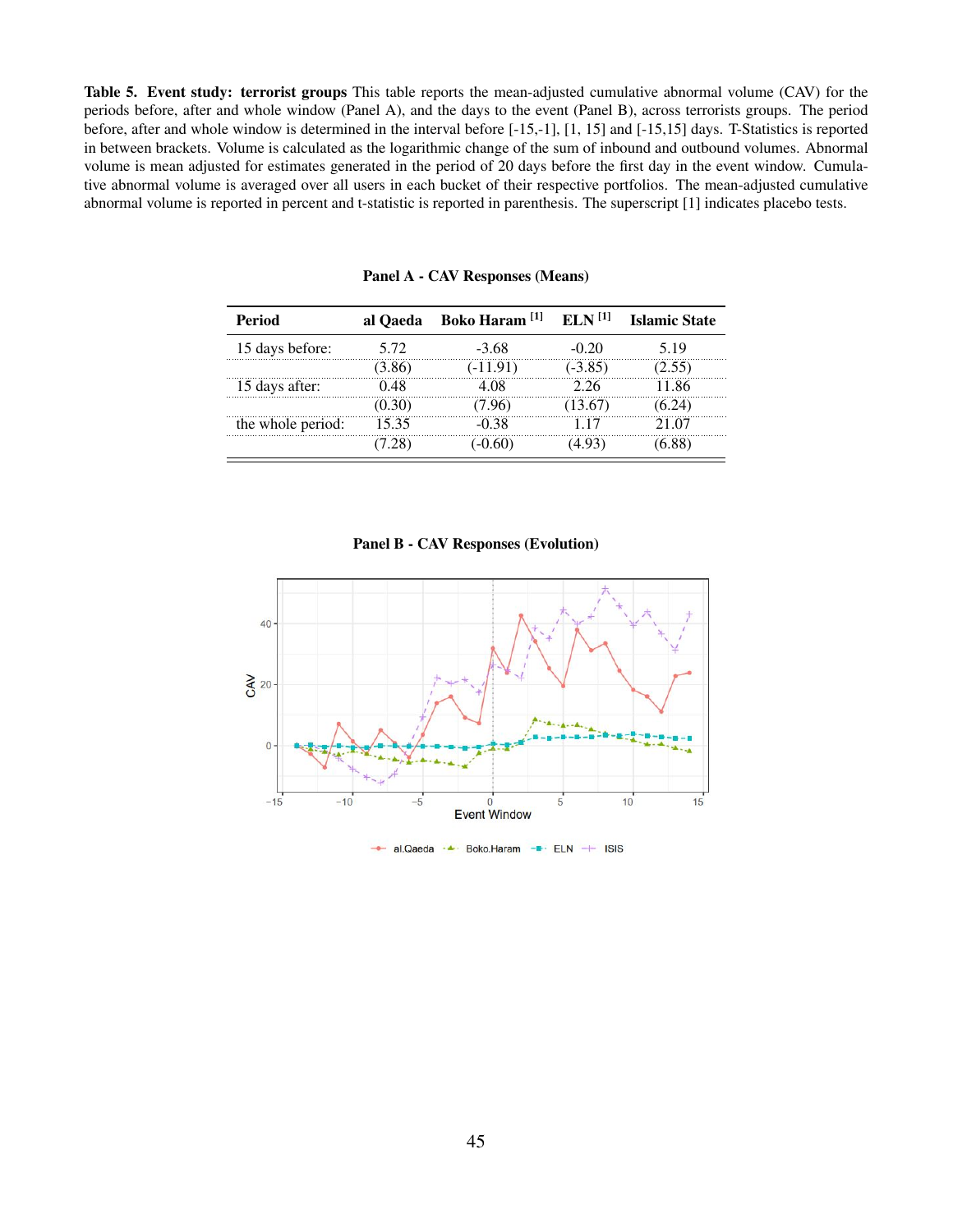<span id="page-46-0"></span>Table 6. Anomalous transfers: The table reports three-sigma rule anomaly detection results for 48 flagged users whose anomalies fall on April 2019. Columns 2 through 5 express off-sigma variables in percentage. 10% 5% and 2% of the values are off one, two and three sigmas (standard deviations) respectively. Columns 6 and 7 express the number of anomalous transfers per group of users and average per user, respectively. The last two columns express statistics in Bitcoin units.

| <b>Groups</b>       | users | $>3\sigma$ | #      | #<br>user | mean     | max       |
|---------------------|-------|------------|--------|-----------|----------|-----------|
| <b>Dark markets</b> | 3.00  | 0.02       | 11.00  | 3.67      | 57.86    | 255.48    |
| <b>Exchange</b>     | 24.00 | 0.02       | 65.00  | 2.70      | 2.163.24 | 54.320.28 |
| <b>Gambling</b>     | 8.00  | 0.02       | 22.00  | 2.75      | 18.15    | 194.00    |
| <b>Mixer</b>        | 3.00  | 0.01       | 7.00   | 2.33      | 7.581.20 | 26.122.56 |
| <b>Service</b>      | 9.00  | 0.02       | 28.00  | 3.11      | 188.84   | 1.382.84  |
| <b>Total</b>        | 48.00 | 0.02       | 135.00 | 2.81      | 1.481.50 | 54.320.28 |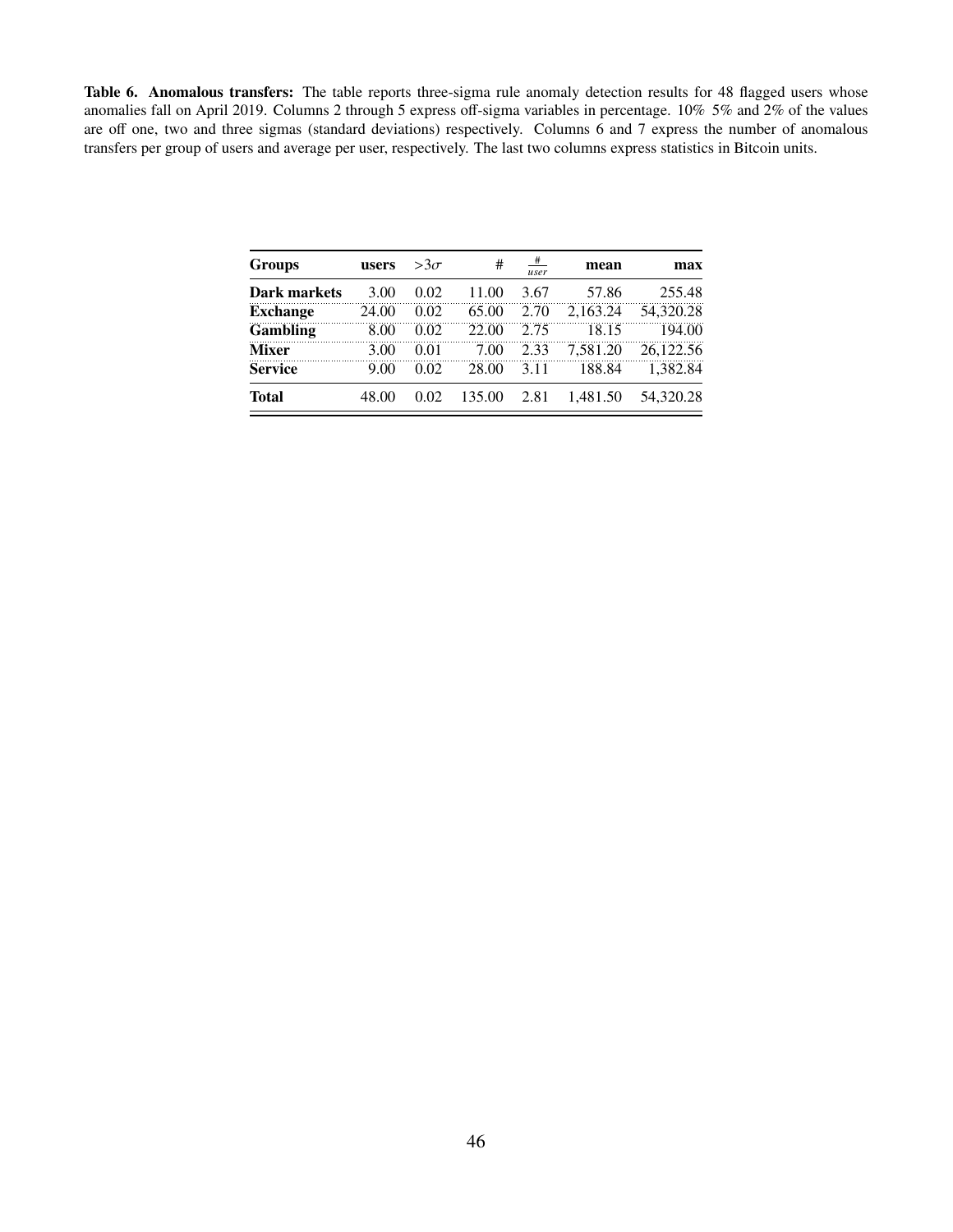<span id="page-47-0"></span>Table 7. Ripple: The table reports statistics for transfers (A) and volume (B). Panel A reports inflows and outflows at the Gateway Ripple wallet for the first half of 2019. Flows are aggregated daily and measured in thousands of XRP (Ripple currency). Panel B reports volume frequencies for the first half of 2019 at flagged user's Ripple wallet. Frequencies are based on five bins of XRP values. For instance, transfers less than 1,000 XRP are the most frequent occurring over 90% of the period.

| Panel A: Ripple transfers |                |                 |  |  |
|---------------------------|----------------|-----------------|--|--|
|                           | <b>Inflows</b> | <b>Outflows</b> |  |  |
| Min                       | 34.44          | 31.93           |  |  |
| Q <sub>1</sub>            | 64.20          | 58.60           |  |  |
| Median                    | 79.63          | 83.03           |  |  |
| Mean                      | 133.34         | 153.31          |  |  |
| Q <sub>3</sub>            | 112.41         | 168.98          |  |  |
| Max                       | 811.50         | 696.35          |  |  |

|  |  | <b>Panel B: Volume frequency</b> |
|--|--|----------------------------------|
|--|--|----------------------------------|

| <b>Bins</b>        | Obs    | Frequency |
|--------------------|--------|-----------|
| <b>Below 1,000</b> | 43,805 | 90.589%   |
| 1,001 to 10,000    | 4,051  | 8.377%    |
| 10,001 to 100,000  | 481    | 0.995%    |
| 100,001 to 500,000 | 16     | 0.033%    |
| Above 500,000      | з      | 0.006%    |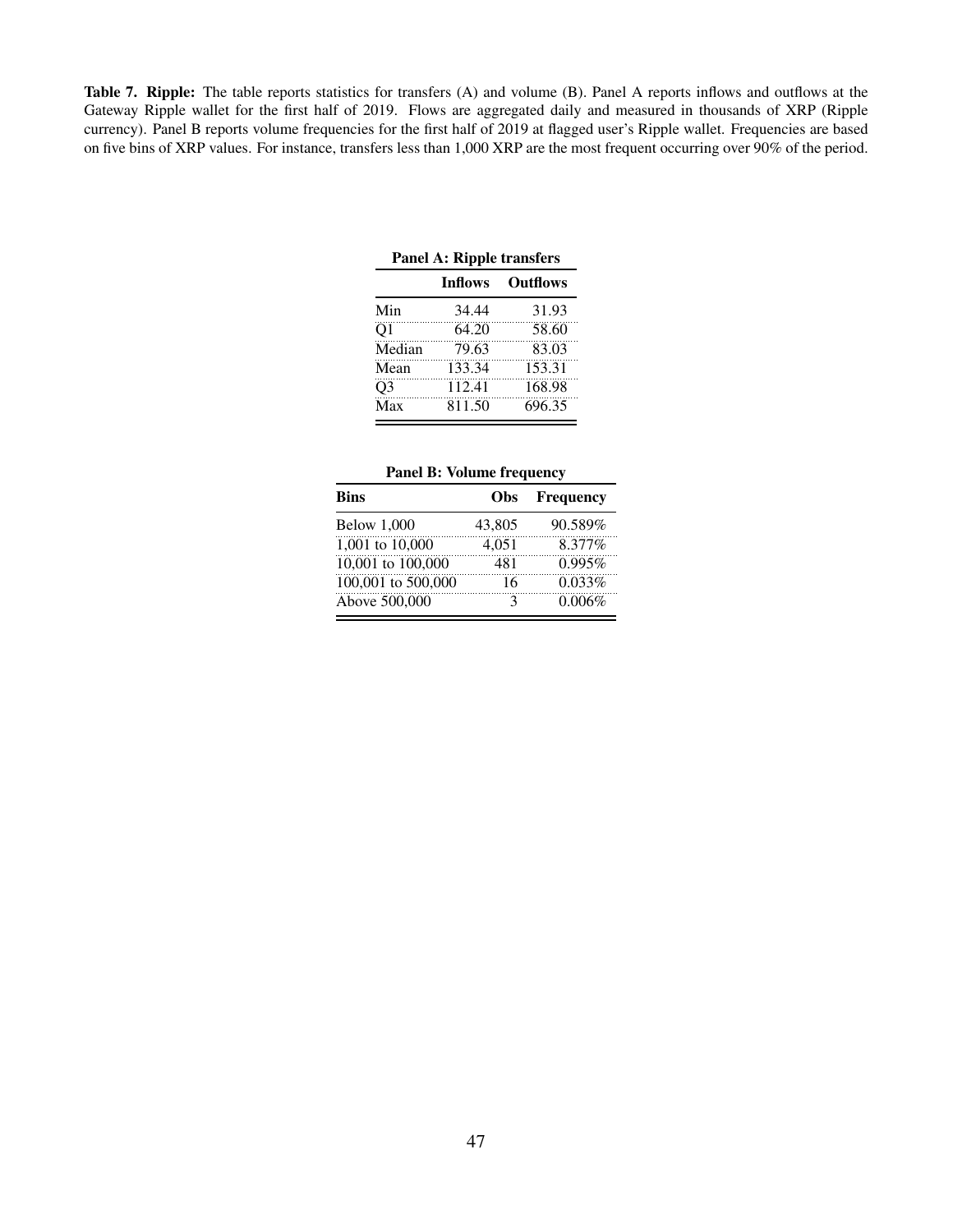<span id="page-48-0"></span>Table 8. Training: This table reports results for the trained set across three machine learning algorithms: Supported Vector Machine, Neural Networks and Random Forest. For each model we run the following classification formula: *Terror*<sub>(t)</sub> =  $Volume_{(t-1)} + In_{(t-1)} + Out_{(t-1)} + Life_{(t-1)} + Anonymous_{(t-1)} + Exchange_{(t-1)} + Mixer_{(t-1)} + DarkMarkets_{(t-1)} + Balance_{(t-1)} + Signa_{(t-1)}$ . Where *Terror* is an indicator variable that captures whether a terror attack occurred in that day. The vector of terrorist attacks is filtered for attacks with more than 20 injured and dead, claimed by either ISIS or al Qaeda, and that occurred in countries far away from these groups' territories. A total of 21 (9) events are allocated to the training (validation) set. *Volume* is the logarithm of the sum of inbound and outbound transfers measured in Bitcoin units. *In* is the logarithm of the inbound transfer value measured in Bitcoin units. *Out* is the logarithm of the outbound transfer value measured in Bitcoin units. *Life* is the life of the wallet, defined as the distance in days from the first trade and the last trade, associated with sending or receiving the funds from users in our sample. *Anonymous* is an indicator variable that captures whether funds came from, or were sent to, an anonymous address. *Exchange* is an indicator variable that captures whether funds came from, or were sent to, an exchange address. *Mixer* is an indicator variable that captures whether funds came from, or were sent to, a mixer address. *DarkMarkets* is an indicator variable that captures whether funds came from, or were sent to, a dark markets address. *Balance* captures the total balance of the user's wallet in Bitcoin units. *Sigma* is an indicator variable that captures whether transfer size falls off three standard deviations from user's last three months historical mean. All predictors used in the classification model are at the transfer-user level and lagged in one day.

|                          | <b>Supported Vector Machine Neural Networks Random Forest</b> |         |         |
|--------------------------|---------------------------------------------------------------|---------|---------|
| Accuracy                 | 0.9939                                                        | 0.9939  |         |
| Kappa                    | 0.1076                                                        | 0.0895  |         |
| No Information Rate      | 0.9937                                                        | 0.9937  | 0.9937  |
| $P-Value (ACC > NIR)$    | 0.0525                                                        | 0.0949  | <0.0001 |
| McNemar's p-value        | <0.0001                                                       | <0.0001 | <0.0001 |
| Prediction (NO/NO)       | 285210                                                        | 285216  | 285247  |
| Prediction (NO/YES)      | 37                                                            | 31      |         |
| Prediction (YES/YES)     | 106                                                           | 87      | 1812    |
| Prediction (YES/NO)      | 1706                                                          | 1725    |         |
| <b>Balances Accuracy</b> | 0.5292                                                        | 0.5240  |         |
| Precision                | 0.9941                                                        | 0.9940  |         |
| Recall                   | 0.9999                                                        | 0.9989  |         |
| F-measure                | 0.9969                                                        | 0.9969  |         |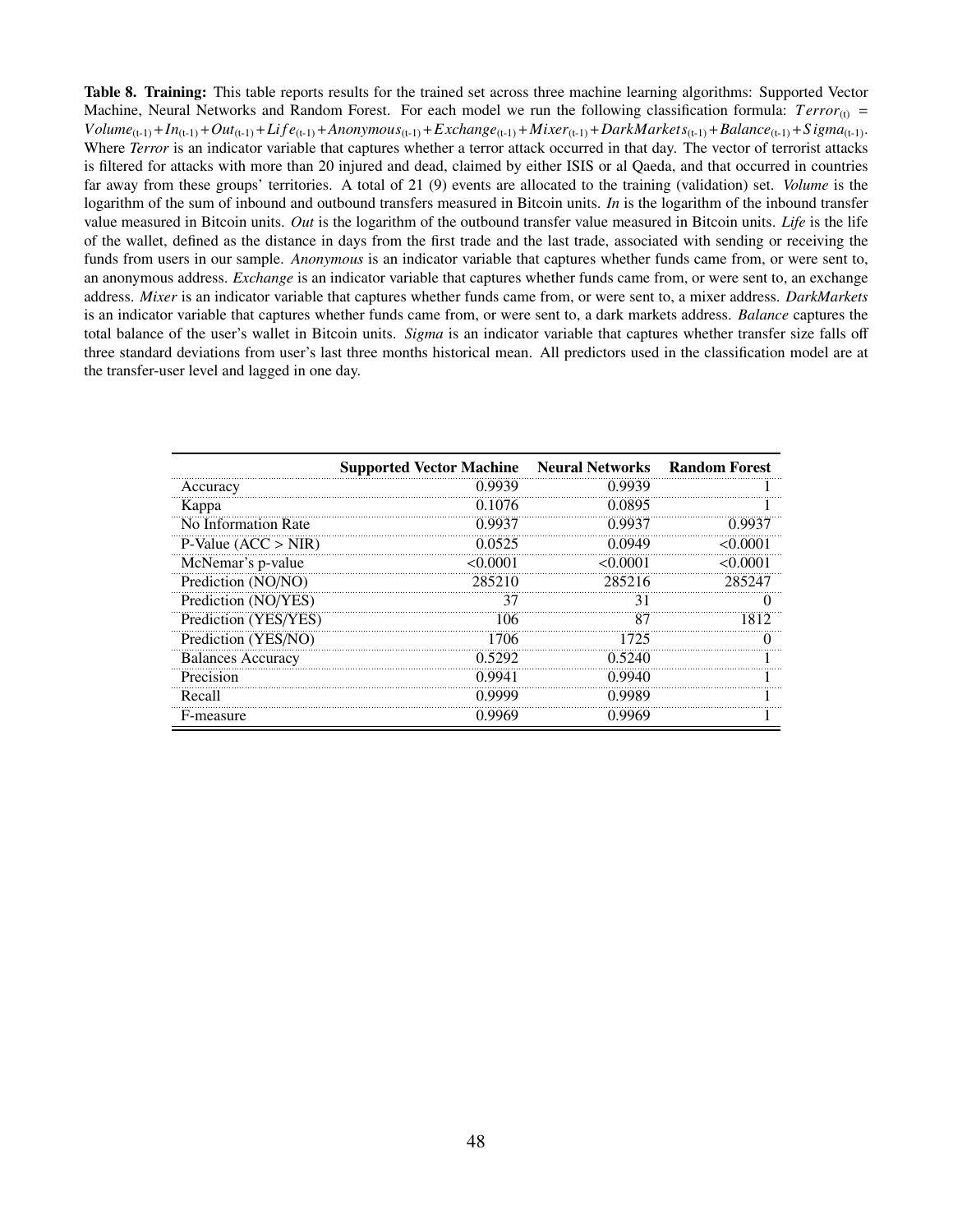<span id="page-49-0"></span>Table 9. Validating: The table reports confusion matrix and statistics for the validation set. The first columns report statistics for the flagged user. The remaining columns report mean statistics for group of users. The validation set is determined on anomalous transfers that occurred after January 1, 2018. Results in this table are for a 10-fold cross-validated random forest model with 500 trees and nine variables at each split.

|                             | User           | <b>Exchange</b> | Gambling       | <b>Service</b> |
|-----------------------------|----------------|-----------------|----------------|----------------|
| Accuracy                    | 0.627          | 0.752           | 0.815          | 0.701          |
| 95% Confidence Interval     | (0.626, 0.629) | (0.742, 0.756)  | (0.812, 0.818) | (0.695, 0.705) |
| Sensitivity                 | 0.628          | 0.755           | 0.819          | 0.704          |
| Specificity                 | 0.424          | 0.246           | 0.25           | 0.277          |
| Prevalence                  | 0.996          | 0.996           | 0.995          | 0.995          |
| Detection Rate              | 0.626          | 0.751           | 0.815          | 0.700          |
| <b>Detection Prevalence</b> | 0.628          | 0.755           | 0.818          | 0.704          |
| <b>Balanced Accuracy</b>    | 0.526          | 0.500           | 0.534          | 0.490          |
| Users                       |                | 93              |                | 55             |